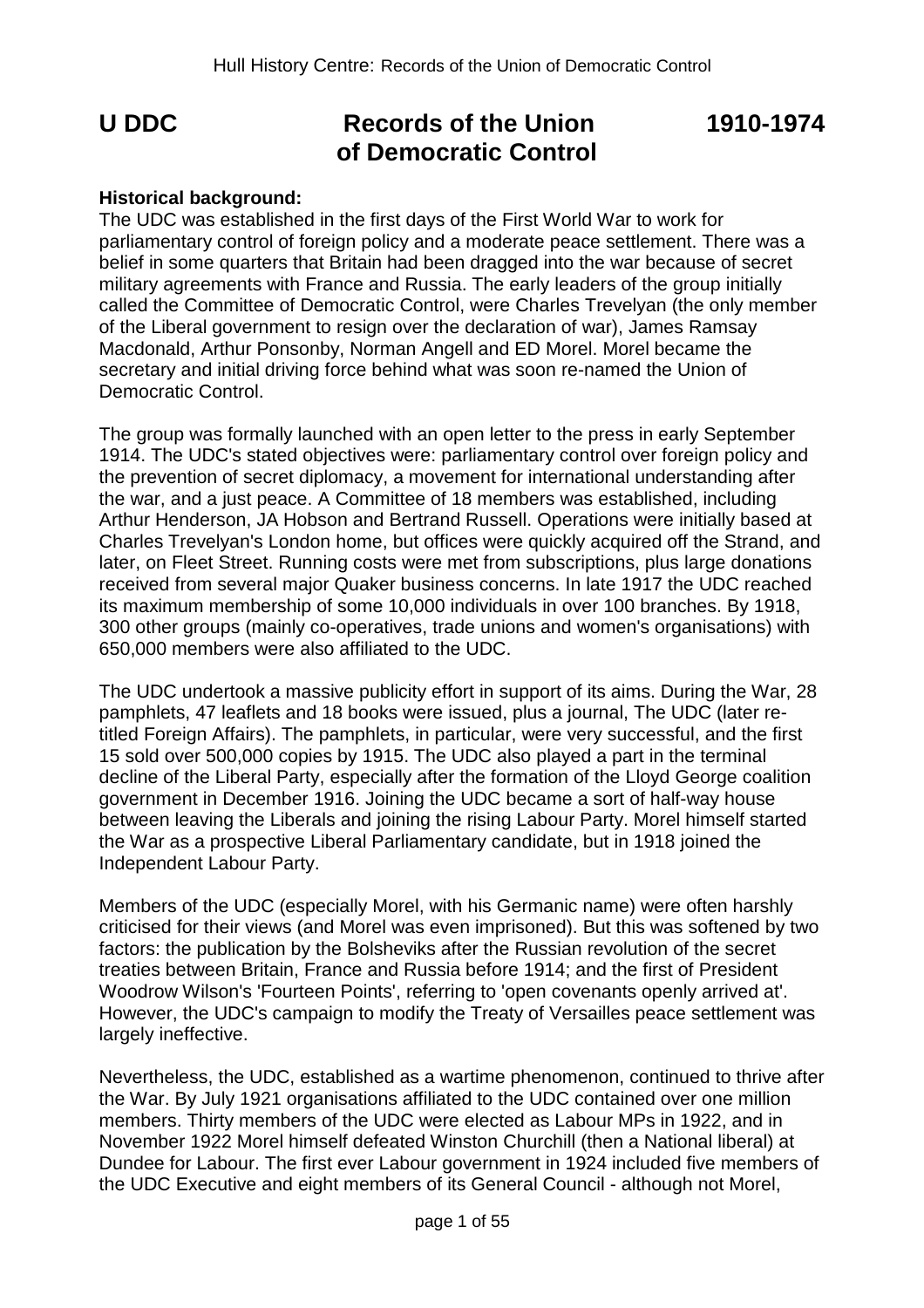owing to personal animosity between him and the Prime Minister, Ramsay Macdonald. Again, in practice the UDC still had very little influence on government policy, except in gaining British recognition of the Soviet Union.

ED Morel died suddenly in 1924 at the age of 51. The UDC was never really the same again, even though membership subsequently included the likes of Fenner Brockway and Harold Wilson. From the 1920s the UDC concentrated its efforts on highlighting and offering solutions to problems in international affairs, eventually becoming a leading anti-colonial organisation. In the 1920s, it pressed for the keeping of peace by open diplomacy and a reformed League of Nations (to include Germany and Russia); in the 1930s, it challenged the growth of armaments and imperialism in China and East Africa; and in the 1940s it supported the struggles for independence in Asia and Africa. With the virtual disintegration of the British Empire by the mid-1960s, the UDC was eventually wound up in December 1966.

# **Custodial History:**

Deposited in 1968 by CR Sweetingham, the last secretary of the UDC, through Prof. John Saville, Department of Economic and Social History, University of Hull

# **Description:**

The surviving records, many of which were found at the bottom of a lift shaft in the organisations former London headquarters, reflect the changing interests of the organisation. There are minutes (of the General Council, Executive Committee and subcommittees), accounts (particularly relating to the sale of publications), subject and correspondence files, press cuttings, photocopies, and numerous copies of UDC publications (books, pamphlets, leaflets and its journal), including some original drafts and typescripts by, amongst others, Kenneth Kaunda.

## **Arrangement:**

| U DDC/1                 | Minutes, 1914 - 1956 |
|-------------------------|----------------------|
| U DDC/2                 | Finance, 1927 - 1966 |
| $\mathsf{I}$ Inn $\cap$ | Eilao 1050 1074      |

- U DDC/3 Files, 1950 1974
- U DDC/4 Numbered Parcels, 1911 1955
- U DDC/5 Printed Material, 1914 1963
- U DDC/6 Miscellaneous, 1914 1966

## **Extent:** 9.5 linear metres

## **Related Material:**

Other publications at U DX/215 and U DX/216 Papers of members include: Audrey Jupp-Thomas [U DJT]; Ben Parkin MP [U DBP]; Cdr. Edgar Young [U DYO] Records of the No Conscription Fellowship, Willesden branch [U DCO]

## **Access Conditions:**

Access will be granted to any accredited reader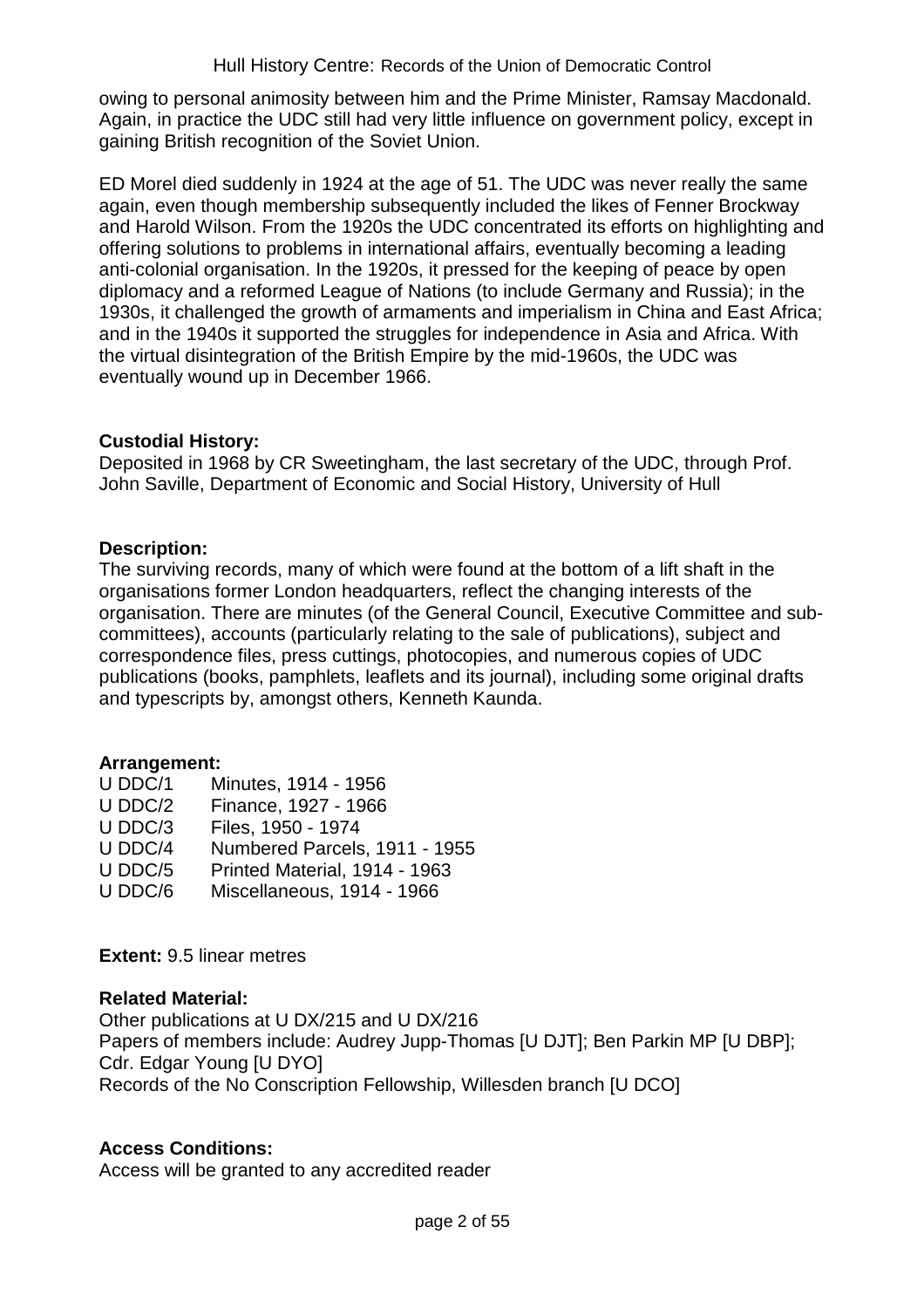|                  | Hull History Centre: Records of the Union of Democratic Control                                                                                 |                              |  |
|------------------|-------------------------------------------------------------------------------------------------------------------------------------------------|------------------------------|--|
| U DDC/1          | <b>Minutes</b><br>10 files or volumes                                                                                                           | 1914 - 1956                  |  |
| $U$ DDC/1/1      | Minute Book of General Council.<br>With some secretary's reports; constitutions;<br>accounts and minutes of annual general meetings<br>1 volume | 17 Nov 1914 -<br>8 Mar 1919  |  |
| U DDC/1/2        | <b>Minute Book of General Council</b><br>1 volume                                                                                               | 17 Oct 1919 -<br>22 Sep 1938 |  |
| $U$ DDC/1/3      | File. Minutes of General Council and associated<br>papers (constitution, reports etc.)<br>1 file                                                | 17 Nov 1914 -<br>9 Mar 1916  |  |
| $U$ DDC/1/4      | File. Minutes of Executive Committee<br>1 file                                                                                                  | 27 Jun 1915 -<br>14 Jan 1919 |  |
| $U$ DDC/1/5      | File. Minutes of Executive Committee.<br>With minutes of Finance and Organisers'<br>Committees, 1917 - 1918<br>1 file                           | 28 Jan 1919 -<br>25 Apr 1922 |  |
| U DDC/1/6A       | File. Minutes of Executive Committee<br>Also minutes of Branches and Affiliated<br>Organisations Sub-Committee, Feb-Mar 1954<br>1 file          | 14 Nov 1953 -<br>16 Nov 1954 |  |
| U DDC/1/6B       | File. Minutes of Executive Committee.<br>1 file                                                                                                 | 4 Dec 1954 -<br>13 Dec 1966  |  |
| U DDC/1/7        | File. Minutes of General Purposes Committee.<br>With copy of letter initiating Union of Democratic<br>Control, Sep 1914<br>1 file               | 20 Jul 1936 -<br>30 Jun 1937 |  |
| $U$ DDC/1/8      | File. Minutes of Management Sub-committee.<br>1 file                                                                                            | 29 Dec 1954 -<br>30 Jan 1956 |  |
| <b>U DDC/1/9</b> | Minutes of Publications Sub-committee.<br>1 bundle                                                                                              | 6 Jun 1955                   |  |
| U DDC/2          | <b>Finance</b><br>17 items, bundles or volumes                                                                                                  | 1927 - 1966                  |  |
| $U$ DDC/2/1      | Ledger<br>1 volume                                                                                                                              | 1927 - 1929                  |  |
| $U$ DDC/2/2      | <b>Publications statements</b><br>1 bundle                                                                                                      | 1933 - 1938                  |  |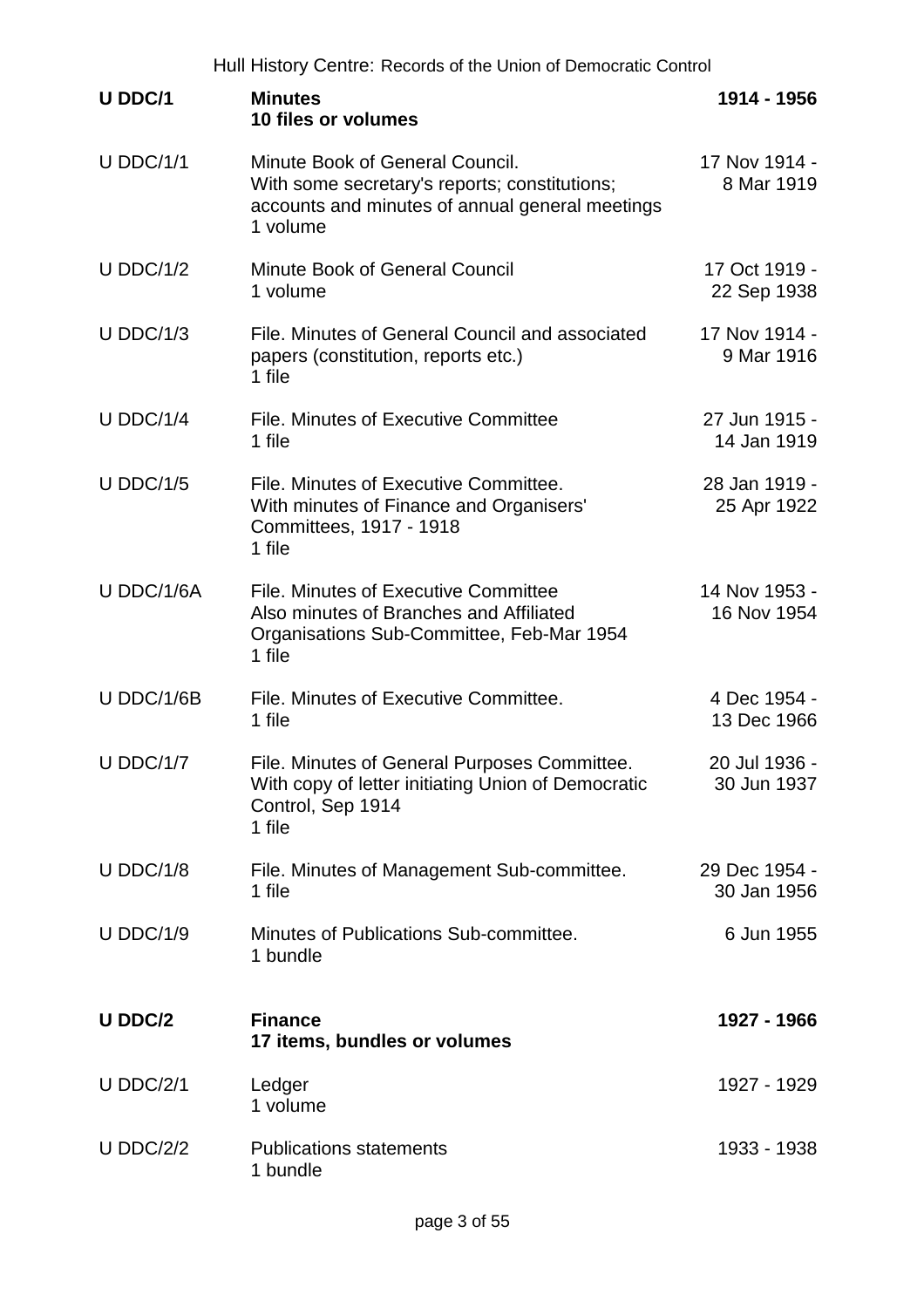|                   | Hull History Centre: Records of the Union of Democratic Control       |                        |
|-------------------|-----------------------------------------------------------------------|------------------------|
| $U$ DDC/2/3       | Income and Expenditure Account, and Balance<br><b>Sheet</b><br>1 item | 31 Mar 1937            |
| $U$ DDC/2/4       | Income and Expenditure Account, and Balance<br><b>Sheet</b><br>1 item | 31 Mar 1938            |
| <b>U DDC/2/5</b>  | Cash book. 'Today and Tomorrow Publications'<br>1 item                | 1950 - 1960            |
| $U$ DDC/2/6       | Analyses of sales<br>1 item                                           | 1953 - 1955            |
| <b>U DDC/2/7</b>  | Cash book<br>1 volume                                                 | 1953 - 1959            |
| <b>U DDC/2/8</b>  | Postage book. 'Today and Tomorrow Publications'<br>1 item             | 1954 - 1959            |
| <b>U DDC/2/9</b>  | <b>Bank statements</b><br>1 bundle                                    | 1955 - 1957            |
| <b>U DDC/2/10</b> | Cheque book stubs<br>13 items                                         | 1958 - 1961            |
| <b>U DDC/2/11</b> | Paying in book stub<br>1 item                                         | 1958 - 1959            |
| <b>U DDC/2/12</b> | Receipt book stubs<br>5 items                                         | 1958 - 1961            |
| <b>U DDC/2/13</b> | Cash book<br>1 item                                                   | 1960 - 1961            |
| <b>U DDC/2/14</b> | Cash book<br>1 item                                                   | 1961                   |
| <b>U DDC/2/15</b> | Subscription receipt book stubs (2 books)<br>2 items                  | 1961                   |
| <b>U DDC/2/16</b> | Receipt book<br>1 item                                                | 1959 - 1963            |
| <b>U DDC/2/17</b> | Certified copies of accounts<br>1 bundle                              | Sep 1965 -<br>Sep 1966 |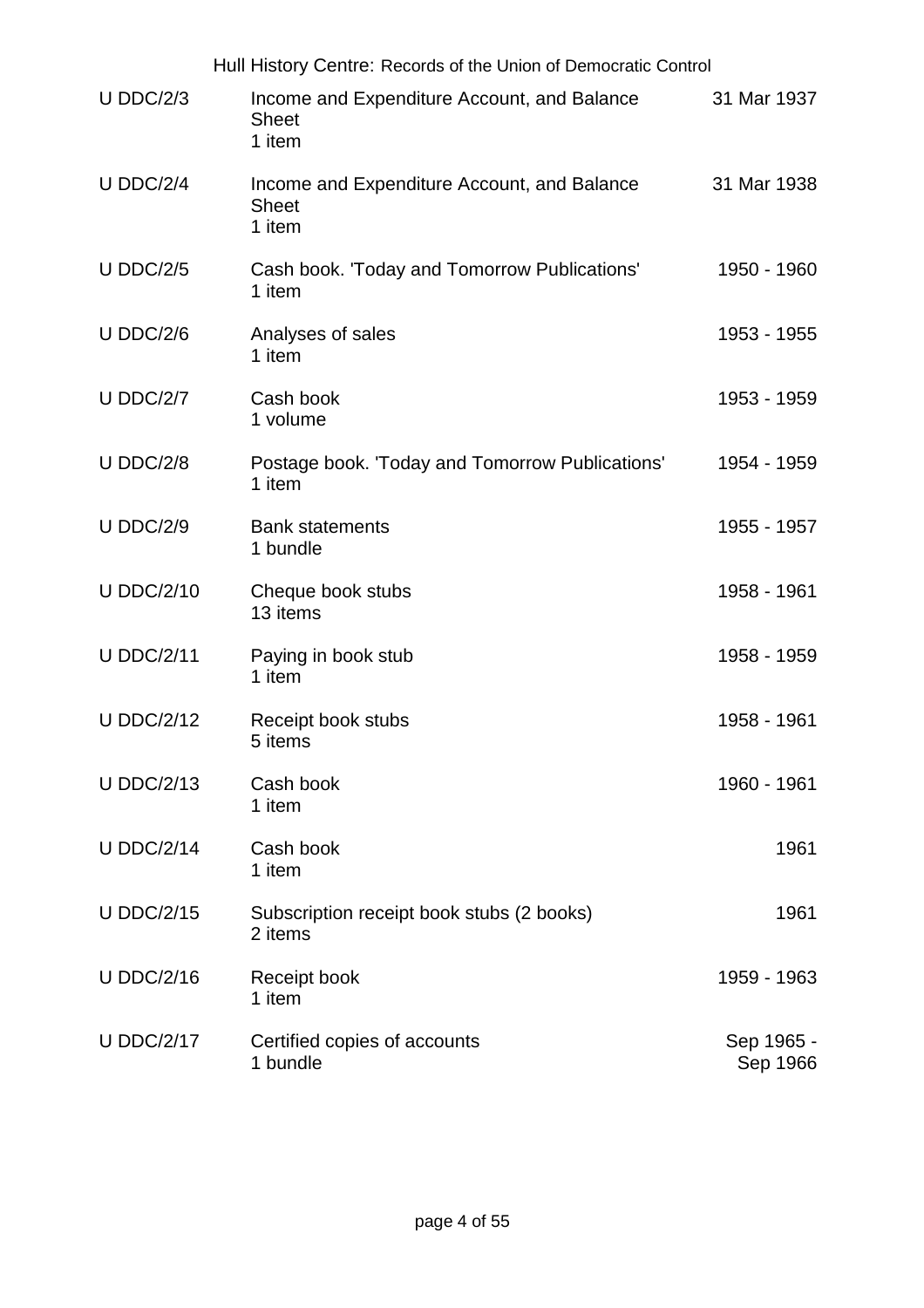|                   | Hull History Centre: Records of the Union of Democratic Control                                                                                |             |
|-------------------|------------------------------------------------------------------------------------------------------------------------------------------------|-------------|
| U DDC/3           | <b>Files</b><br>63 files                                                                                                                       | 1950 - 1974 |
| $U$ DDC/3/1       | File. Promotion of writing of pamphlets<br>1 file                                                                                              | 1960 - 1964 |
| $U$ DDC/3/2       | File. Appeals for pamphlet sponsors (The Way to<br>World Disarmament- Now!', by Philip Noel-Baker)<br>1 file                                   | 1963        |
| $U$ DDC/3/3       | Files. Accounts owing, but closed (A -L & M-Z)<br>2 files                                                                                      | 1955-1959   |
| $U$ DDC/3/4       | File. Orders for pamphlets (A-L)<br>1 file                                                                                                     | 1956-1959   |
| <b>U DDC/3/5</b>  | File. Orders for pamphlets (M-Z)<br>1 file                                                                                                     | 1956-1959   |
| $U$ DDC/3/6       | File. Change of accommodation; advertisements;<br>nominations for chairman of Union of Democratic<br>Control; instructions to staff.<br>1 file | 1950-1952   |
| $U$ DDC/3/7       | File. Office accommodation<br>1 file                                                                                                           | 1950-1952   |
| $U$ DDC/3/8       | File. Office supplies<br>1 file                                                                                                                | 1950 - 1952 |
| <b>U DDC/3/9</b>  | File. Staff; accounts<br>1 file                                                                                                                | 1950 - 1952 |
| <b>U DDC/3/10</b> | File. Special appeals; letters and circulars<br>1 file                                                                                         | 1955 - 1959 |
| <b>U DDC/3/11</b> | File. Literature Expansion Fund, and special<br>appeals<br>1 file                                                                              | 1950-1952   |
| <b>U DDC/3/12</b> | File. Meetings. (Provision of speakers)<br>1 file                                                                                              | 1960-1964   |
| <b>U DDC/3/13</b> | File. Receipts and cancelled cheques<br>1 file                                                                                                 | 1956-1960   |
| <b>U DDC/3/14</b> | <b>File. Annual General Meetings</b><br>1 file                                                                                                 | 1960-1963   |
| <b>U DDC/3/15</b> | File. Bank Statements.<br>1 file                                                                                                               | 1959-1964   |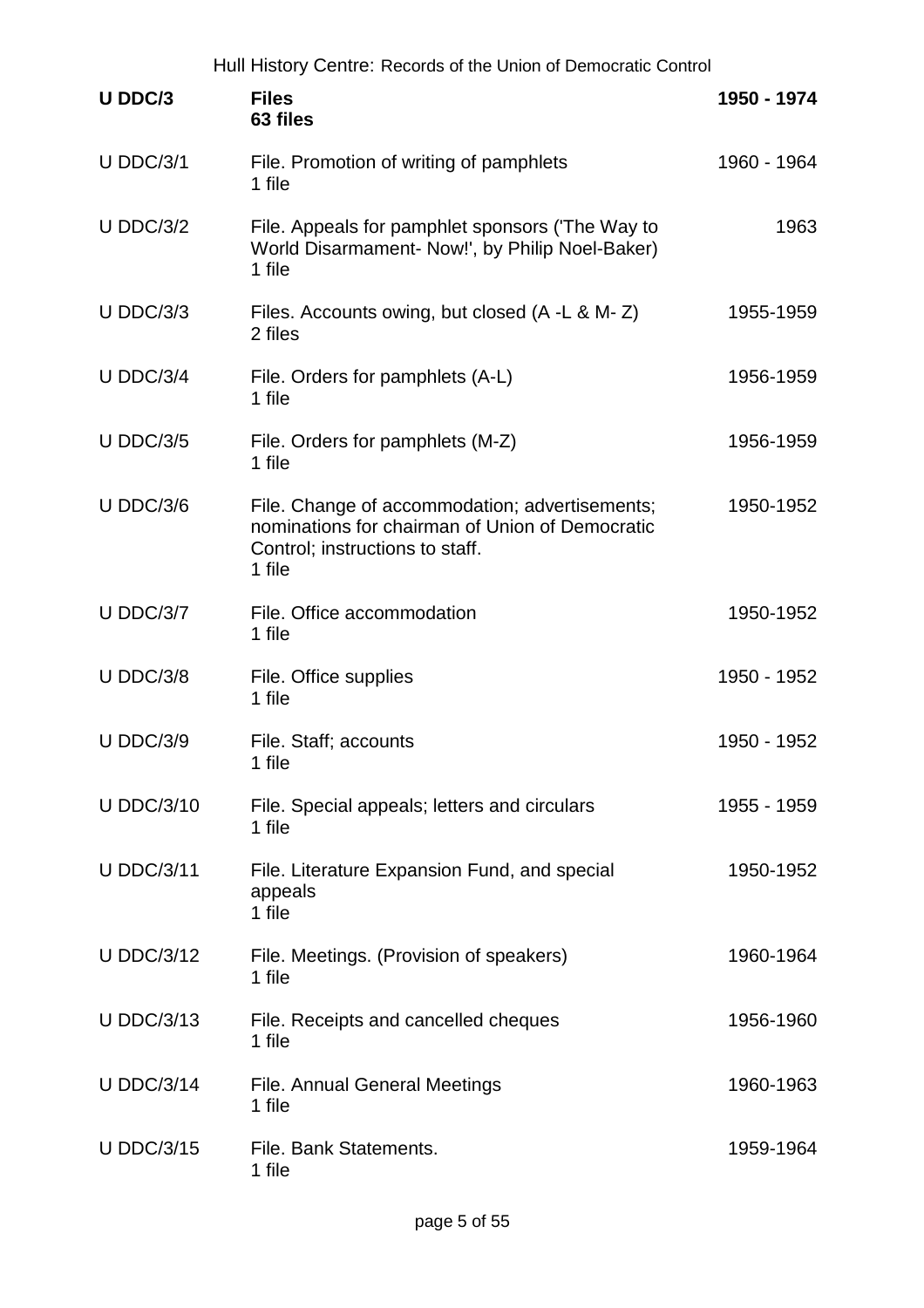|                   | Hull History Centre: Records of the Union of Democratic Control                                                                                                                                                                                      |             |      |
|-------------------|------------------------------------------------------------------------------------------------------------------------------------------------------------------------------------------------------------------------------------------------------|-------------|------|
| <b>U DDC/3/16</b> | File. Loans, and outstanding debts<br>1 file                                                                                                                                                                                                         | 1959 - 1963 |      |
| <b>U DDC/3/17</b> | File. Company legal formalities. (Companies Act;<br>Annual Returns; Copyright Act)<br>1 file                                                                                                                                                         | 1960 - 1963 |      |
| <b>U DDC/3/18</b> | File. Miscellaneous material for pamphlets.<br>(Appeals for authors)<br>1 file                                                                                                                                                                       | 1960 - 1961 |      |
| <b>U DDC/3/19</b> | File. Pamphlet. 'Angola, 1961. The Factual<br>Record', by Basil Davidson.<br>1 file                                                                                                                                                                  |             | 1961 |
| <b>U DDC/3/20</b> | File. Pamphlets. 'The Fight for Trade Union Rights<br>in South Africa', by J. Letsoaba; 'Tooling for<br>Inhumanity', by Helen Winter; 'America, Ally or<br>Master', by Bob Edwards; and 'The Choice in Latin<br>America', by Mrs. Seidman.<br>1 file | 1961 - 1962 |      |
| <b>U DDC/3/21</b> | File. Pamphlet. 'Why Tolerate Slavery?', by T. Fox-<br>Pitt.<br>1 file                                                                                                                                                                               | 1961 - 1963 |      |
| <b>U DDC/3/22</b> | File. Pamphlet. 'The Monckton Commission - what<br>next?', by John Stonehouse.<br>1 file                                                                                                                                                             |             | 1960 |
| <b>U DDC/3/23</b> | File. Pamphlet. 'The Facts about Portuguese<br>African Colonies', by Abel Djassi.<br>1 file                                                                                                                                                          |             | 1960 |
| <b>U DDC/3/24</b> | File. Pamphlet. 'Cuba Today', by Stanley Maine.<br>1 file                                                                                                                                                                                            |             | 1962 |
| <b>U DDC/3/25</b> | File. Pamphlets. 'After Berlin', by Basil Davidson;<br>and 'Mexico', by Harvey O'Connor.<br>1 file                                                                                                                                                   |             | 1961 |
| <b>U DDC/3/26</b> | File. Pamphlet. 'The Numbers Game', by Preston<br>Benson.<br>1 file                                                                                                                                                                                  |             | 1962 |
| <b>U DDC/3/27</b> | <b>File. Executive Committee</b><br>1 file                                                                                                                                                                                                           | 1954 - 1957 |      |
| <b>U DDC/3/28</b> | File. General circulars to Executive Committee,<br>including Minutes<br>1 file                                                                                                                                                                       | 1962 - 1963 |      |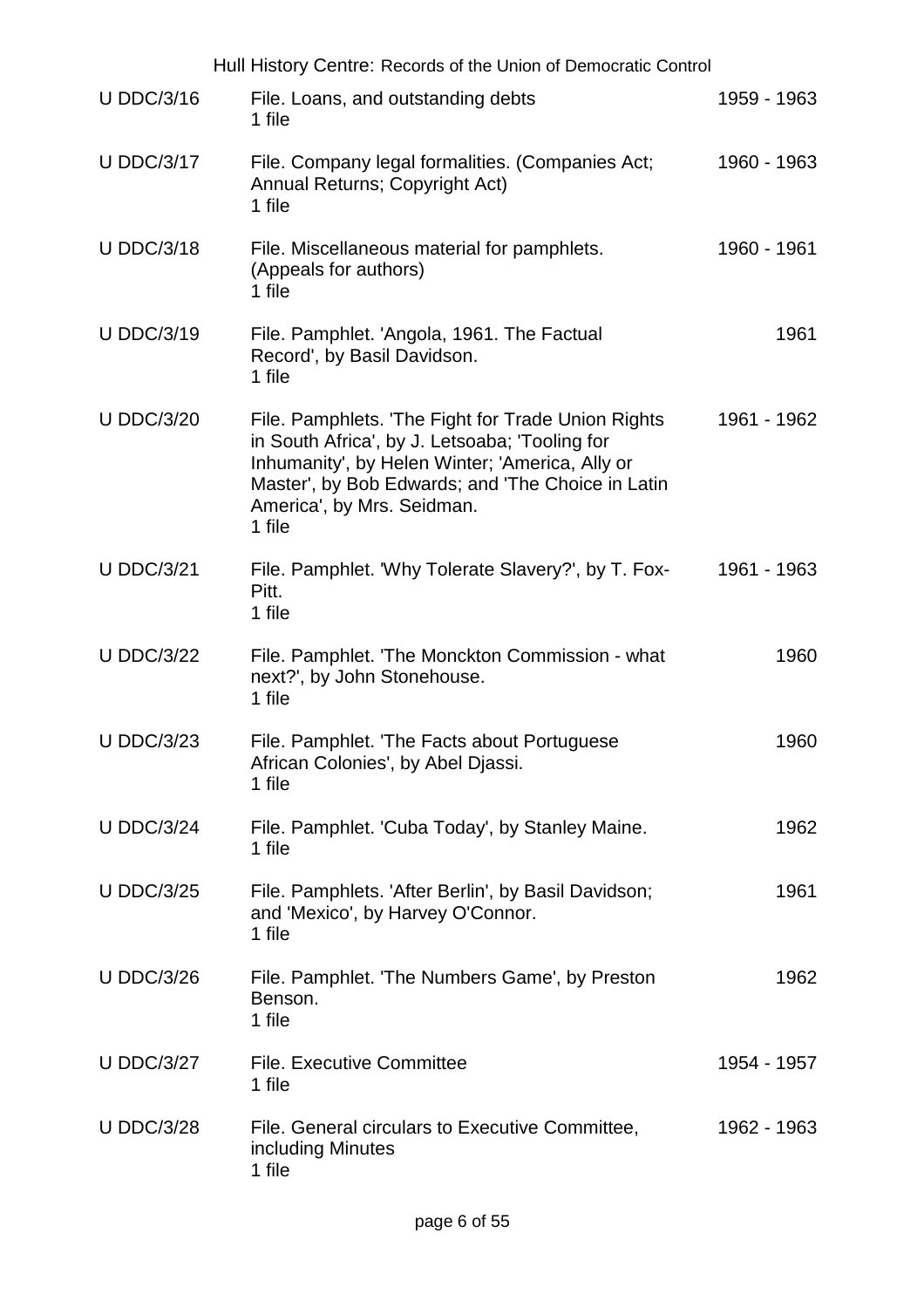|                   | Hull History Centre: Records of the Union of Democratic Control                              |             |
|-------------------|----------------------------------------------------------------------------------------------|-------------|
| <b>U DDC/3/29</b> | File. Correspondence with F. Allaun, and lan<br>Campbell.<br>1 file                          | 1961 - 1964 |
| <b>U DDC/3/30</b> | File. Correspondence with Basil Davidson, John<br>Eber and T. Fox-Pitt.<br>1 file            | 1959 - 1964 |
| <b>U DDC/3/31</b> | File. Correspondence with Thomas Hodgkins;<br>Maurice Lichtig and Clive Jenkins.<br>1 file   | 1960 - 1964 |
| <b>U DDC/3/32</b> | File. Correspondence with W. Monslow, Catherine<br>Marshall, W. Owen, John Rankin.<br>1 file | 1960 - 1963 |
| <b>U DDC/3/33</b> | File. Correspondence with G. Routh, J.A. Welch<br>and E. Young.<br>1 file                    | 1960 - 1962 |
| <b>U DDC/3/34</b> | File. Co-option of new members to Executive<br>Committee.<br>1 file                          | 1959 - 1963 |
| <b>U DDC/3/35</b> | File. Matters to be raised at Executive Committee.<br>1 file                                 | 1963        |
| <b>U DDC/3/36</b> | File. Relations with other bodies (A-L)<br>1 file                                            | 1960 - 1963 |
| <b>U DDC/3/37</b> | File. Relations with other bodies (M-Z)<br>1 file                                            | 1960 - 1963 |
| <b>U DDC/3/38</b> | File. Relations with the National Peace Council<br>1 file                                    | 1959 - 1963 |
| <b>U DDC/3/39</b> | File. Circulars to members<br>1 file                                                         | 1958 - 1963 |
| <b>U DDC/3/40</b> | <b>File. Material for Bulletin</b><br>1 file                                                 | 1959 - 1962 |
| <b>U DDC/3/41</b> | File. Week-end Schools, 1960 and 1963/4<br>1 file                                            | 1960 - 1962 |
| <b>U DDC/3/42</b> | File. Portugal (and Portuguese colonies)<br>1 file                                           | 1957 - 1964 |
| <b>U DDC/3/43</b> | File. Greece<br>1 file                                                                       | 1957 - 1959 |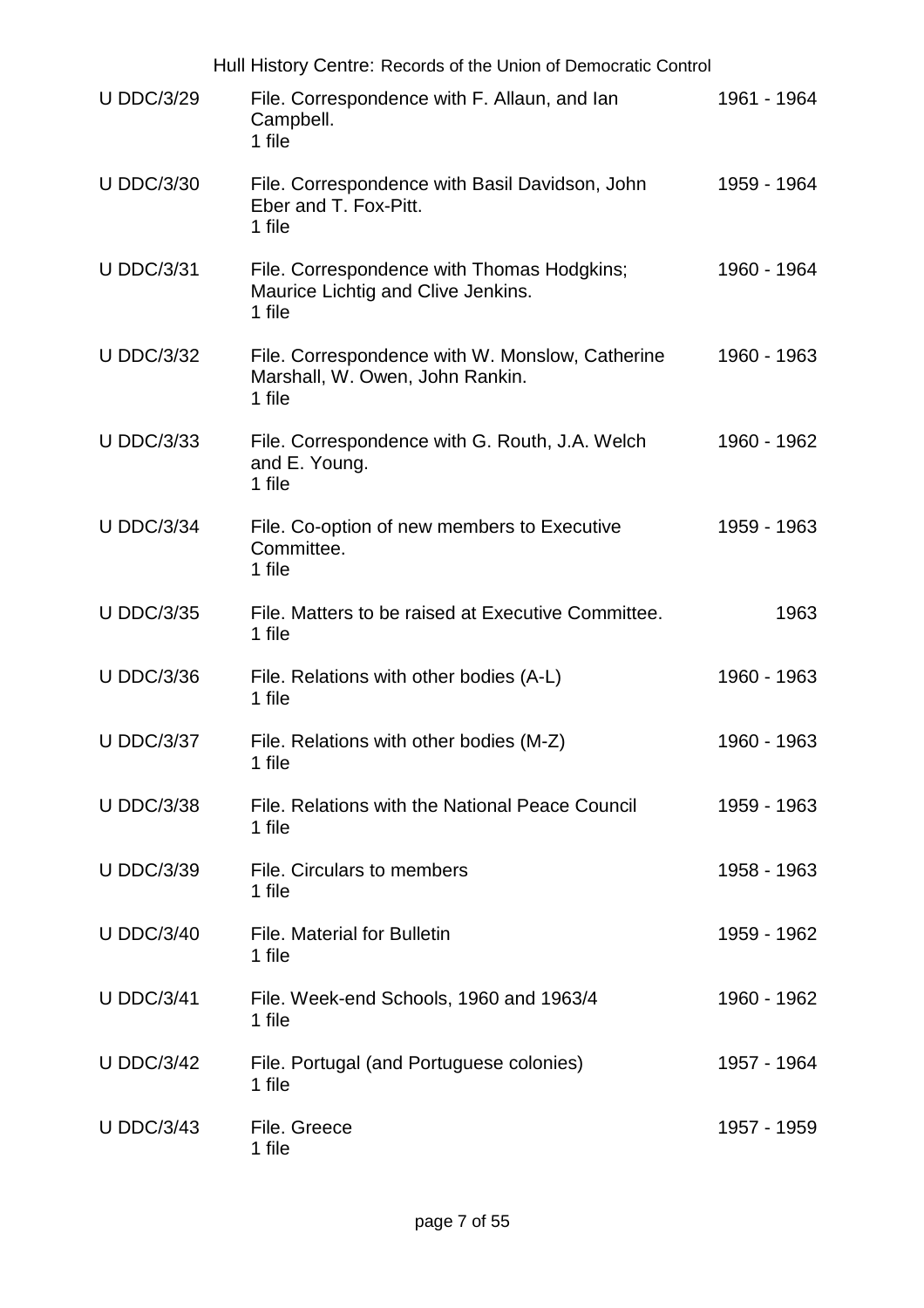|                   | Hull History Centre: Records of the Union of Democratic Control                                                                                            |             |
|-------------------|------------------------------------------------------------------------------------------------------------------------------------------------------------|-------------|
| <b>U DDC/3/44</b> | File. Greece<br>1 file                                                                                                                                     | 1960 - 1961 |
| <b>U DDC/3/45</b> | File. Algeria<br>1 file                                                                                                                                    | 1958 - 1962 |
| <b>U DDC/3/46</b> | File. Middle East<br>1 file                                                                                                                                | 1958 - 1961 |
| <b>U DDC/3/47</b> | File. International General (Spain, Hungary,<br>Germany, Northern Rhodesia, Czechoslovakia,<br>Laos, Algeria, Pakistan, U.S.A., Korea, Vietnam.)<br>1 file | 1958 - 1962 |
| <b>U DDC/3/48</b> | File. U.S.A.<br>1 file                                                                                                                                     | 1958 - 1961 |
| <b>U DDC/3/49</b> | File. South Africa<br>1 file                                                                                                                               | 1960 - 1962 |
| <b>U DDC/3/50</b> | File. Far East<br>1 file                                                                                                                                   | 1960 - 1961 |
| <b>U DDC/3/51</b> | File. Cuba<br>1 file                                                                                                                                       | 1960 - 1961 |
| <b>U DDC/3/52</b> | <b>File. Common Market</b><br>1 file                                                                                                                       | 1962        |
| <b>U DDC/3/53</b> | File. Seychelles<br>1 file                                                                                                                                 | 1958 - 1961 |
| <b>U DDC/3/54</b> | File. British Guiana<br>1 file                                                                                                                             | 1958 - 1959 |
| <b>U DDC/3/55</b> | File, British Guiana<br>1 file                                                                                                                             | 1960        |
| <b>U DDC/3/56</b> | File. Djamila Bouhereid.<br>1 file                                                                                                                         | 1958        |
| <b>U DDC/3/57</b> | File. Colonial and Commonwealth Appeals<br>Information, Cases and General.<br>1 file                                                                       | 1954 - 1959 |
| <b>U DDC/3/58</b> | File. Colonial and Commonwealth Appeals<br>Information, Cases and General.<br>1 file                                                                       | 1960        |
| <b>U DDC/3/59</b> | File. Central Africa (Nyasaland)<br>1 file                                                                                                                 | 1960 - 1961 |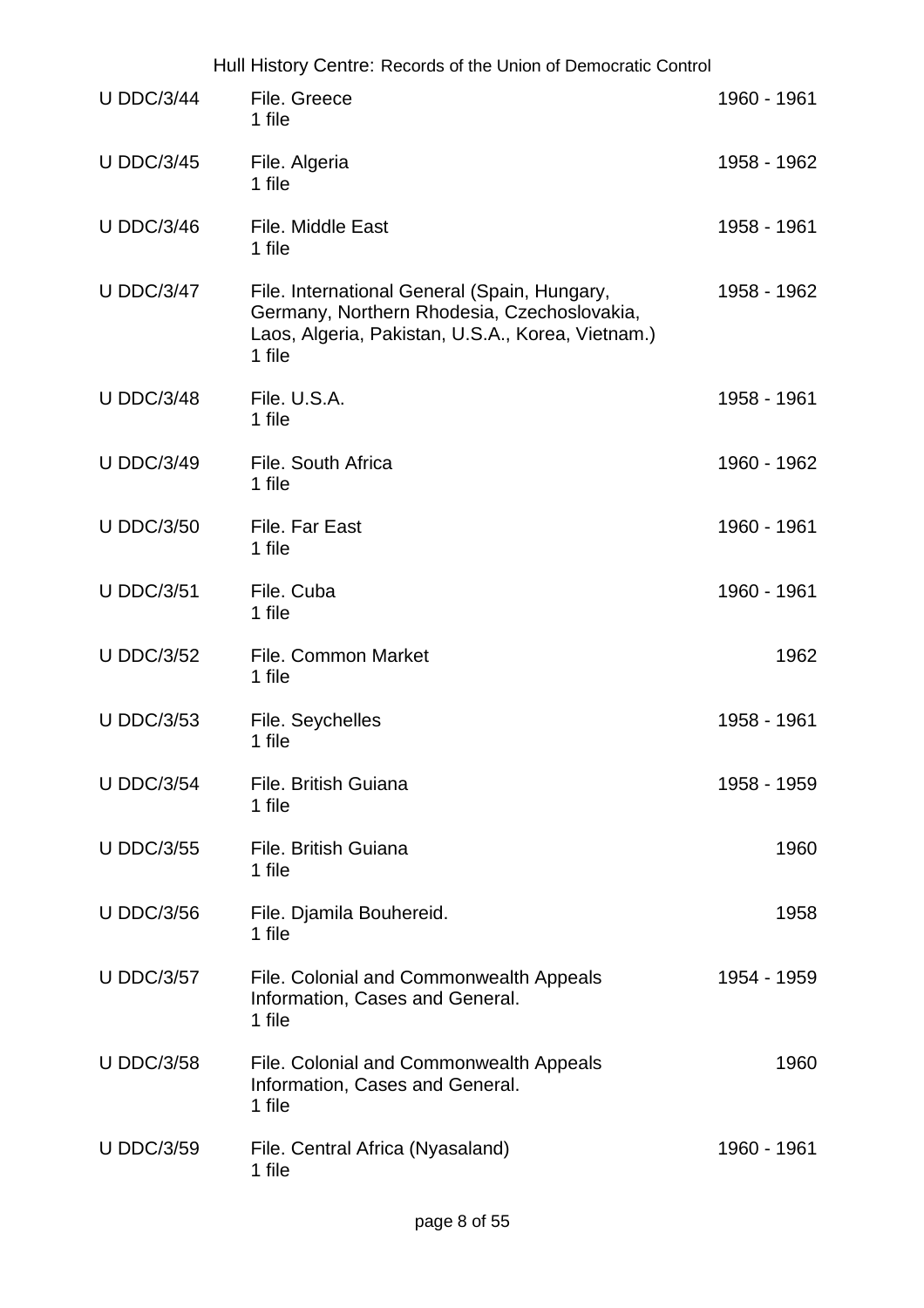|                   | Hull History Centre: Records of the Union of Democratic Control                                                                                                                                                                                                                                                              |                        |
|-------------------|------------------------------------------------------------------------------------------------------------------------------------------------------------------------------------------------------------------------------------------------------------------------------------------------------------------------------|------------------------|
| <b>U DDC/3/60</b> | File. Central Africa (Kenya, Rhodesia, S. Africa)<br>1 file                                                                                                                                                                                                                                                                  | 1961                   |
| <b>U DDC/3/61</b> | File. Belgian Congo<br>1 file                                                                                                                                                                                                                                                                                                | 1959 - 1960            |
| <b>U DDC/3/62</b> | File of correspondence of C.R. Sweetingham (last<br>Secretary of Union of Democratic Control)<br>Closing down of the society and transfer of its<br>records to Hull University<br>1 file                                                                                                                                     | May 1967 -<br>Jan 1974 |
| <b>U DDC/4</b>    | Parcels - the numbers on the parcels refer to<br>the index at U DDC/4/1<br>41 bundles                                                                                                                                                                                                                                        | 1910 - 1955            |
| $U$ DDC/4/1       | 'Index of old documents, parcels etc.'.<br>1 volume                                                                                                                                                                                                                                                                          | 20th cent.             |
| $U$ DDC/4/2       | Parcel. Correspondence with Bernard Ostry<br>1 file                                                                                                                                                                                                                                                                          | 1954 - 1955            |
| $U$ DDC/4/3       | Parcel. Miscellaneous including:<br>a) Notices circulated by Union of Democratic<br>Control, 1932 - 1933; 1947 - 1950<br>b) Balance Sheets and Income and Expenditure<br>Accounts, 1940 - 1947<br>c) Various pamphlets (Russian famine, 1922;<br>Greek Civil War, 1949; Africa, 1950; Germany,<br>1950; Armaments)<br>1 file | 1922 - 1950            |
| U DDC/4/4         | Parcel. Files relating to Malaya and Sumatra; and<br>the Philippines<br>2 files                                                                                                                                                                                                                                              | 1943 - 1944            |
| $U$ DDC/4/5       | Parcel. Files of correspondence relating to anti-<br>Fascist press campaign<br>7 files                                                                                                                                                                                                                                       | 1936 - 1937            |
| $U$ DDC/4/6       | Parcel. File of correspondence, pamphlets and<br>cuttings relating to anti-Semitism in Germany<br>1 file                                                                                                                                                                                                                     | 1950                   |
| $U$ DDC/4/7       | Parcel. Files relating to Japan<br>2 files                                                                                                                                                                                                                                                                                   | 1943 - 1944            |
| U DDC/4/8/a       | Parcels (i - ii). Documents relating to the Royal<br><b>Commission on Munitions Industry</b><br>1 box                                                                                                                                                                                                                        | 1932 - 1935            |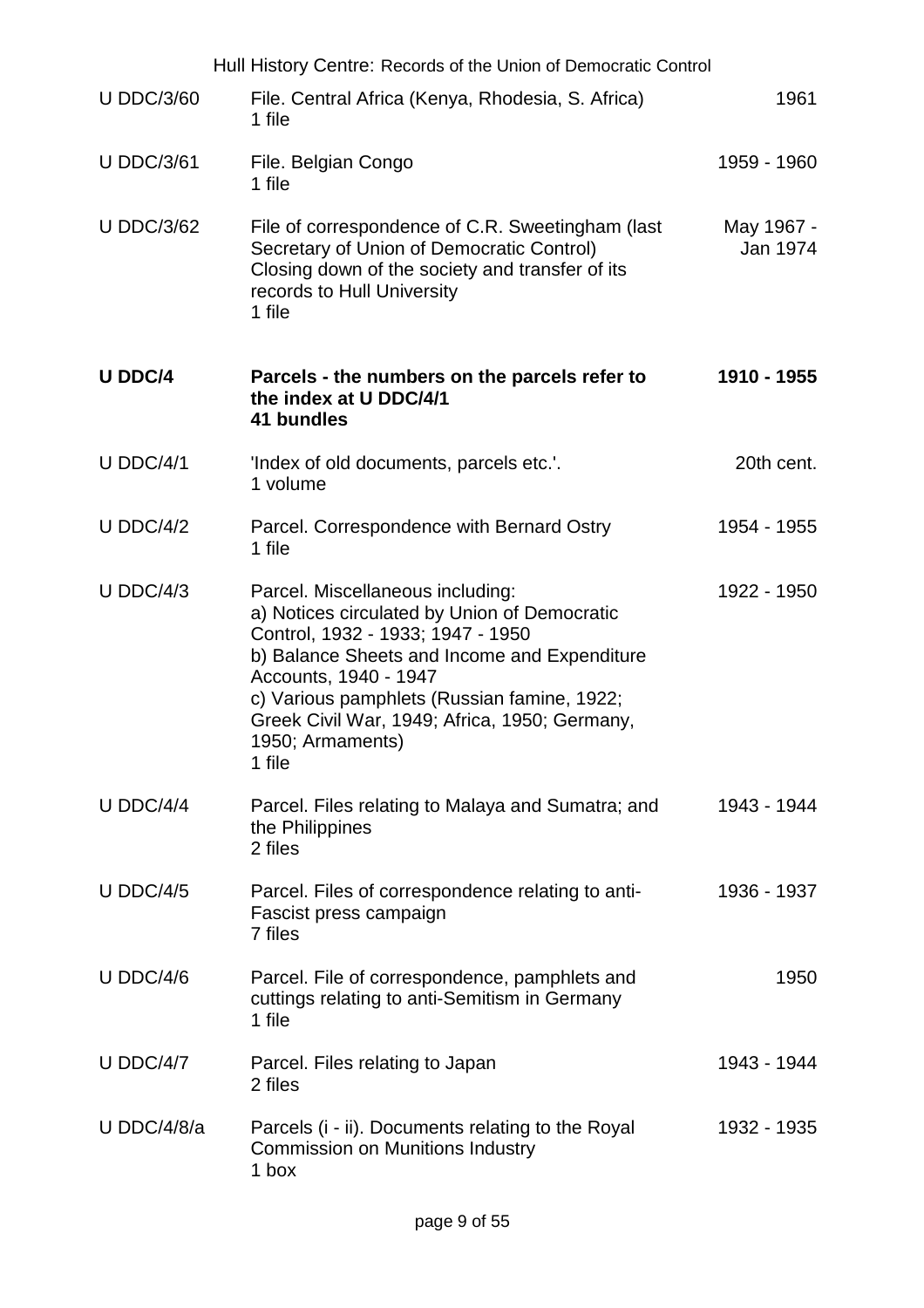|                   | Hull History Centre: Records of the Union of Democratic Control                                                                                                                                                                                                                                                              |                               |
|-------------------|------------------------------------------------------------------------------------------------------------------------------------------------------------------------------------------------------------------------------------------------------------------------------------------------------------------------------|-------------------------------|
| $U$ DDC/4/8/b     | Parcels (i - ii). Documents relating to the Royal<br><b>Commission on Munitions Industry</b><br>1 box                                                                                                                                                                                                                        | 1932 - 1935                   |
| <b>U DDC/4/9</b>  | Parcel. Correspondence with C.P. Trevelyan<br>1 file                                                                                                                                                                                                                                                                         | 1925 - 1929                   |
| <b>U DDC/4/10</b> | Parcel. Correspondence with Lord Ponsonby<br>Includes UDC leaflet 29b, 'Why must the War go<br>on', [October 1916]<br>1 file                                                                                                                                                                                                 | 1916 - 1939                   |
| <b>U DDC/4/11</b> | Parcel. Bulletins published by the Paris Office of<br>the Information Service of the Democratic Republic<br>of Viet-Nam<br>1 file                                                                                                                                                                                            | 1945 - 1947                   |
| <b>U DDC/4/12</b> | Parcels (i - ii). Documents relating to the Royal<br><b>Commission on Munitions Industry</b><br>2 boxes                                                                                                                                                                                                                      | 1932 - 1936                   |
| <b>U DDC/4/13</b> | Parcel. Ms. 'The British Zone. Germany', by Ashley<br><b>Bramall</b><br>1 file                                                                                                                                                                                                                                               | c.1950                        |
| <b>U DDC/4/14</b> | Parcel. Documents relating to the British Union of<br><b>Fascists</b><br>1 file                                                                                                                                                                                                                                              | 1947 - 1948                   |
| <b>U DDC/4/19</b> | Parcel. Documents relating to Greece including:<br>a) 'Some Facts about the War in Greece' (Union of<br>Democratic Control Documents (New Series), No.<br>7), June 1949<br>b) 'Greece since the Elections. The Progress of<br>General Plastiras' (Union of Democratic Control<br>Documents, New Series), July 1950<br>1 file | Jun 1949 -<br><b>Jul 1950</b> |
| <b>U DDC/4/20</b> | Parcel. 'Fake Elections in Greece' (Union of<br>Democratic Control Documents. New Series)<br>1 file                                                                                                                                                                                                                          | c.1950                        |
| <b>U DDC/4/21</b> | Parcel. 'Extracts from a letter from General Serafis<br>(former C.-in-C. of E.L.A.S.) smuggled out from the<br>internment island of Agios Eustratios, Greece'<br>1 file                                                                                                                                                      | 27 Jan 1951                   |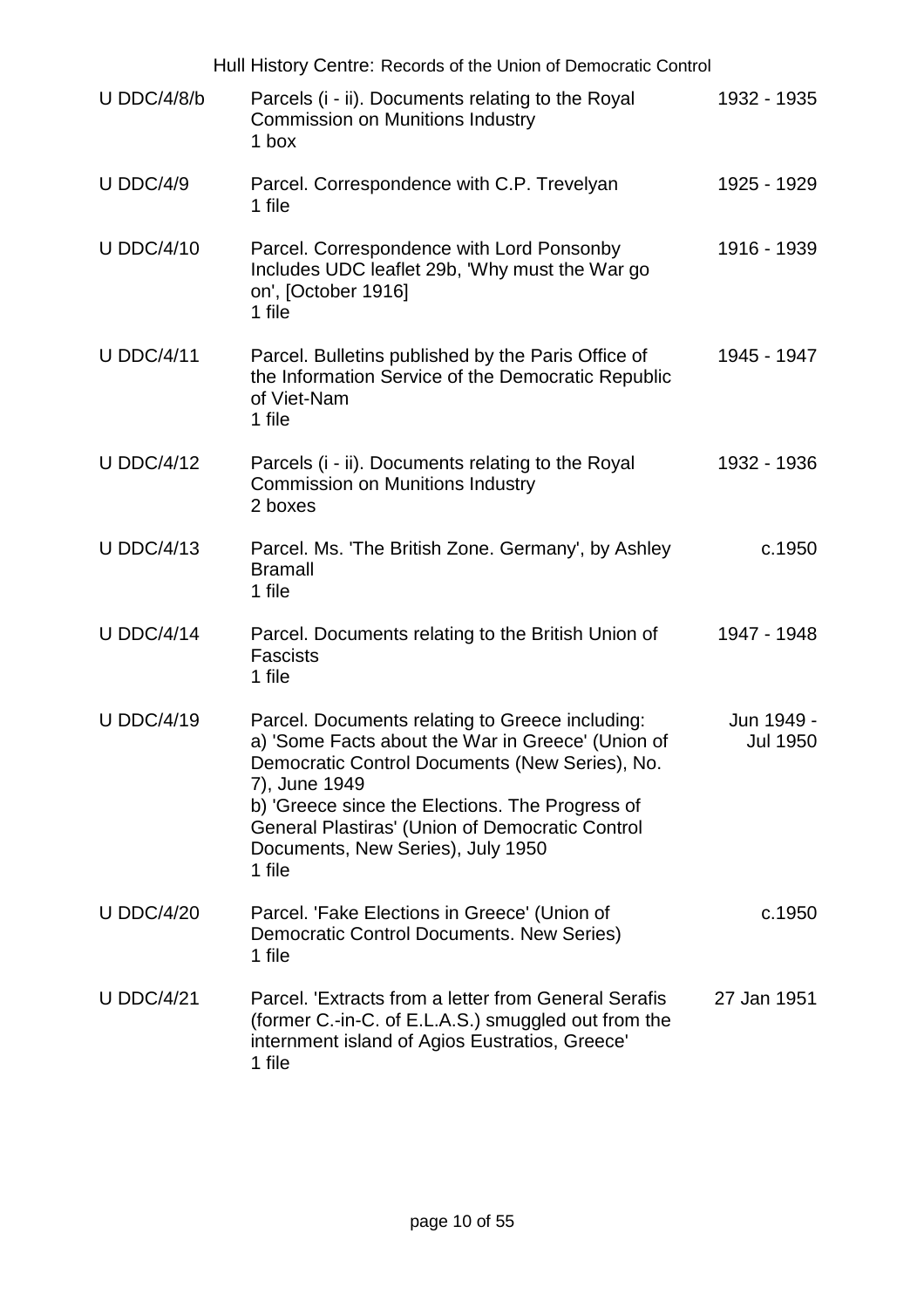|                   | Hull History Centre: Records of the Union of Democratic Control                                                                                                                                                                                                                                                |                     |
|-------------------|----------------------------------------------------------------------------------------------------------------------------------------------------------------------------------------------------------------------------------------------------------------------------------------------------------------|---------------------|
| <b>U DDC/4/22</b> | Parcel. Papers presented to the 'Crisis in Africa'<br>Conference, 1950 including 'The Crisis in<br>International Relations', by Thomas Hodgkin; 'The<br>Crisis in Political Relations', by Ayo Ogunsheye;<br>'The Crisis in Economic Relations', by Henry<br>Collins). With report on the Conference<br>1 file | 21 - 22 Oct<br>1950 |
| <b>U DDC/4/23</b> | Parcel. Report on Summer School at Oxford,<br>'Africa and the Labour Movement'<br>With Annual Report of the General Secretary of the<br>Union of Democratic Control, 1951<br>2 items                                                                                                                           | 14 - 21 Jul<br>1951 |
| <b>U DDC/4/24</b> | Parcel. Report on part played by German<br>industrialists (Alfred Krupp; Friedrich Flich) in the<br>preparation and waging of the Second World War,<br>by Frank Esterkin<br>1 file                                                                                                                             | 1951                |
| <b>U DDC/4/25</b> | Parcel. Volume of letters and other documents<br>relating to the Public Testimonial to E.D. Morel<br>1 file                                                                                                                                                                                                    | 1911                |
| <b>U DDC/4/26</b> | Parcel. Volume of press cuttings (references to<br>Union of Democratic Control)<br>In stock account book of Union of Democratic<br>Control publications, 1920 - 1936<br>1 file                                                                                                                                 | 1943 - 1945         |
| <b>U DDC/4/27</b> | Parcel. Volume of press cuttings (Munitions)<br>1 file                                                                                                                                                                                                                                                         | 1932                |
| <b>U DDC/4/28</b> | Parcel. Volume of press cuttings (Munitions)<br>1 file                                                                                                                                                                                                                                                         | 1933                |
| <b>U DDC/4/29</b> | Parcel. Correspondence with founder members<br>Including letters from and to E.D. Morel, Philip<br>Snowden, Mrs. Philip Snowden, H.B. Lees Smith,<br>Arthur Ponsonby. Also letters to Prime Minister,<br><b>Foreign Secretary and Home Secretary</b><br>1 file                                                 | 1918 - 1924         |
| <b>U DDC/4/30</b> | Parcel. Correspondence (Sir) Charles Trevelyan;<br>mainly between him and E.D. and Stella Morel<br>1 file                                                                                                                                                                                                      | 1921 - 1925         |
| <b>U DDC/4/31</b> | Parcel. Booklet 'The Javanese Dancers'<br>14 files                                                                                                                                                                                                                                                             | c.1946              |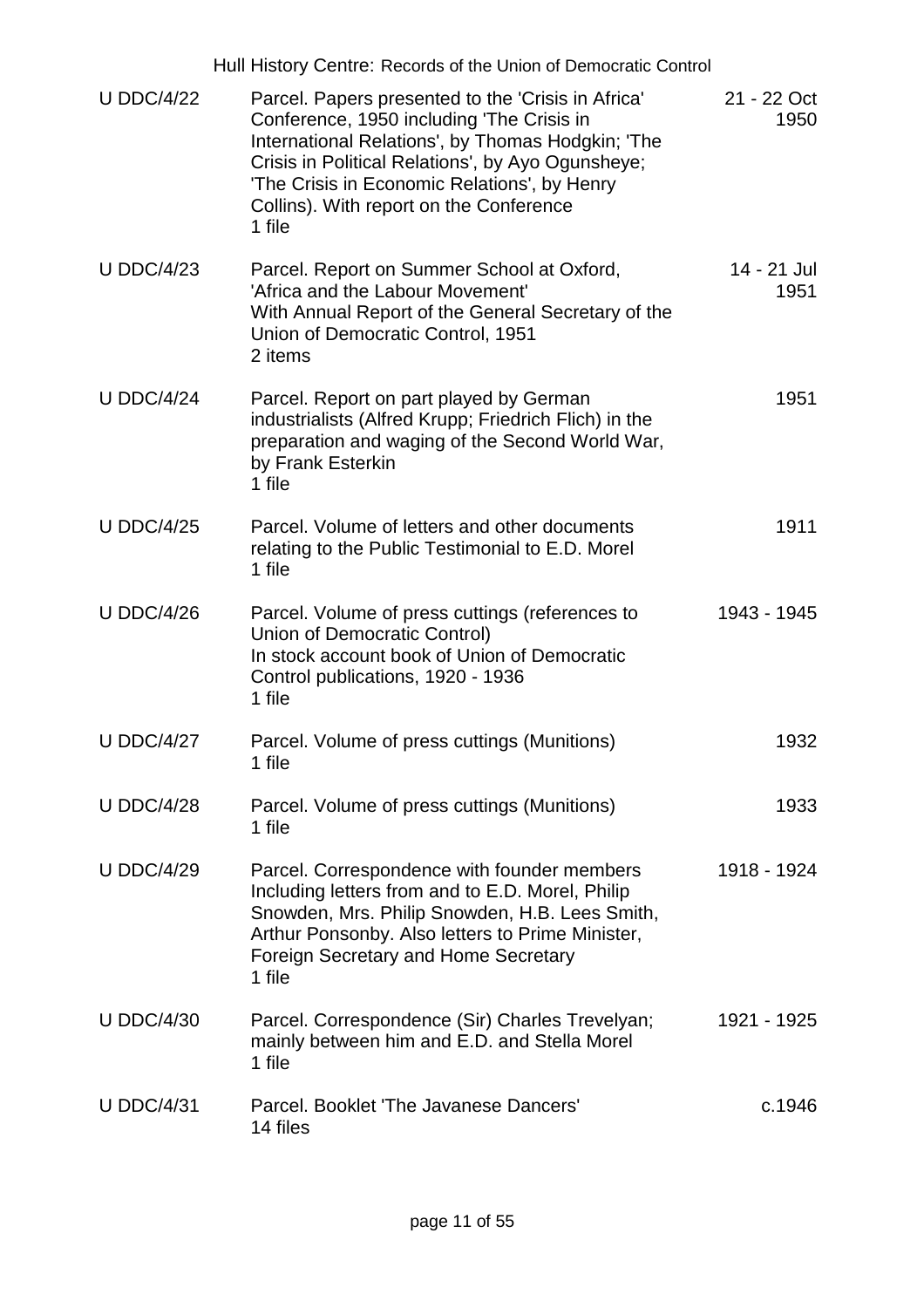|                   | Hull History Centre: Records of the Union of Democratic Control                                                                                                                                                                                                                                                                                                                                                                                                                                                                                                                                                          |             |
|-------------------|--------------------------------------------------------------------------------------------------------------------------------------------------------------------------------------------------------------------------------------------------------------------------------------------------------------------------------------------------------------------------------------------------------------------------------------------------------------------------------------------------------------------------------------------------------------------------------------------------------------------------|-------------|
| <b>U DDC/4/32</b> | Parcel. Printed material relating to Vietnam<br>Including copies of 'Vietnam Information'; 'French<br>Defeat Certain' by Andrew Roth; 'Vietnam News<br>Letter'; 'Les Origines du Conflit entre la France et<br>le Viet-Nam'<br>1 file                                                                                                                                                                                                                                                                                                                                                                                    | 1947 - 1949 |
| <b>U DDC/4/33</b> | Parcel. Circular letters and memoranda, mainly on<br>foreign affairs, issued by Union of Democratic<br>Control to its members<br>1 file                                                                                                                                                                                                                                                                                                                                                                                                                                                                                  | 1940 - 1949 |
| <b>U DDC/4/34</b> | Parcel. Documents relating to E.D. Morel<br>Including pamphlet on origins of Union of<br>Democratic Control; notices of meetings to be<br>attended by E.D.M.; correspondence with E.V.<br>Rogers; booklets, 'The Black Scourge in Europe',<br>'Red Rubber', 'The Poison that Destroys' and<br>Thoughts on the War', by E.D.M.; pamphlet and<br>article in 'The New Leader' on E.D.M.; Forms of<br>Memorial Services for E.D.M. at St. Martin's in the<br>Fields and Sheffield. Also correspondence<br>between Stella Morel, E.V. Rogers, E.F. Edwards,<br>Grace Beaton, Robert Entwistle and Alfred W.<br>Page<br>1 file | 1910 - 1935 |
| <b>U DDC/4/35</b> | Documents relating to China including:<br>a) Photographs of China (23) [See also<br>U DDC/4/41a]<br>b) Map of China<br>c) 'Second General List of Asiatic Names'<br>(Permanent Committee on Geographical Names<br>for British Official Use), 1930<br>d) Letter from Alice M. Dowse to Miss Woodman:<br>analysis of pictures in 'Asia', 11 Nov 1943<br>e) 'Asia' (13), Mar 1939-Oct 1942<br>f) 'Chinese Student', Mar 1940<br>g) 'Asia and the Americas' (9), Aug 1943-Dec 1946<br>49 items                                                                                                                               | 1930 - 1946 |
| <b>U DDC/4/36</b> | Parcel. Printed material relating to Vietnam<br>Including copies of 'Vietnam Information'; 'Bulletins<br>of Vietnam American Friendship Association Inc.';<br>'Education Bulletin'; 'Bulletin du Viet-Nam'; 'France<br>Viet-Nam'<br>1 file                                                                                                                                                                                                                                                                                                                                                                               | 1949        |
| <b>U DDC/4/37</b> | Parcel. Photographs of E.D. Morel<br>circa 150 items                                                                                                                                                                                                                                                                                                                                                                                                                                                                                                                                                                     | 20th cent.  |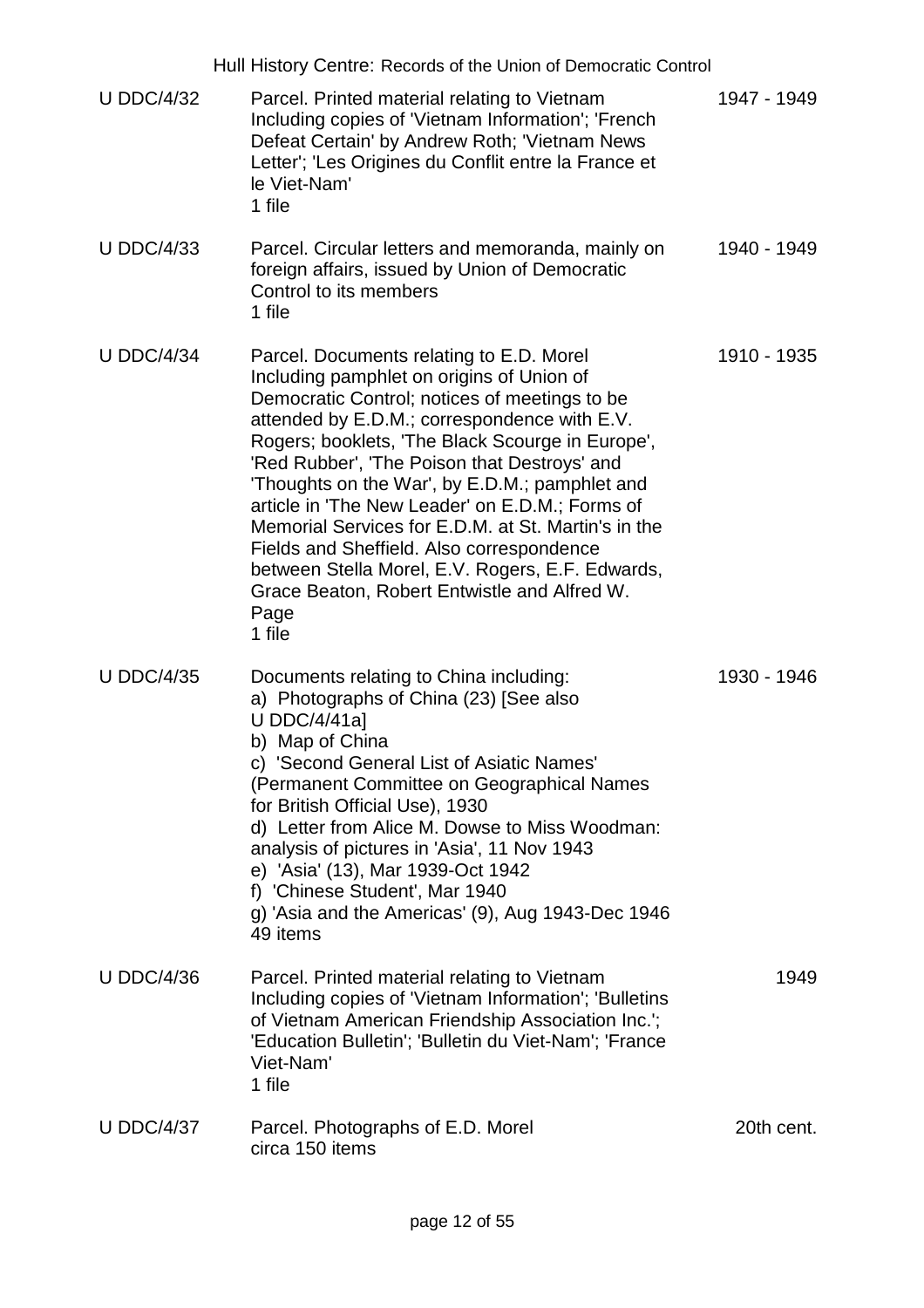|                   | Hull History Centre: Records of the Union of Democratic Control                                                                                                                                                                                                                                                                                                                                                                                                                                                                                                                                                                                                                                                                                                                                   |               |
|-------------------|---------------------------------------------------------------------------------------------------------------------------------------------------------------------------------------------------------------------------------------------------------------------------------------------------------------------------------------------------------------------------------------------------------------------------------------------------------------------------------------------------------------------------------------------------------------------------------------------------------------------------------------------------------------------------------------------------------------------------------------------------------------------------------------------------|---------------|
| <b>U DDC/4/38</b> | Parcel. Union of Democratic Control Annual<br>Reports<br>1 file                                                                                                                                                                                                                                                                                                                                                                                                                                                                                                                                                                                                                                                                                                                                   | 1929 - 1955   |
| <b>U DDC/4/39</b> | Parcel. Documents relating to Africa<br>Including Memorandum on Bechuanaland by Rev.<br>Michael Scott; syllabus of Southern Rhodesia First<br>African Eisteddfod; addresses by Godwin A.<br>Mbikusita Lewanika to Northern Rhodesia African<br>Congress Annual Conference and to Kitwe African<br>Society; paper on freedom of press in South Africa<br>1 file                                                                                                                                                                                                                                                                                                                                                                                                                                    | 1950 - 1952   |
| U DDC/4/40        | Parcel. Documents relating to South Africa<br>Including 'My experience of the Germiston goal in<br>1932', by Johanna Cornelius; statement submitted<br>to Witwatersrand Gold Mines Native Wages<br>Commission, by the African Mineworkers' Union,<br>1943; 'Paper No. 14 : Group Areas Bill, 1950';<br>Presidential address of Jan Venter to S. Africa<br>Trades and Labour Council Annual Conference,<br>1951; memorandum by E.S. Sachs on Report of<br>Industrial Legislation Commission of Inquiry, 1952;<br>statement on Campaign for Defiance of Unjust<br>Laws, 1952; extracts from address of J.M.<br>Greenfield, Minister of Internal Affairs to a closed<br>meeting of civil servants at Salisbury, S. Rhodesia,<br>1952; Press Digests Nos. 12 - 13, 1955; press<br>cuttings.<br>1 file | 1932 - 1955   |
| <b>U DDC/4/41</b> | Parcel. Documents relating to China; Javanese<br>dancers including:<br>(a) Photographs of China (c.500), circa 1934 [see<br>also U DDC/4/35a]<br>(b) Correspondence of John Coast relating to visit<br>of Javanese Dancers. With 3 photographic blocks<br>for illustrations in booklet at U DDC/4/31, 1946<br>1 bundle, 3 files & 3 items                                                                                                                                                                                                                                                                                                                                                                                                                                                         | c.1934 - 1946 |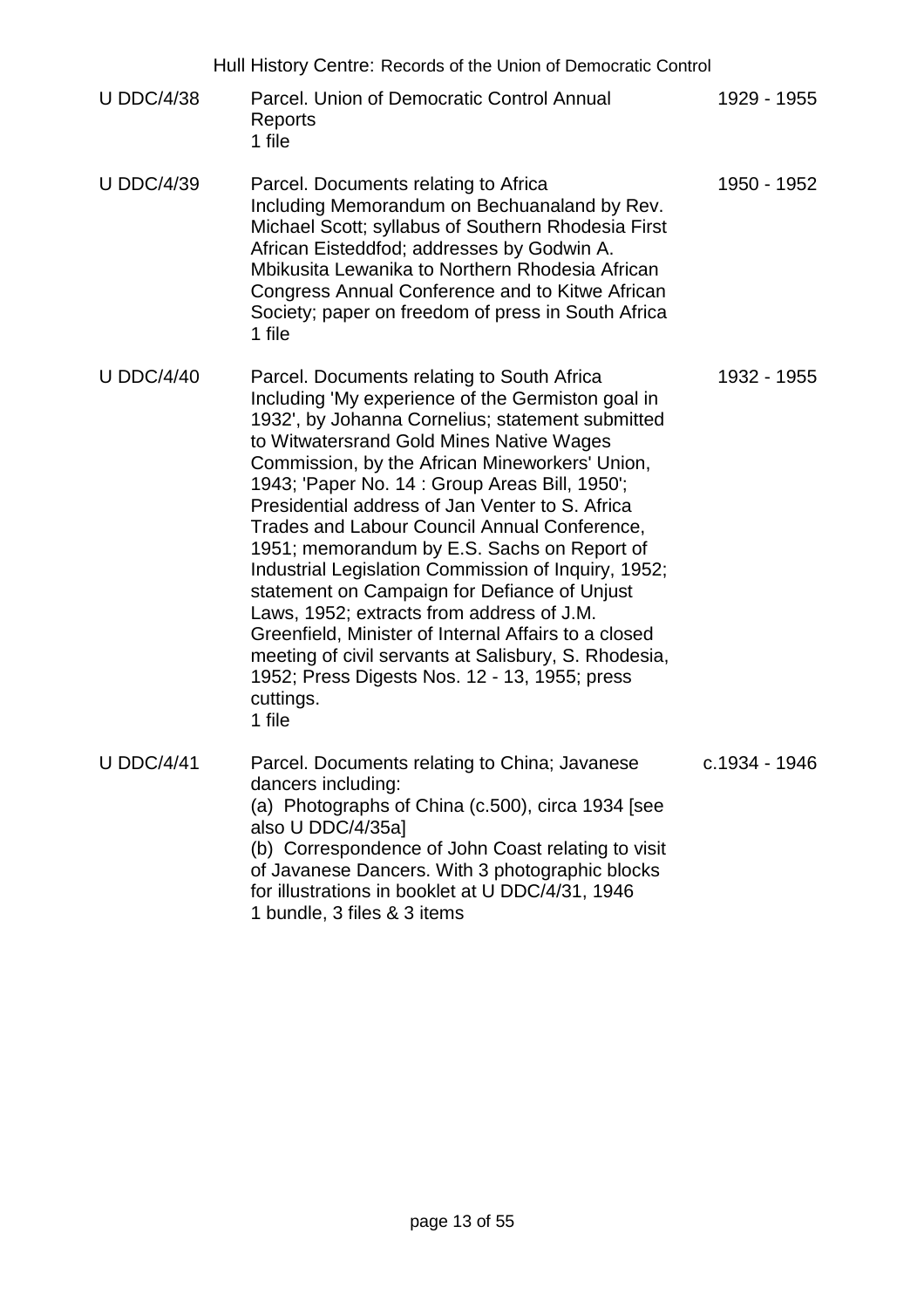|             | Hull History Centre: Records of the Union of Democratic Control                                                                                                                                                                                                                                                                                                                                         |             |
|-------------|---------------------------------------------------------------------------------------------------------------------------------------------------------------------------------------------------------------------------------------------------------------------------------------------------------------------------------------------------------------------------------------------------------|-------------|
| U DDC/5     | <b>Printed Material</b><br><b>U DDC/5/1 - 27 Books</b><br>U DDC/5/28 - 84 Periodicals<br>U DDC/5/85 - 457 Pamphlets & Leaflets                                                                                                                                                                                                                                                                          | 1914 - 1963 |
|             | DDC/5/331-457 comprises a collection of<br>pamphlets assembled for an exhibition on the<br>work of the U.D.C. The exhibition consisted of a<br>number of loose pamphlets, to be displayed on<br>tables, and 15 sheets of stiff cardboard (32" x<br>22"), to each of which pamphlets, illustrating a<br>particular theme, had been secured by metal<br>push-through paper clips.<br>460 items or bundles |             |
| $U$ DDC/5/1 | Book. 'Democracy and Diplomacy', by Arthur<br>Ponsonby<br>Methuen & Co., London. 198pp. + xii<br>1 volume                                                                                                                                                                                                                                                                                               | 1915        |
| $U$ DDC/5/2 | 'The ABC of the UDC', by B N Langdon-Davies<br>Union of Democratic Control, London. 72pp.<br>1 volume                                                                                                                                                                                                                                                                                                   | c.1916      |
| $U$ DDC/5/3 | 'The ABC of the UDC', by B N Langdon-Davies<br>Union of Democratic Control, London. 72pp.<br>1 volume                                                                                                                                                                                                                                                                                                   | c.1916      |
| $U$ DDC/5/4 | 'The ABC of the UDC', by B N Langdon-Davies<br>Union of Democratic Control, London. 72pp.<br>1 volume                                                                                                                                                                                                                                                                                                   | c.1916      |
| U DDC/5/5   | 'The Future of Constantinople', by Leonard S.<br>Woolf<br>George Allen & Unwin Ltd., London. 109pp.<br>1 volume                                                                                                                                                                                                                                                                                         | 1917        |
| $U$ DDC/5/6 | 'The Future of Constantinople', by Leonard S.<br>Woolf<br>George Allen & Unwin Ltd., London. 109pp.<br>1 volume                                                                                                                                                                                                                                                                                         | 1917        |
| U DDC/5/7   | 'The Secret Treaties', by F. Seymour Cocks.<br>Preface by Charles Trevelyan<br>Union of Democratic Control, London. 94pp. 2nd<br>ed.<br>1 volume                                                                                                                                                                                                                                                        | 1918        |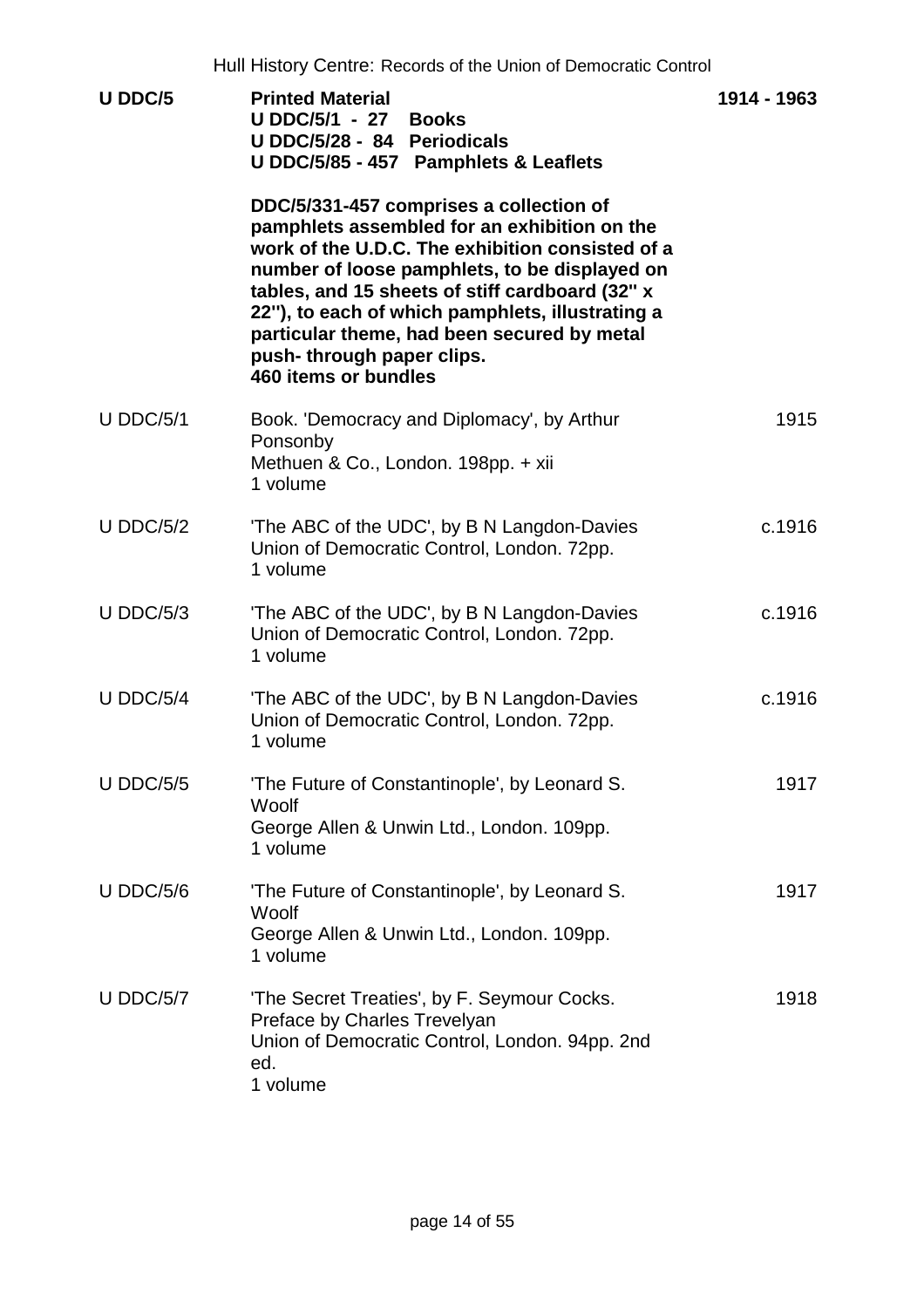|                   | Hull History Centre: Records of the Union of Democratic Control                                                                                                                                                                                                                                                                                                                                                                                      |             |
|-------------------|------------------------------------------------------------------------------------------------------------------------------------------------------------------------------------------------------------------------------------------------------------------------------------------------------------------------------------------------------------------------------------------------------------------------------------------------------|-------------|
| $U$ DDC/5/8       | 'The Treaty of Peace between the Allied and<br>Associated Powers and Germany, the Protocol<br>annexed thereto, the Agreement respecting the<br>military occupation of the Rhine, and the Treaty<br>between France and Great Britain Signed at<br>Versailles, June 28th, 1919'.<br>With maps. (H.M.S.O.)<br>1 volume                                                                                                                                  | 1919        |
| <b>U DDC/5/9</b>  | 'Diplomacy Revealed', by E D Morel<br>National Labour Press Ltd., London & Manchester.<br>$302$ pp. + xxvi<br>1 volume                                                                                                                                                                                                                                                                                                                               | 1921        |
| <b>U DDC/5/10</b> | 'Diplomacy Revealed', by E D Morel<br>National Labour Press Ltd., London & Manchester.<br>$302$ pp. + xxvi<br>1 volume                                                                                                                                                                                                                                                                                                                               | 1921        |
| <b>U DDC/5/11</b> | 'British Documents on the Origins of the War, 1898<br>- 1914. Vol. IV. The Anglo-Russian<br>Rapprochement, 1903 - 1907', ed. G.P. Gooch and<br>Harold Temperley H.M.S.O. 656pp. + lii<br>1 volume                                                                                                                                                                                                                                                    | 1929        |
| <b>U DDC/5/12</b> | 'British Documents on the Origins of the War, 1898<br>- 1914. Vol V. The Near East, the Macedonian<br>Problem and the Annexation of Bosnia, 1903 -<br>1909', ed. G.P. Gooch and Harold Temperley<br>H.M.S.O. 886pp. + 1xix<br>1 volume                                                                                                                                                                                                               | 1928        |
| <b>U DDC/5/13</b> | Book. (i - ii) 'Munitions Industry. Hearings before<br>the Special Committee investigating the Munitions<br>Industry. United States Senate. Seventy Third (-<br>Seventy Fourth) Congress'. Parts 1 - 12; 14 - 21.<br>With Report by Manley O. Hudson on 'The<br>International Regulation of the Trade In and<br>Manufacture of Arms and Ammunition'; and<br>Industrial Mobilization Plan. (U.S. Government<br>Printing Office, Washington).<br>1 box | 1934 - 1936 |
| <b>U DDC/5/14</b> | Book. The Alternative to War. A Programme for<br>Statesmen', by Charles Roden Buxton<br>George Allen & Unwin Ltd., London. 176pp.<br>1 volume                                                                                                                                                                                                                                                                                                        | 1936        |
| <b>U DDC/5/15</b> | Book. 'Union of South Africa. Report of Native<br>Economic Commission, 1930 - 1932'<br>Government Printer, Pretoria, 344pp.<br>1 volume                                                                                                                                                                                                                                                                                                              | 1932        |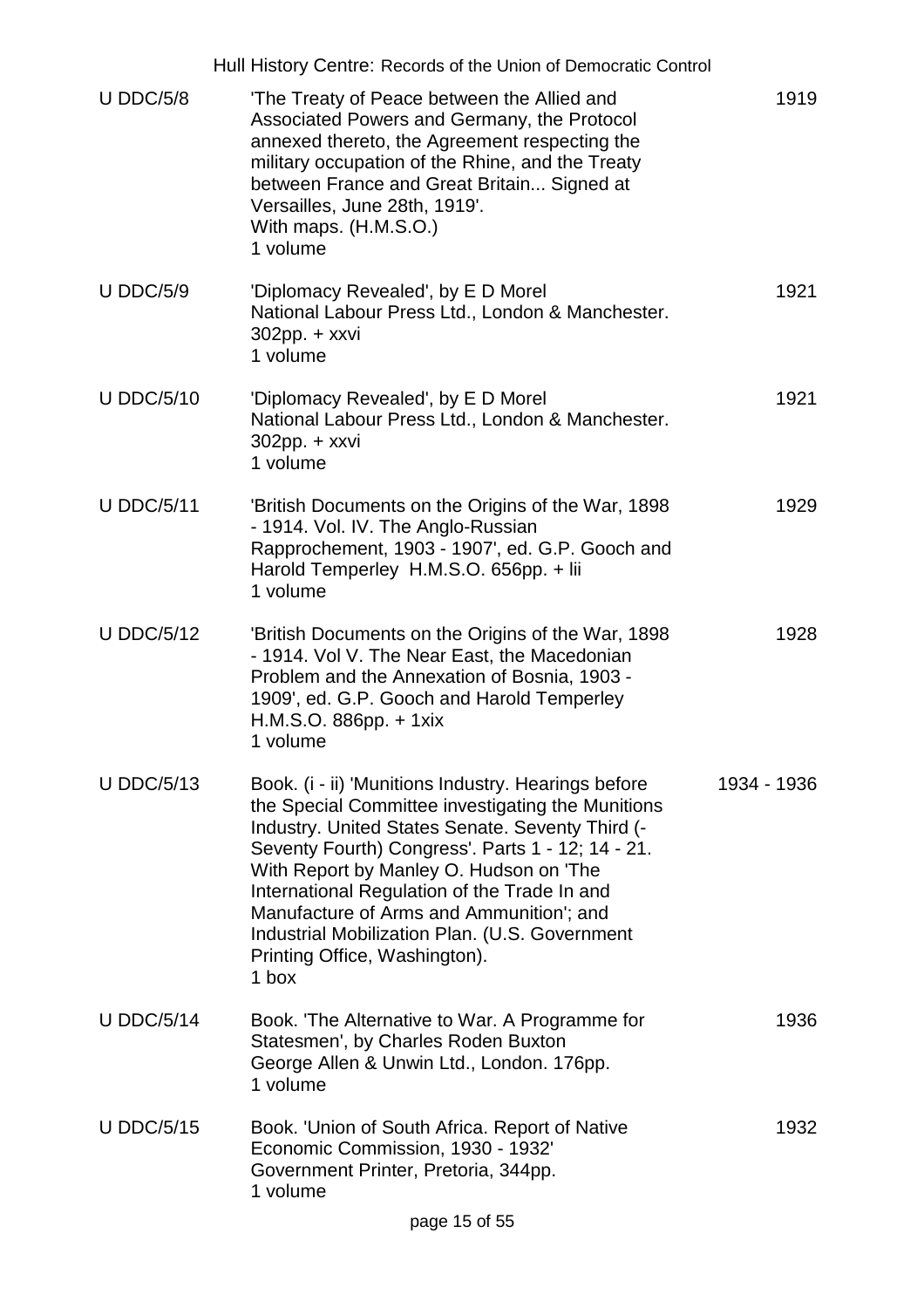|                   | Hull History Centre: Records of the Union of Democratic Control                                                                                                                                                                                                     |      |
|-------------------|---------------------------------------------------------------------------------------------------------------------------------------------------------------------------------------------------------------------------------------------------------------------|------|
| <b>U DDC/5/16</b> | Book. 'Union of South Africa. Report of the Social<br>Security Committee; and Report No. 2 of the Social<br>and Economic Planning Council entitled Social<br>Security, Social Services and the National Income'<br>Government Printer, Pretoria. 112pp.<br>1 volume | 1944 |
| <b>U DDC/5/17</b> | 'The Choice before South Africa,' by E.S. Sachs<br>pub. Author. 220pp + viii<br>1 volume                                                                                                                                                                            | 1953 |
| <b>U DDC/5/18</b> | 'The Choice before South Africa,' by E.S. Sachs<br>pub. Author. 220pp + viii<br>1 volume                                                                                                                                                                            | 1953 |
| <b>U DDC/5/19</b> | 'The Choice before South Africa,' by E.S. Sachs<br>pub. Author. 220pp + viii<br>1 volume                                                                                                                                                                            | 1953 |
| <b>U DDC/5/20</b> | 'The Choice before South Africa,' by E.S. Sachs<br>pub. Author. 220pp + viii<br>1 volume                                                                                                                                                                            | 1953 |
| <b>U DDC/5/21</b> | 'The Contribution of Atomic Energy to Medicine.<br>Hearings before the Subcommittee on Research<br>and Development of the Joint Committee on<br>Atomic Energy, Congress of the United States'<br>U.S. Government Printing Office, Washington.<br>194pp.<br>1 volume | 1954 |
| <b>U DDC/5/22</b> | 'False Witness', by Harvey Matusow<br>Cameron & Kahn, New York. 255pp.<br>1 volume                                                                                                                                                                                  | 1955 |
| <b>U DDC/5/23</b> | 'Major Activities in the Atomic Energy Programs,<br>July - December 1955. United States Atomic<br>Energy Commission' U.S. Government Printing<br>Office, Washington. 200pp. + xi<br>1 volume                                                                        | 1956 |
| <b>U DDC/5/24</b> | 'Background Material for the Report of the Panel<br>on the Impact of the Peaceful Uses of Atomic<br>Energy to the Joint Committee on Atomic Energy.<br>Vol. 2.' U.S. Government Printing Office,<br>Washington. 749pp. + xvii<br>1 volume                           | 1956 |
| <b>U DDC/5/25</b> | Book. 'Manual of Civil Defence: Vol. I. Pamphlet<br>No. 1. Nuclear Weapons'<br>H.M.S.O. 55pp.<br>1 volume                                                                                                                                                           | 1956 |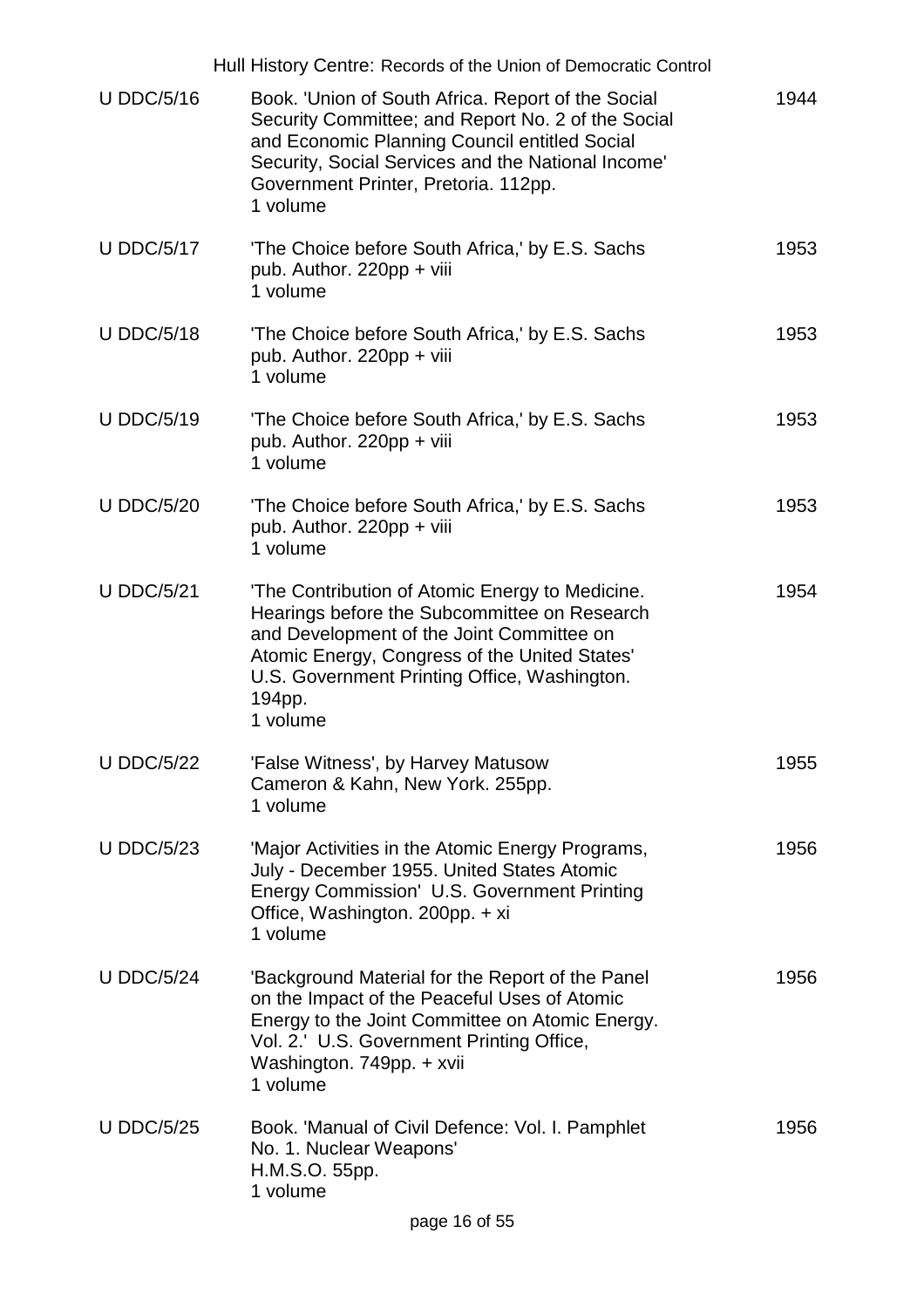|                   | Hull History Centre: Records of the Union of Democratic Control                                                                                                                                      |                               |
|-------------------|------------------------------------------------------------------------------------------------------------------------------------------------------------------------------------------------------|-------------------------------|
| <b>U DDC/5/26</b> | 'My Path in Science', by Vladimir Filatov<br>Foreign Languages Publishing House, Moscow.<br>183pp.<br>1 volume                                                                                       | 1957                          |
| <b>U DDC/5/27</b> | Book. 'Report of the United Nations Scientific<br>Committee on the Effects of Atomic Radiation'<br>General Assembly. Official Records: Thirteenth<br>Session. Supplement No. 17 (A/3838)<br>1 volume | 1958                          |
| <b>U DDC/5/28</b> | Periodical. 'The UDC' Vol. 2. Nos. 1 - 12.<br>Photocopies and 1 volume<br>13 items                                                                                                                   | Nov 1916 -<br>Oct 1917        |
| <b>U DDC/5/29</b> | Periodical. 'The UDC' Vol. 2. Nos. 1 - 12.<br>1 volume                                                                                                                                               | Nov 1916 -<br>Oct 1917        |
| <b>U DDC/5/30</b> | Periodical. 'The UDC' Vol. 3, Nos. 1 - 12.<br>1 volume                                                                                                                                               | Nov 1917 -<br>Oct 1918        |
| <b>U DDC/5/31</b> | Periodical. 'The UDC' Vol. 3. Nos. 1 - 12.<br>1 volume                                                                                                                                               | Nov 1917 -<br>Oct 1918        |
| <b>U DDC/5/32</b> | Periodical. 'The UDC' Vol. 4, Nos. 1 - 8.<br>2 volumes                                                                                                                                               | Nov 1918 -<br>Jun 1919        |
| <b>U DDC/5/33</b> | Periodical. 'Foreign Affairs'. Vol. I. Nos. 1 - 12.<br>Photocopies<br>12 items                                                                                                                       | Jul 1919 -<br>Jun 1920        |
| <b>U DDC/5/34</b> | Periodical. 'Foreign Affairs'. Vol. II. Nos. 1 - 12.<br>Photocopies<br>12 items                                                                                                                      | Jun 1920 -<br><b>Jun 1921</b> |
| <b>U DDC/5/35</b> | Periodical. 'Foreign Affairs'. Vol. III. Nos. 1 - 12.<br>Photocopies<br>12 items                                                                                                                     | Jul 1921 -<br>Jun 1922        |
| <b>U DDC/5/36</b> | Periodical. 'Foreign Affairs'. Vol. IV. Nos. 1 - 12.<br>1 volume                                                                                                                                     | Jul 1922 -<br>Jun 1923        |
| <b>U DDC/5/37</b> | Periodical. 'Foreign Affairs'. Vol. V. Nos. 1 - 12<br>1 volume                                                                                                                                       | Jul 1923 -<br>Jun 1924        |
| <b>U DDC/5/38</b> | Periodical. 'Foreign Affairs'. Vol. V. Nos. 1 - 12<br>1 volume                                                                                                                                       | Jul 1923 -<br>Jun 1924        |
| <b>U DDC/5/39</b> | Periodical. 'Foreign Affairs'. Vol. V. Nos. 1 - 12<br>3 volumes                                                                                                                                      | Jul 1923 -<br>Jun 1924        |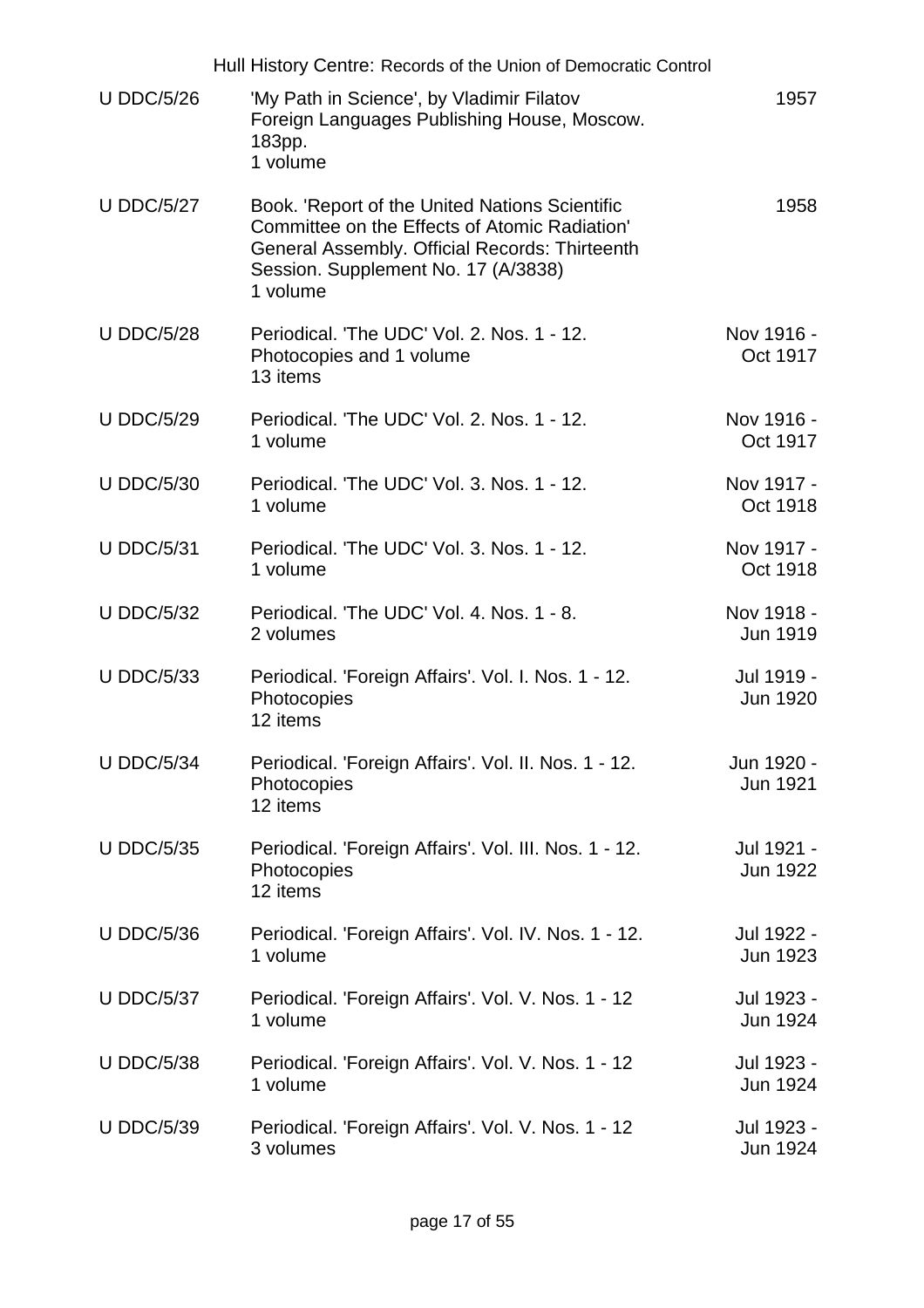|                   | Hull History Centre: Records of the Union of Democratic Control    |                               |
|-------------------|--------------------------------------------------------------------|-------------------------------|
| <b>U DDC/5/40</b> | Periodical. 'Foreign Affairs'. Vol. VI. Nos. 1 - 12.<br>1 volume   | Jul 1924 -<br>Jun 1925        |
| <b>U DDC/5/41</b> | Periodical. 'Foreign Affairs'. Vol. VI. Nos. 1 - 12.<br>1 volume   | Jul 1924 -<br>Jun 1925        |
| <b>U DDC/5/42</b> | Periodical. 'Foreign Affairs'. Vol. VI. Nos. 1 - 12.<br>1 volume   | Jul 1924 -<br><b>Jun 1925</b> |
| <b>U DDC/5/43</b> | Periodical. 'Foreign Affairs'. Vol. VI. Nos. 1 - 12.<br>1 volume   | Jul 1924 -<br>Jun 1925        |
| <b>U DDC/5/44</b> | Periodical. 'Foreign Affairs'. Vol. VI. Nos. 1 - 12.<br>1 volume   | Jul 1924 -<br>Jun 1925        |
| <b>U DDC/5/45</b> | Periodical. 'Foreign Affairs'. Vol. VI. Nos. 1 - 12.<br>1 volume   | Jul 1924 -<br>Jun 1925        |
| <b>U DDC/5/46</b> | Periodical. 'Foreign Affairs'. Vol. VII. Nos. 1 - 12.<br>1 volume  | Jul 1925 -<br>Jun 1926        |
| <b>U DDC/5/47</b> | Periodical. 'Foreign Affairs'. Vol. VIII. Nos. 1 - 12.<br>1 volume | Jul 1926 -<br>Jun 1927        |
| <b>U DDC/5/48</b> | Periodical. 'Foreign Affairs'. Vol. VIII. Nos. 1 - 12.<br>1 volume | Jul 1926 -<br>Jun 1927        |
| <b>U DDC/5/49</b> | Periodical. 'Foreign Affairs'. Vol. VIII. Nos. 1 - 12.<br>1 volume | Jul 1926 -<br>Jun 1927        |
| <b>U DDC/5/50</b> | Periodical. 'Foreign Affairs'. Vol. VIII. Nos. 1 - 12.<br>1 volume | Jul 1926 -<br>Jun 1927        |
| <b>U DDC/5/51</b> | Periodical. 'Foreign Affairs'. Vol. VIII. Nos. 1 - 12.<br>1 volume | Jul 1926 -<br>Jun 1927        |
| <b>U DDC/5/52</b> | Periodical. 'Foreign Affairs'. Vol. VIII. Nos. 1 - 12.<br>1 volume | Jul 1926 -<br>Jun 1927        |
| <b>U DDC/5/53</b> | Periodical. 'Foreign Affairs'. Vol. VIII. Nos. 1 - 12<br>1 volume  | Jul 1926 -<br>Jun 1927        |
| <b>U DDC/5/54</b> | Periodical. 'Foreign Affairs'. Vol. IX. Nos. 1 - 12.<br>1 volume   | Jul 1927 -<br>Jun 1928        |
| <b>U DDC/5/55</b> | Periodical. 'Foreign Affairs'. Vol. IX. Nos. 1 - 12.<br>1 volume   | Jul 1927 -<br><b>Jun 1928</b> |
| <b>U DDC/5/56</b> | Periodical. 'Foreign Affairs'. Vol. IX. Nos. 1 - 12.<br>1 volume   | Jul 1927 -<br>Jun 1928        |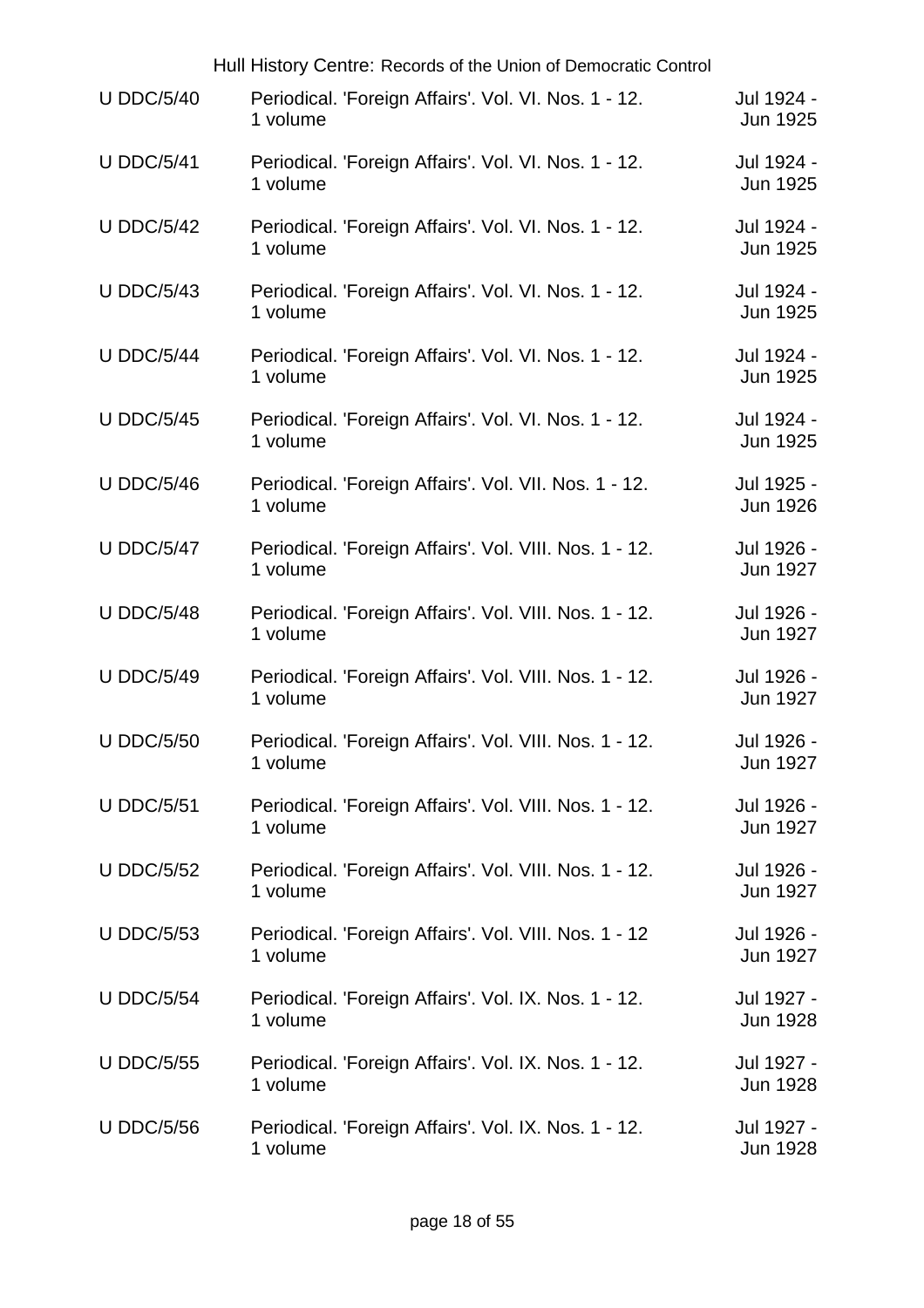| Hull History Centre: Records of the Union of Democratic Control |                                                                                            |                        |  |
|-----------------------------------------------------------------|--------------------------------------------------------------------------------------------|------------------------|--|
| <b>U DDC/5/57</b>                                               | Periodical. 'Foreign Affairs'. Vol. IX. Nos. 1 - 12.<br>2 volumes                          | Jul 1927 -<br>Jun 1928 |  |
| <b>U DDC/5/58</b>                                               | Periodical. 'Foreign Affairs'. Vol. X. Nos. 1 - 3.<br>Photocopies<br>3 items               | Jul - Sep 1928         |  |
| <b>U DDC/5/59</b>                                               | Periodical. 'Foreign Affairs'. Vol. XI.<br>1 volume                                        | Oct 1928 -<br>Sep 1929 |  |
| <b>U DDC/5/60</b>                                               | Periodical. 'Foreign Affairs'. Vol. XI.<br>1 volume                                        | Oct 1928 -<br>Sep 1929 |  |
| <b>U DDC/5/61</b>                                               | Periodical. 'Foreign Affairs'. Vol. XI.<br>1 volume                                        | Oct 1928 -<br>Sep 1929 |  |
| <b>U DDC/5/62</b>                                               | Periodical. 'Foreign Affairs'. Vol. XI.<br>1 volume                                        | Oct 1928 -<br>Sep 1929 |  |
| <b>U DDC/5/63</b>                                               | Periodical. 'Foreign Affairs'. Vol. XI.<br>3 volumes                                       | Oct 1928 -<br>Sep 1929 |  |
| <b>U DDC/5/64</b>                                               | Periodical. 'Foreign Affairs'. Vol. XII. Nos. 1 - 12<br>Photocopies<br>12 items            | Oct 1929 -<br>Sep 1930 |  |
| <b>U DDC/5/65</b>                                               | Periodical. 'Foreign Affairs'. Vol. XIII.<br>Photocopies<br>7 items                        | Oct 1930 -<br>Apr 1931 |  |
| <b>U DDC/5/66</b>                                               | <b>Periodical. 'Les Documents Politiques</b><br>Parlementaires et Financiers'.<br>1 volume | Apr 1930               |  |
| <b>U DDC/5/67</b>                                               | Periodical. 'Les Documents Politiques.<br>Diplomatiques et Financiers'.<br>1 volume        | Jul - Aug 1932         |  |
| <b>U DDC/5/68</b>                                               | Periodical. 'Les Documents Politiques.<br>Parlementaires et Financiers'.<br>1 volume       | Aug 1933               |  |
| <b>U DDC/5/69</b>                                               | Periodical. 'Les Documents Politiques.<br>Diplomatiques et Financiers'.<br>1 volume        | Jun - Aug<br>1935      |  |
| <b>U DDC/5/70</b>                                               | Periodical. 'Les Documents Politiques.<br>Diplomatiques et Financiers'.<br>1 volume        | Dec 1935               |  |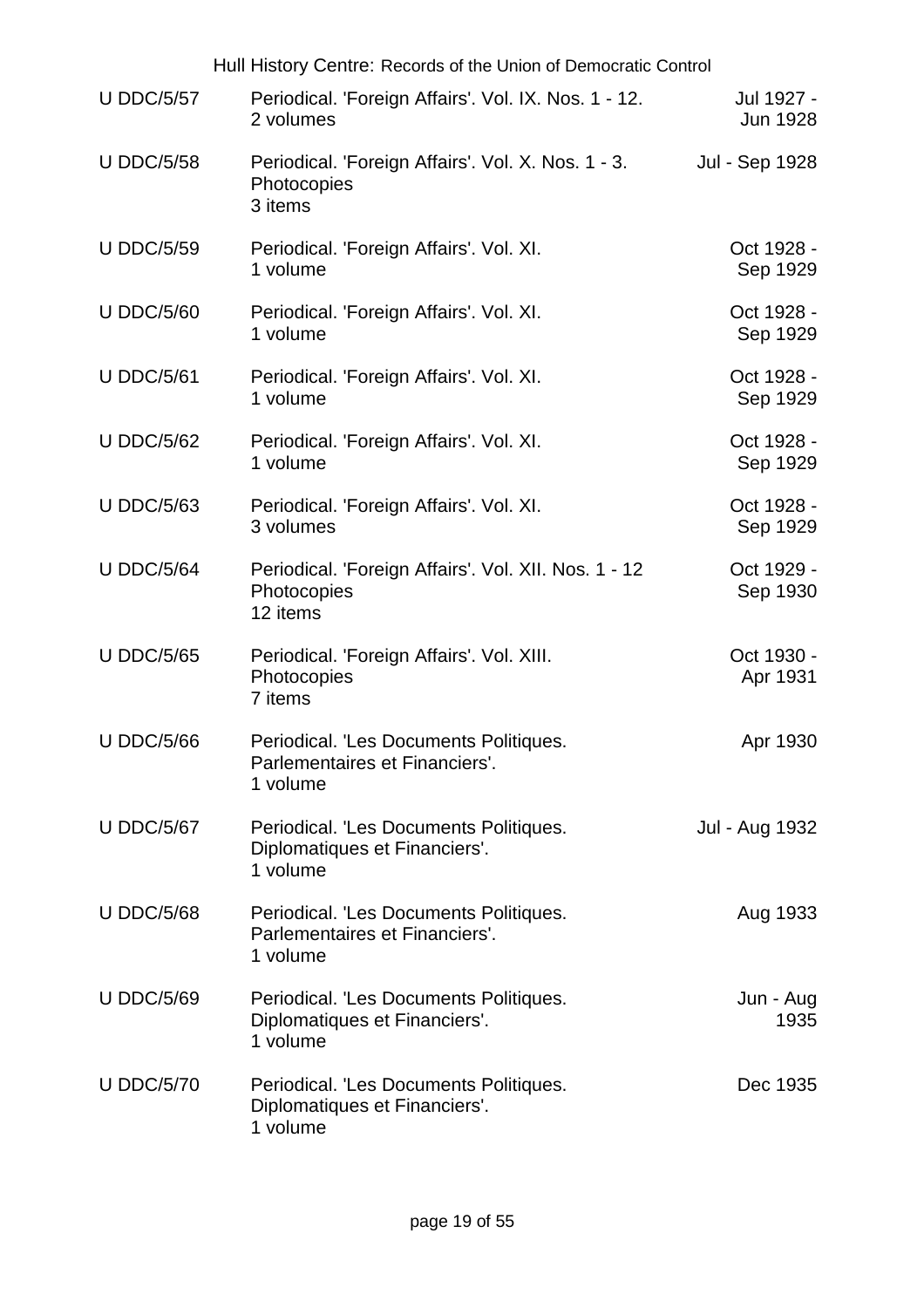|                   | Hull History Centre: Records of the Union of Democratic Control                      |                 |
|-------------------|--------------------------------------------------------------------------------------|-----------------|
| <b>U DDC/5/71</b> | Periodical. 'Les Documents Politiques.<br>Parlementaires et Financiers'.<br>1 volume | Feb 1936        |
| <b>U DDC/5/72</b> | Periodical. 'Les Documents Politiques.<br>Diplomatiques et Financiers'.<br>1 volume  | Mar 1936        |
| <b>U DDC/5/73</b> | Periodical. 'Les Documents Politiques.<br>Diplomatiques et Financiers'.<br>1 volume  | May 1936        |
| <b>U DDC/5/74</b> | Periodical. 'Les Documents Politiques.<br>Diplomatiques et Financiers'.<br>1 volume  | Oct 1936        |
| <b>U DDC/5/75</b> | Periodical. 'Les Documents Politiques.<br>Diplomatiques et Financiers'.<br>1 volume  | <b>Nov 1936</b> |
| <b>U DDC/5/76</b> | Periodical. 'Les Documents Politiques.<br>Diplomatiques et Financiers'.<br>1 volume  | Jan 1937        |
| <b>U DDC/5/77</b> | Periodical. 'Les Documents Politiques.<br>Diplomatiques et Financiers'.<br>1 volume  | Feb 1937        |
| <b>U DDC/5/78</b> | Periodical. 'Les Documents Politiques.<br>Diplomatiques et Financiers'.<br>1 volume  | Mar 1937        |
| <b>U DDC/5/79</b> | Periodical. 'Les Documents Politiques.<br>Diplomatiques et Financiers'.<br>1 volume  | Dec 1937        |
| <b>U DDC/5/80</b> | Periodical. 'Les Documents Politiques.<br>Diplomatiques et Financiers'.<br>1 volume  | May 1938        |
| <b>U DDC/5/81</b> | Periodical. 'Les Documents Politiques.<br>Diplomatiques et Financiers'.<br>1 volume  | Jun 1938        |
| <b>U DDC/5/82</b> | Periodical. 'Les Documents Politiques.<br>Diplomatiques et Financiers'.<br>1 volume  | Jul - Sep 1938  |
| <b>U DDC/5/83</b> | Periodical. 'Les Documents Politiques.<br>Diplomatiques et Financiers'.<br>1 volume  | Nov 1938        |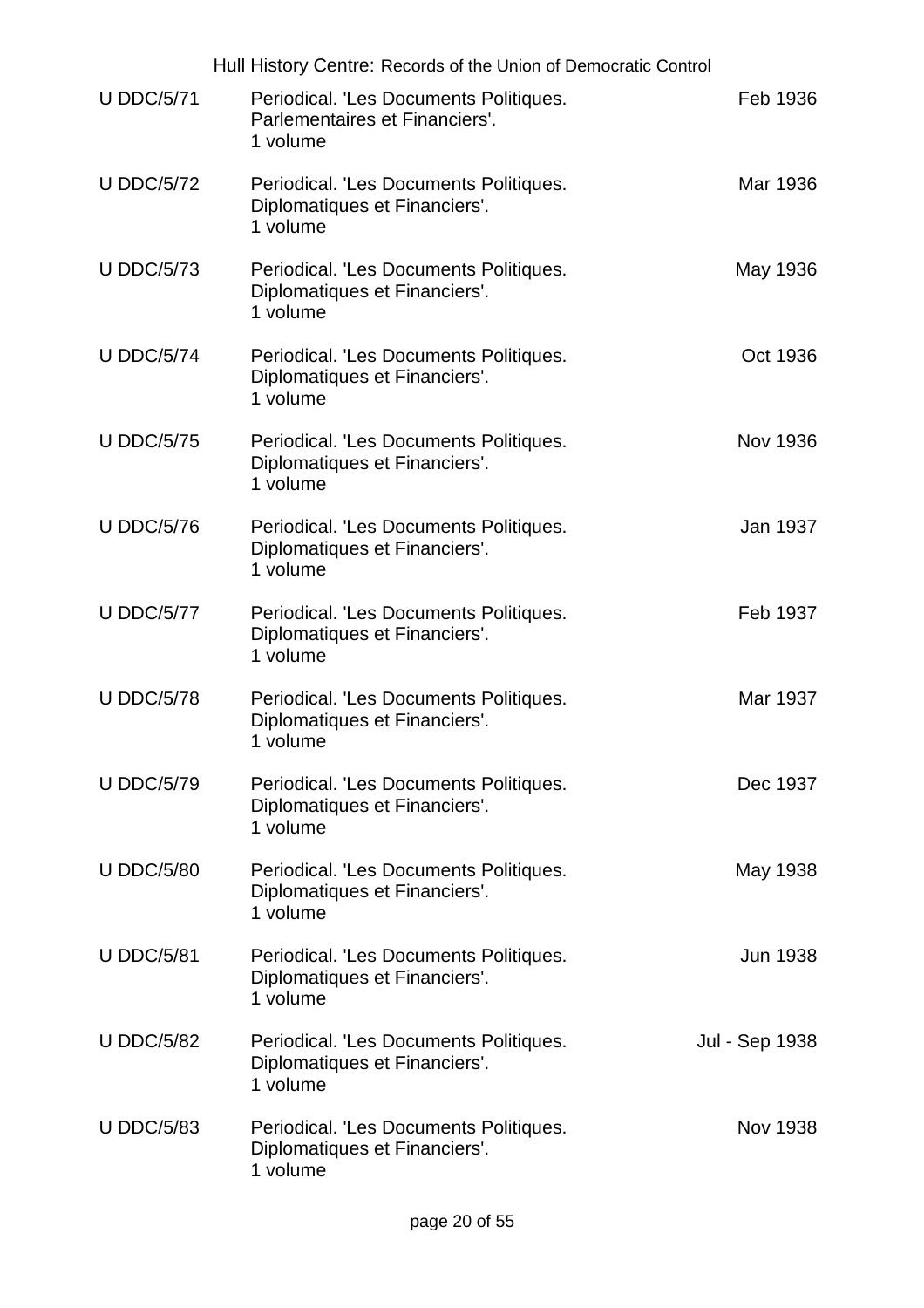|                   | Hull History Centre: Records of the Union of Democratic Control                                              |                              |  |
|-------------------|--------------------------------------------------------------------------------------------------------------|------------------------------|--|
| <b>U DDC/5/84</b> | 'UDC News Letter'. (No. 1 - 15)<br>15 items                                                                  | 21 Nov 1939 -<br>12 Jun 1940 |  |
| <b>U DDC/5/85</b> | UDC Leaflet No. 1. 'Why should Democracy control<br>Foreign Policy'<br>2 items                               | 20th century                 |  |
| <b>U DDC/5/86</b> | UDC Leaflet No. 2. 'Why you should join the Union<br>of Democratic Control'<br>4 items                       | 20th century                 |  |
| <b>U DDC/5/87</b> | UDC Leaflet No. 4. 'What is the Balance of<br>Power?'<br>1 item                                              | 20th century                 |  |
| <b>U DDC/5/88</b> | <b>UDC Leaflet No. 5. 'Crushing Germany'</b><br>3 items                                                      | 20th century                 |  |
| <b>U DDC/5/89</b> | UDC Leaflet No. 6. 'What is a Treaty'<br>2 items                                                             | 20th century                 |  |
| <b>U DDC/5/90</b> | UDC Leaflet No. 7. 'Some people are asking: Is<br>this the time to talk about terms of settlement'<br>1 item | 20th century                 |  |
| <b>U DDC/5/91</b> | UDC Leaflet No. 8. 'Our Soldiers and the Union of<br><b>Democratic Control'</b><br>4 items                   | circa 1915                   |  |
| <b>U DDC/5/92</b> | UDC Leaflet No. 10. 'Why we should think about<br>peace', by Arthur Ponsonby<br>2 items                      | circa 1915                   |  |
| <b>U DDC/5/93</b> | UDC Leaflet No. 11. 'War and Diplomacy', by E.D.<br>Morel<br>3 items                                         | circa 1915                   |  |
| <b>U DDC/5/94</b> | UDC Leaflet No. 13. 'The Union of Democratic<br>Control', by E.D. Morel<br>2 items                           | circa 1915                   |  |
| <b>U DDC/5/95</b> | UDC Leaflet No. 14B. 'The Union of Democratic<br>Control. What it is and what it is not<br>1 item            | <b>Nov 1915</b>              |  |
| <b>U DDC/5/96</b> | UDC Leaflet No. 15b. 'Mr. Ponsonby and Mr.<br>Trevelyan in the House of Commons'<br>2 items                  | Nov 1915                     |  |
| <b>U DDC/5/97</b> | UDC Leaflet No. 16b. 'Earl Loreburn and Lord<br>Courtney of Penwith in the House of Lords'<br>3 items        | Nov 1915                     |  |
|                   | page 21 of 55                                                                                                |                              |  |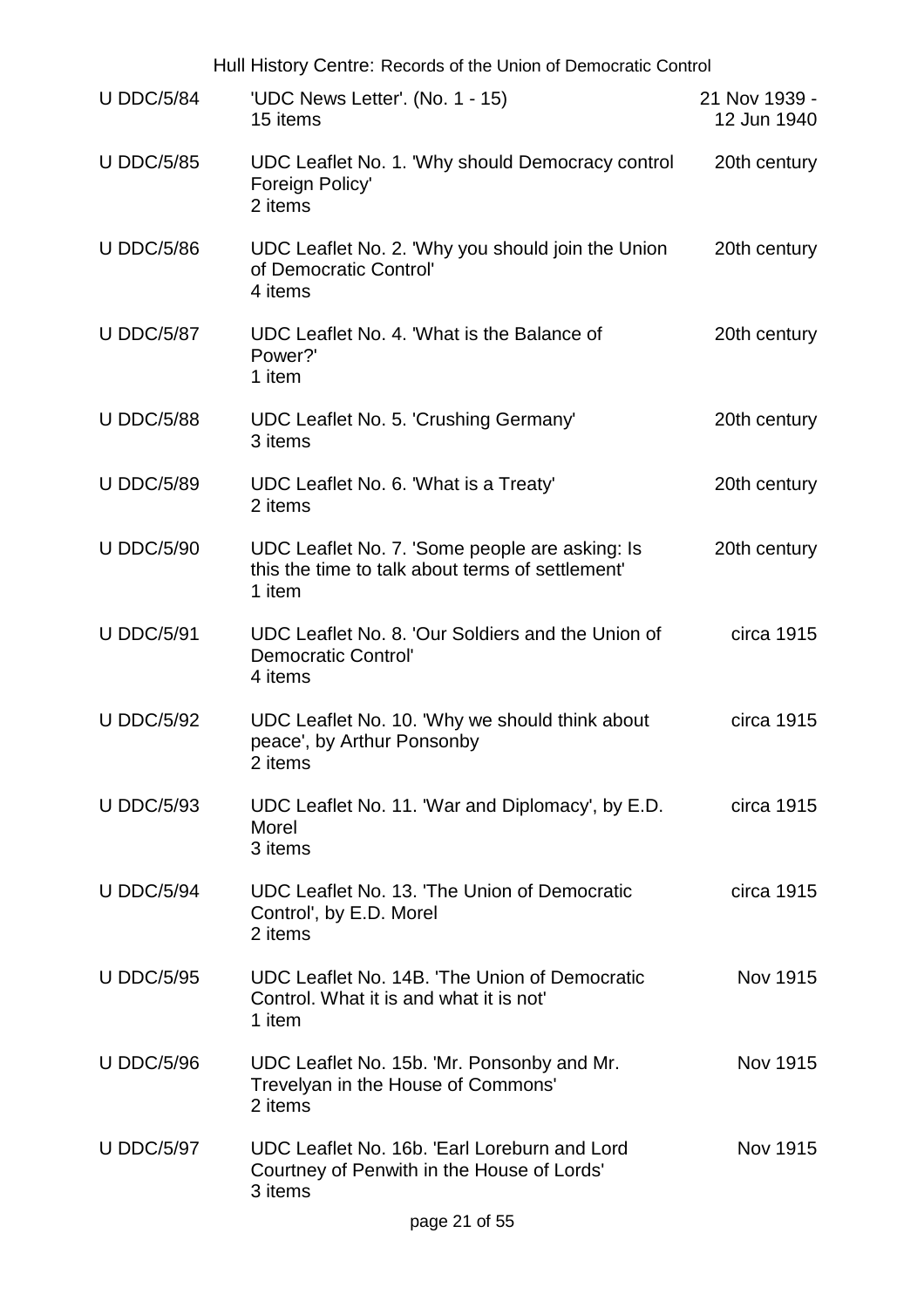|                    | Hull History Centre: Records of the Union of Democratic Control                                                                       |                       |
|--------------------|---------------------------------------------------------------------------------------------------------------------------------------|-----------------------|
| <b>U DDC/5/98</b>  | UDC Leaflet No. 17b. 'What the Press now says:<br>More Support for the UDC'<br>5 items                                                | circa 1915            |
| <b>U DDC/5/99</b>  | UDC Leaflet No. 18b. 'Terms of Peace'<br>4 items                                                                                      | circa 1915            |
| <b>U DDC/5/100</b> | UDC Leaflet No. 19b. 'Secret Diplomacy a Menace<br>to the Security of the State', by E.D. Morel<br>5 items                            | circa 1915            |
| <b>U DDC/5/101</b> | UDC Leaflet No. 20b. 'The Attack upon Freedom of<br>Speech. The Broken- up Meeting at the Memorial<br>Hall, 29th Nov 1915'<br>3 items | circa 1915            |
| <b>U DDC/5/102</b> | UDC Leaflet No. 21B. 'The Attack upon Freedom<br>of Speech. Astounding Official Defence'<br>4 items                                   | circa 1915            |
| <b>U DDC/5/103</b> | UDC Leaflet No. 22B. 'Our Ultimate Objects in this<br>War'<br>1 item                                                                  | circa 1915            |
| <b>U DDC/5/104</b> | UDC Leaflet No. B 23. 'The Union of Democratic<br>Control. Its Motives, Object and Policy.'<br>2 items                                | Jan 1916              |
| <b>U DDC/5/105</b> | UDC Leaflet No. 24A. 'Rex v. E.D. Morel'.<br>1 item                                                                                   | Sep 1917              |
| <b>U DDC/5/106</b> | UDC Leaflet No. 24b. 'How Labour is Helping to<br>secure a Permanent Peace.'<br>1 item                                                | Jan 1917              |
| <b>U DDC/5/107</b> | UDC Leaflet No. 25b. 'Whither', by E.D. Morel<br>2 items                                                                              | early 20th<br>century |
| <b>U DDC/5/108</b> | UDC Leaflet No. 26b. 'The Prime Minister's<br>Declaration. Its Effect on Germany'.<br>1 item                                          | early 20th<br>century |
| <b>U DDC/5/109</b> | UDC Leaflet No. 27b. 'The Case for Negotiation',<br>by Charles Trevelyan.<br>1 item                                                   | Nov 1916              |
| <b>U DDC/5/110</b> | UDC Leaflet No. 28B. 'What our Allies think about<br>Economic War'. UDC Leaflet No. 29b.<br>1 item                                    | <b>Jul 1916</b>       |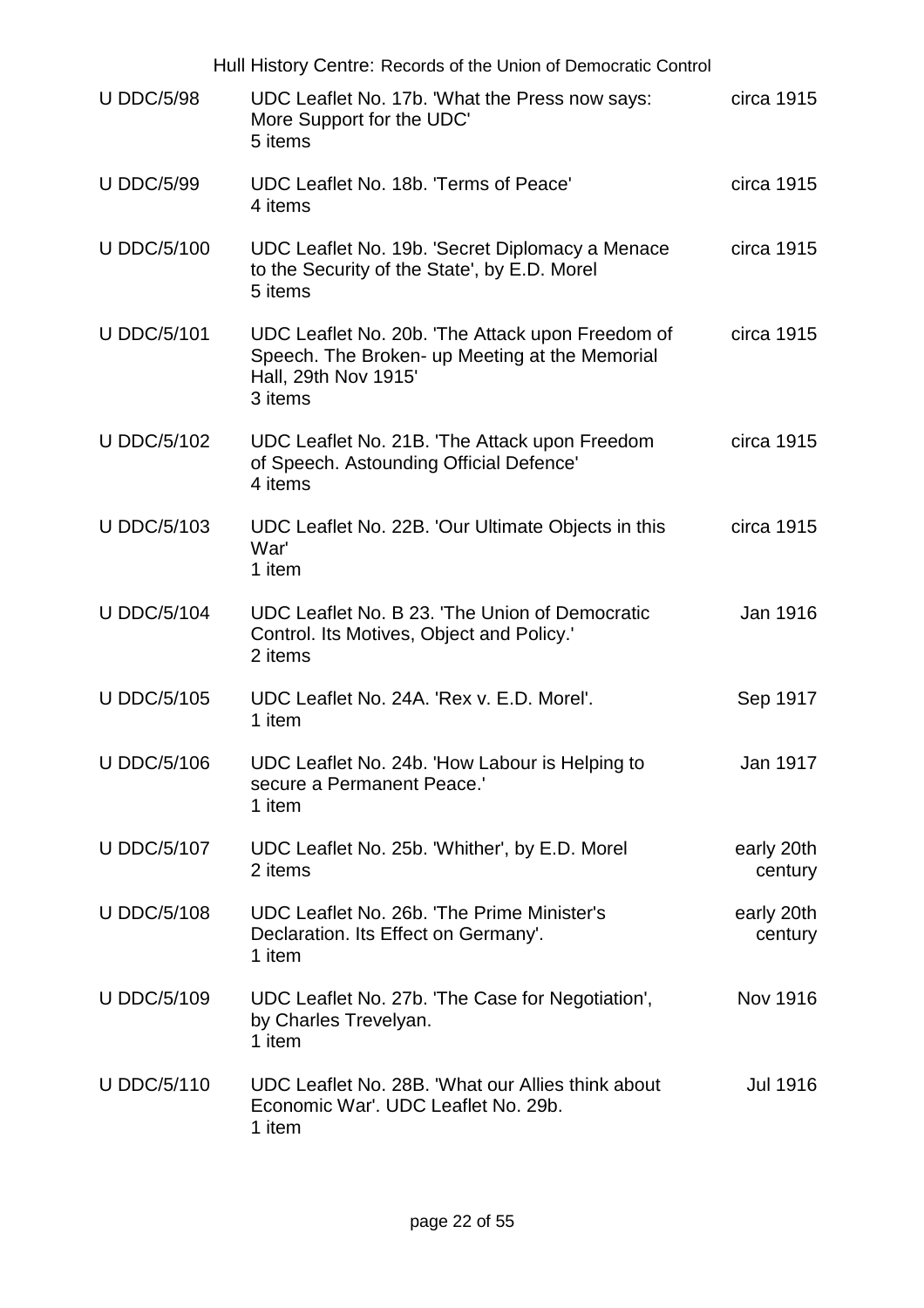|                    | Hull History Centre: Records of the Union of Democratic Control                                                                                                              |                       |
|--------------------|------------------------------------------------------------------------------------------------------------------------------------------------------------------------------|-----------------------|
| <b>U DDC/5/111</b> | UDC Leaflet No. 30b. 'Resolutions Passed at the<br>Second Annual Meeting of the General Council of<br>the Union of Democratic Control, 10 <sup>th</sup> Oct 1916.'<br>1 item | Oct 1916              |
| <b>U DDC/5/112</b> | UDC Leaflet No. 33a. 'Our Policy towards Russia',<br>by Joseph King.<br>1 item                                                                                               | Mar 1919              |
| <b>U DDC/5/113</b> | UDC Leaflet No. 33b. 'President Wilson's Message<br>to the World."<br>1 item                                                                                                 | circa 1919            |
| <b>U DDC/5/114</b> | UDC Leaflet No. 34b. 'British Working Men-<br>Observe: French Workers support Wilson'.<br>1 item                                                                             | circa 1919            |
| <b>U DDC/5/115</b> | UDC Leaflet No. 35a. 'Common Sense and our<br>Russian Policy', by John Rickman.<br>1 item                                                                                    | May 1919              |
| <b>U DDC/5/116</b> | UDC Leaflet No. 35b. 'French Members of<br>Parliament and the Knock-out Blow.'<br>1 item                                                                                     | early 20th<br>century |
| <b>U DDC/5/117</b> | UDC Leaflet No. 37B. 'Free Russia and the Union<br>of Democratic Control.'<br>1 item                                                                                         | 1910s                 |
| <b>U DDC/5/118</b> | UDC Leaflet No. 39b. 'Russia's Real Aims: An<br>Appeal to British Democracy'.<br>1 item                                                                                      | 1910s                 |
| <b>U DDC/5/119</b> | UDC Leaflet No. 40b. 'Secret Diplomacy No. 1.<br>Lies that helped to make the War'.<br>1 item                                                                                | 1910s                 |
| <b>U DDC/5/120</b> | UDC Leaflet No. 42b. 'Vindication of Mr. Morel in<br>the House of Commons'.<br>1 item                                                                                        | c.1917                |
| <b>U DDC/5/121</b> | UDC Leaflet No. 43b. 'Secret Diplomacy No. 3.<br>Secret Treaties between the Allies'.<br>1 item                                                                              | 1910s                 |
| <b>U DDC/5/122</b> | UDC Leaflet No. 44b. 'How to get a Permanent<br>Peace'.<br>1 item                                                                                                            | 1910s                 |
| <b>U DDC/5/123</b> | UDC Leaflet No. 46b. 'How to obtain Popular<br>Control over Foreign Policy', by Arthur Ponsonby.<br>1 item                                                                   | 1910s                 |
|                    | page 23 of 55                                                                                                                                                                |                       |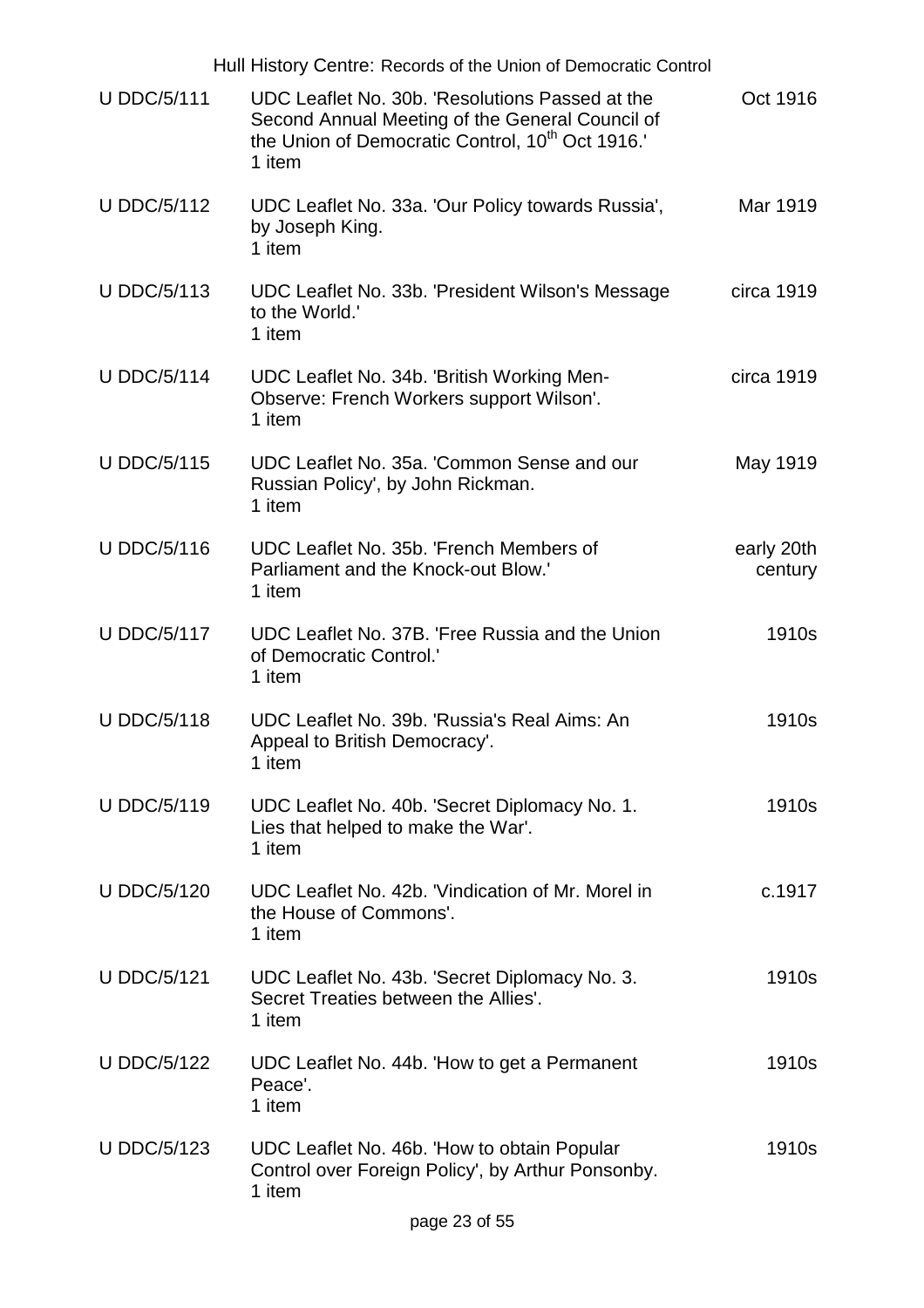|                    | Hull History Centre: Records of the Union of Democratic Control                                                           |        |
|--------------------|---------------------------------------------------------------------------------------------------------------------------|--------|
| <b>U DDC/5/124</b> | UDC Pamphlet No. 1. 'The Morrow of the War'.<br>(14pp.)<br>1 item                                                         | c.1914 |
| <b>U DDC/5/125</b> | UDC Pamphlet No. 2. 'Shall this War end German<br>Militarism?, by Norman Angell. (22pp.)<br>1 item                        | c.1914 |
| <b>U DDC/5/126</b> | UDC Pamphlet No. 4. 'The Origins of the Great<br>War', by H.N. Brailsford. (20pp.)<br>1 item                              | c.1914 |
| <b>U DDC/5/127</b> | UDC Pamphlet No. 5. 'Parliament and Foreign<br>Policy', by Arthur Ponsonby. (13pp.)<br>1 item                             | c.1914 |
| <b>U DDC/5/128</b> | UDC Pamphlet No. 6. 'The National Policy.' (14pp.)<br>1 item                                                              | c.1914 |
| <b>U DDC/5/129</b> | UDC Pamphlet No. 7. 'The International Industry of<br>War'. (14pp.)<br>1 item                                             | c.1914 |
| <b>U DDC/5/130</b> | UDC Pamphlet No. 8. 'War and the Workers. A<br>Plea for Democratic Control', by J. Ramsay<br>Macdonald. (16pp.)<br>1 item | c.1915 |
| <b>U DDC/5/131</b> | UDC Pamphlet No. 9. 'Why we should state Terms<br>of Settlement'. (6pp.)<br>1 item                                        | c.1915 |
| <b>U DDC/5/132</b> | UDC Pamphlet No. 10. 'Towards an International<br>Understanding'. (26pp.)<br>1 item                                       | c.1915 |
| <b>U DDC/5/133</b> | UDC Pamphlet No. 10. 'Towards an International<br>Understanding'. (26pp.)<br>1 item                                       | c.1915 |
| <b>U DDC/5/134</b> | UDC Pamphlet No. 10. 'Towards an International<br>Understanding'. (26pp.)<br>1 item                                       | c.1915 |
| <b>U DDC/5/135</b> | UDC Pamphlet No. 11. 'Women and War', by H.M.<br>Swanwick. (14pp.)<br>1 item                                              | c.1915 |
| <b>U DDC/5/136</b> | UDC Pamphlet No. 11. 'Women and War', by H.M.<br>Swanwick. (14pp.)<br>1 item                                              | c.1915 |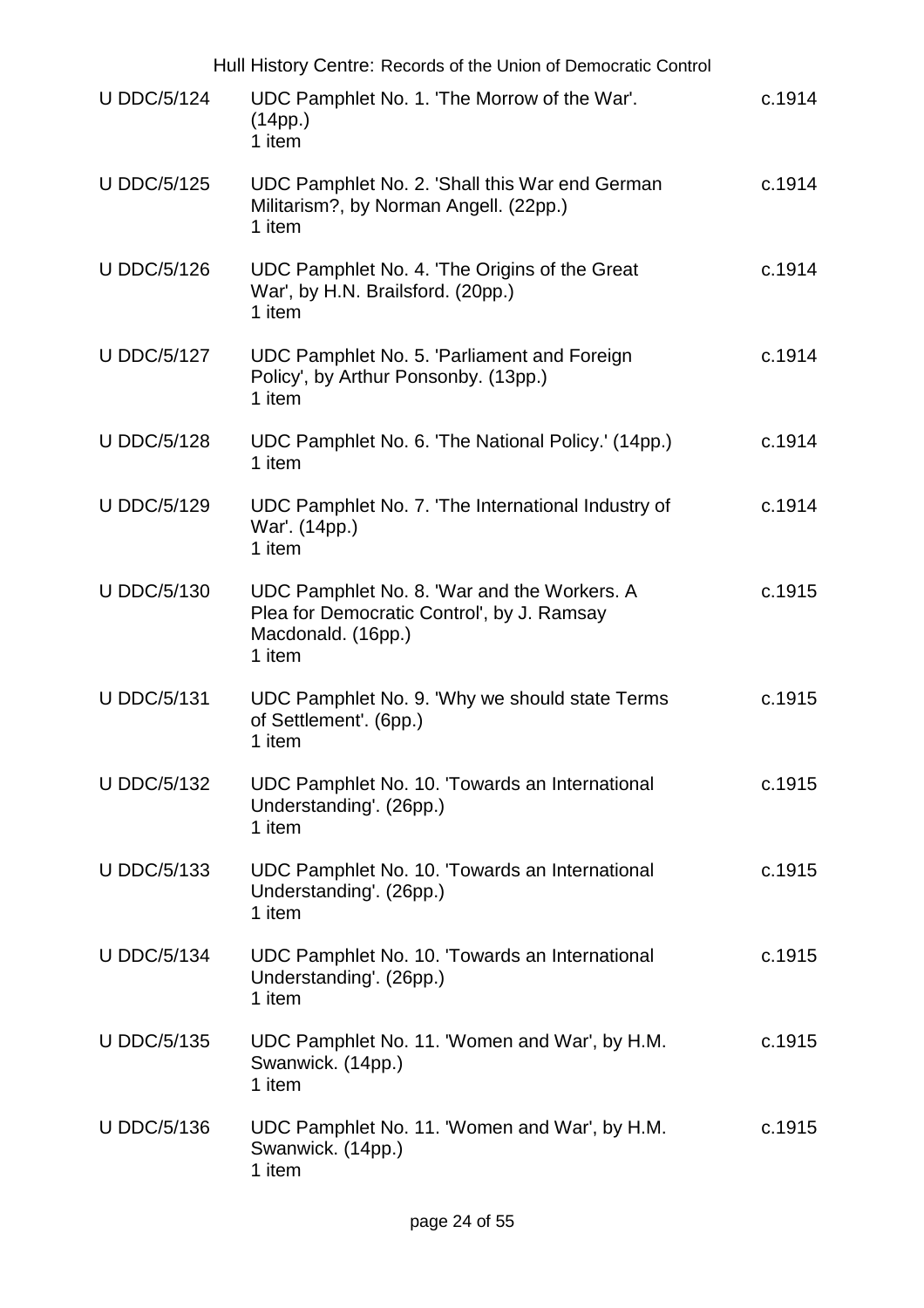|                    | Hull History Centre: Records of the Union of Democratic Control                           |            |
|--------------------|-------------------------------------------------------------------------------------------|------------|
| <b>U DDC/5/137</b> | UDC Pamphlet No. 11. 'Women and War', by H.M.<br>Swanwick. (14pp.)<br>1 item              | circa 1915 |
| <b>U DDC/5/138</b> | UDC Pamphlet No. 11. 'Women and War', by H.M.<br>Swanwick. (14pp.)<br>1 item              | circa 1915 |
| <b>U DDC/5/139</b> | UDC Pamphlet No. 12. 'The Polish Problem', by a<br>Pole. (20pp.)<br>1 item                | circa 1915 |
| <b>U DDC/5/140</b> | UDC Pamphlet No. 12. 'The Polish Problem', by a<br>Pole. (20pp.)<br>1 item                | circa 1915 |
| <b>U DDC/5/141</b> | UDC Pamphlet No. 13. 'The Prussian in our Midst',<br>by Norman Angell. (27pp.)<br>1 item  | 1915       |
| <b>U DDC/5/142</b> | UDC Pamphlet No. 13. 'The Prussian in our Midst',<br>by Norman Angell. (27pp.)<br>1 item  | 1915       |
| <b>U DDC/5/143</b> | UDC Pamphlet No. 14A. 'The Balance of Power'.<br>(24pp.)<br>1 item                        | circa 1915 |
| <b>U DDC/5/144</b> | UDC Pamphlet No. 14A. 'The Balance of Power'.<br>(24pp.)<br>1 item                        | circa 1915 |
| <b>U DDC/5/145</b> | UDC Pamphlet No. 14A. 'The Balance of Power'.<br>(24pp.)<br>1 item                        | circa 1915 |
| <b>U DDC/5/146</b> | UDC Pamphlet No. 15A. 'A League of Nations', by<br>J.A. Hobson. (20pp.)<br>1 item         | circa 1915 |
| <b>U DDC/5/147</b> | UDC Pamphlet No. 15A. 'A League of Nations', by<br>J.A. Hobson. (20pp.)<br>1 item         | circa 1915 |
| <b>U DDC/5/148</b> | UDC Pamphlet No. 16A. 'Labour and the Costs of<br>War', by J.A. Hobson. (16pp.)<br>1 item | Jan 1916   |
| <b>U DDC/5/149</b> | UDC Pamphlet No. 16A. 'Labour and the Costs of<br>War', by J.A. Hobson. (16pp.)<br>1 item | Jan 1916   |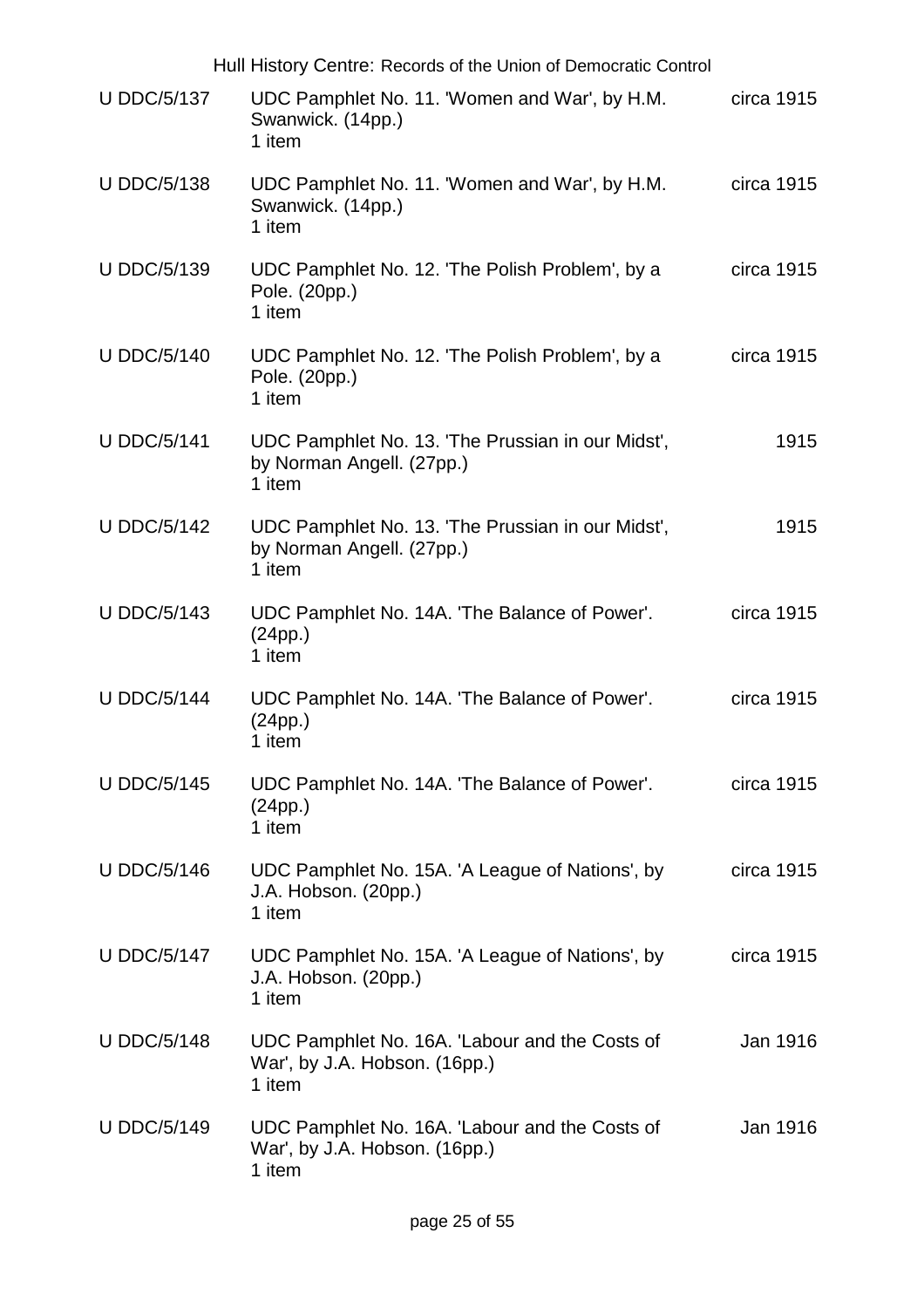|                    | Hull History Centre: Records of the Union of Democratic Control                                                                                                                                                                   |                 |
|--------------------|-----------------------------------------------------------------------------------------------------------------------------------------------------------------------------------------------------------------------------------|-----------------|
| <b>U DDC/5/150</b> | UDC Pamphlet No. 17A. 'The Peace Debate in the<br>House of Commons (May 23, 1916)'. (21pp.)<br>1 item                                                                                                                             | 1916            |
| <b>U DDC/5/151</b> | UDC Pamphlet No. 18A. 'Turkey and the Roads of<br>the East', by H.N. Brailsford. (24pp.)<br>1 item                                                                                                                                | <b>Jul 1916</b> |
| <b>U DDC/5/152</b> | UDC Pamphlet No. 18A. 'Turkey and the Roads of<br>the East', by H.N. Brailsford. (24pp.)<br>1 item                                                                                                                                | <b>Jul 1916</b> |
| <b>U DDC/5/153</b> | UDC Pamphlet No. 18A. 'Turkey and the Roads of<br>the East', by H.N. Brailsford. (24pp.)<br>1 item                                                                                                                                | <b>Jul 1916</b> |
| <b>U DDC/5/154</b> | UDC Pamphlet No. 18A. 'Turkey and the Roads of<br>the East', by H.N. Brailsford. (24pp.)<br>1 item                                                                                                                                | <b>Jul 1916</b> |
| <b>U DDC/5/155</b> | UDC Pamphlet No. 18A. Turkey and the Roads of<br>the East', by H.N. Brailsford. (24pp.)<br>1 item                                                                                                                                 | <b>Jul 1916</b> |
| <b>U DDC/5/156</b> | UDC Pamphlet No. 18A. 'Turkey and the Roads of<br>the East', by H.N. Brailsford. (24pp.)<br>1 item                                                                                                                                | <b>Jul 1916</b> |
| <b>U DDC/5/157</b> | Pamphlet. 'The Outbreak of War', by E.D. Morel.<br>(18pp.)<br>1 item                                                                                                                                                              | 1914            |
| <b>U DDC/5/158</b> | Pamphlet. 'Peace with Honour. Controversial<br>Notes on the Settlement', by Vernon Lee. (64pp.)<br>1 item                                                                                                                         | 1915            |
| <b>U DDC/5/159</b> | Pamphlet. 'Peace with Honour. Controversial<br>Notes on the Settlement', by Vernon Lee. (64pp.)<br>(2nd ed.)<br>1 item                                                                                                            | 1915            |
| <b>U DDC/5/160</b> | Pamphlet. 'The Community of Nations'. (2nd ed.<br>$16pp.$ )<br>1 item                                                                                                                                                             | Jan 1917        |
| <b>U DDC/5/161</b> | Pamphlet. 'The Union of Democratic Control<br>(Hammersmith and Chiswick Branch). Verbatim<br>Report of Debate: 'That a Peace is now obtainable<br>which will convince Germany that agression does<br>not pay'.' (30pp.)<br>1 item | 24 Jan 1917     |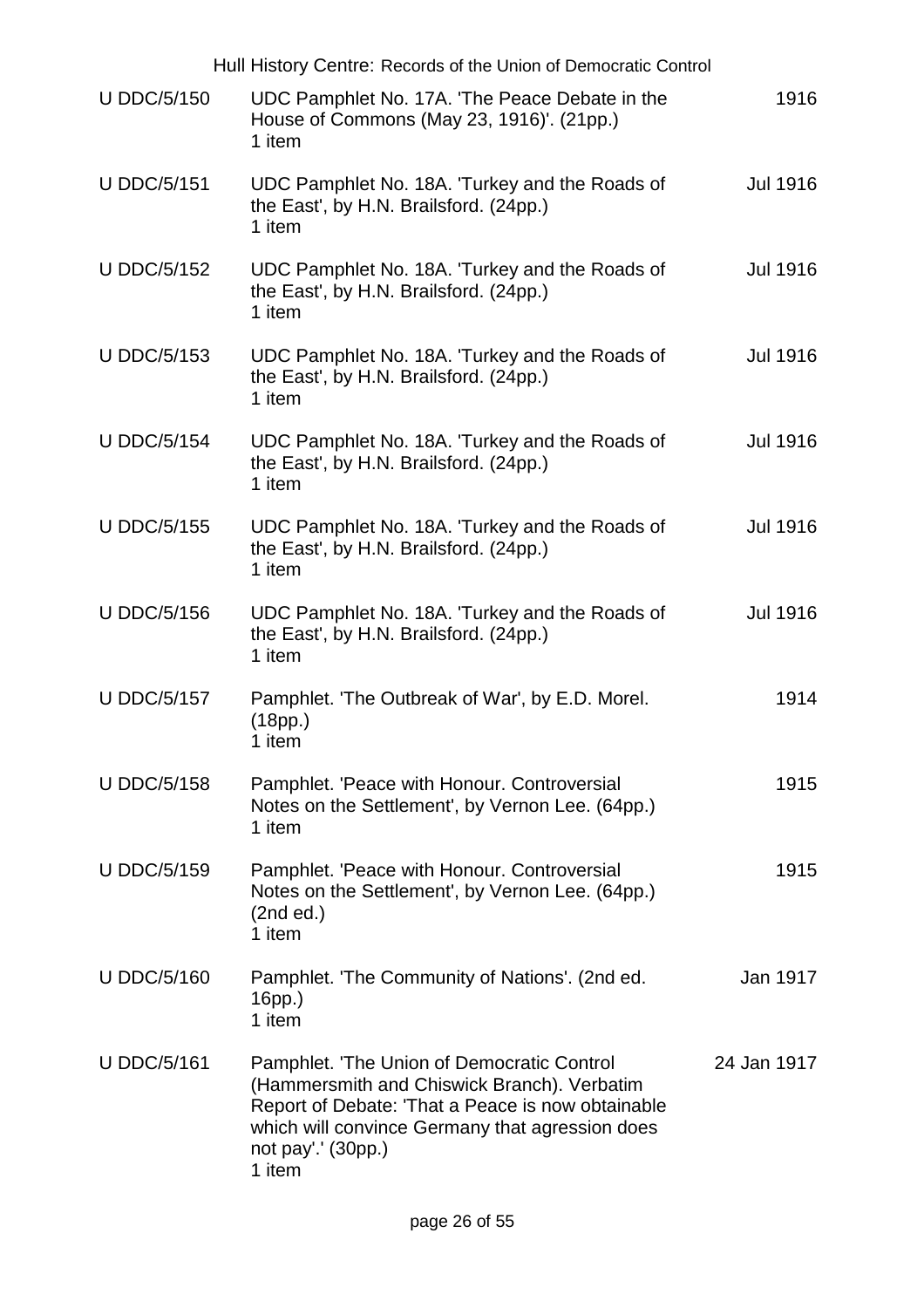|                    | Hull History Centre: Records of the Union of Democratic Control                                                                                                                                                                               |            |
|--------------------|-----------------------------------------------------------------------------------------------------------------------------------------------------------------------------------------------------------------------------------------------|------------|
| <b>U DDC/5/162</b> | Pamphlet. 'Tsardom's Part in the War', by E.D.<br>Morel. (4th ed. 31pp.)<br>1 item                                                                                                                                                            | Aug 1917   |
| <b>U DDC/5/163</b> | Pamphlet. 'Tsardom's Part in the War', by E.D.<br>Morel (5th ed.)<br>1 item                                                                                                                                                                   | Aug 1917   |
| <b>U DDC/5/164</b> | Pamphlet. 'The Secret Agreements'. Preface by<br>Charles Roden Buxton (22pp.)<br>2 items                                                                                                                                                      | 1918       |
| <b>U DDC/5/165</b> | Pamphlet. 'The Persecution of E.D. Morel'.<br>(Reformers' Series. No. 26. 11pp.)<br>1 item                                                                                                                                                    | 1918       |
| <b>U DDC/5/166</b> | Pamphlet. 'Pre-War Diplomacy- Fresh<br>Revelations', by E.D. Morel (54pp.)<br>2 items                                                                                                                                                         | circa 1918 |
| <b>U DDC/5/167</b> | Pamphlet. 'The Union of Democratic Control. Its<br>History and its Policy', by Charles Trevelyan. (3rd<br>ed. 16pp.)<br>1 item                                                                                                                | Sep 1921   |
| <b>U DDC/5/168</b> | Pamphlet. 'Foreign Policy and the People', by E.D.<br>Morel and H.B. Lees-Smith (I.L.P. Study Courses.<br>No. 5. 24pp.)<br>3 items                                                                                                            | circa 1921 |
| <b>U DDC/5/169</b> | Pamphlet. 'Military Preparations for the Great War.<br>Fact versus Fiction', by E.D. Morel. (Labour<br>Booklets No. 8. 30pp.)<br>3 items                                                                                                      | Feb 1923   |
| <b>U DDC/5/170</b> | Pamphlet. 'The Secret History of a Great Betrayal',<br>by E.D. Morel. Preface by Prof. Raymond Beazley.<br>(Senate Document No. 40. 68th Congress. 1st<br>Session. 34pp.)<br>1 item                                                           | 1924       |
| <b>U DDC/5/171</b> | Pamphlet. 'The Secret History of a Great Betrayal',<br>by E.D. Morel. Preface by Prof. Raymond Beazley.<br>(Senate Document No. 40. 68th Congress. 1st<br>Session. 34pp.)<br>Pub. 'Foreign Affairs'. 6th ed. $47 + i$ ipp + index.<br>5 items | May 1925   |
| <b>U DDC/5/172</b> | Pamphlet. 'The Poison that Destroys', by E.D.<br>Morel. (8th ed. 29 pp.)<br>1 item                                                                                                                                                            | Jul 1924   |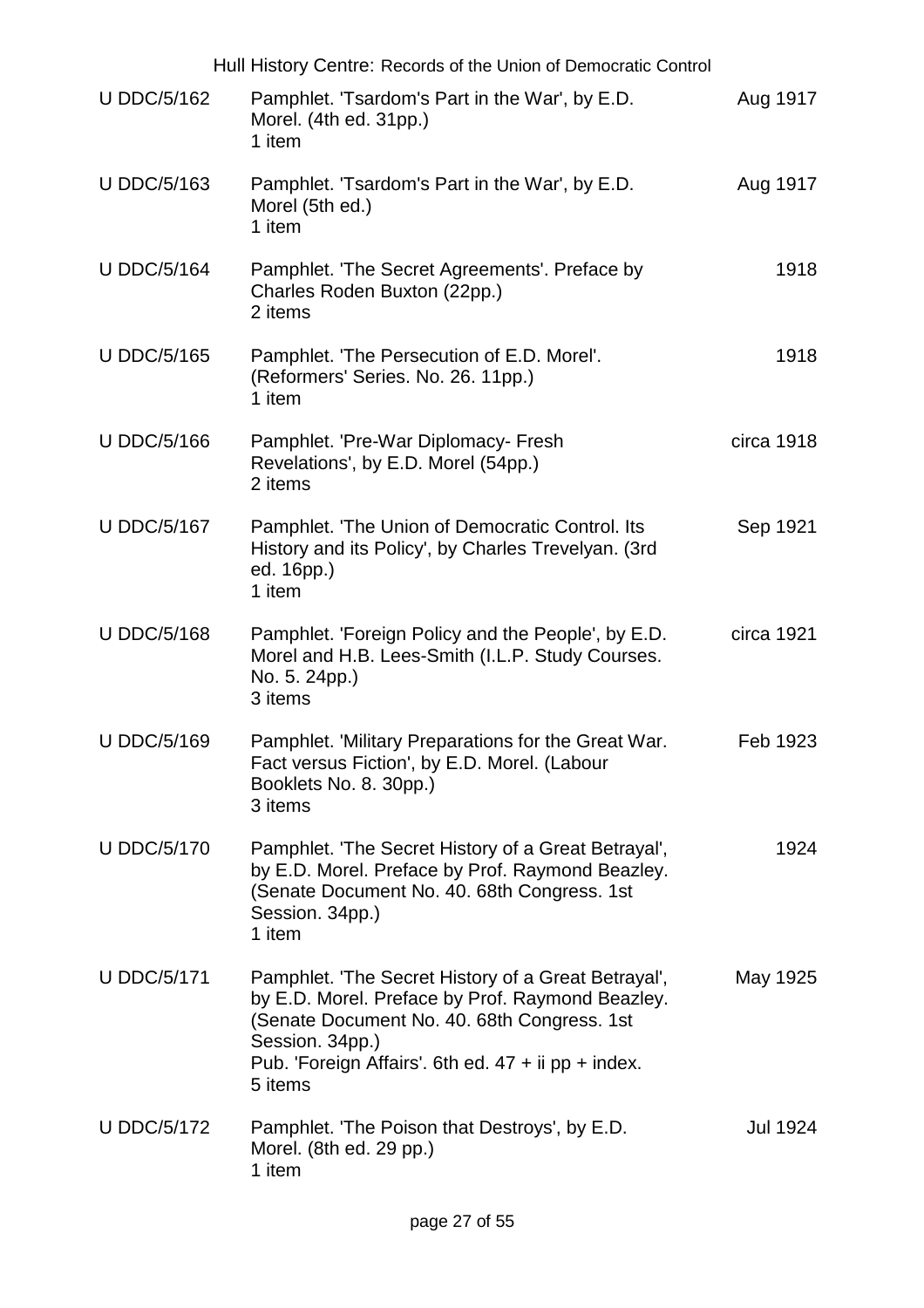|                    | Hull History Centre: Records of the Union of Democratic Control                                                               |          |
|--------------------|-------------------------------------------------------------------------------------------------------------------------------|----------|
| <b>U DDC/5/173</b> | Pamphlet. 'The Union of Democratic Control. What<br>does it stand for? Its Charter of Peace'. (7pp.)<br>1 item                | Jan 1925 |
| <b>U DDC/5/174</b> | Pamphlet. 'The War Danger', by F. Seymour<br>Cocks. (39pp.)<br>1 item                                                         | 1927     |
| <b>U DDC/5/175</b> | Pamphlet. 'The Peace of the World. A Summary of<br>the Various Proposals which are Now Being<br>Discussed'. (24pp.)<br>1 item | 1928     |
| <b>U DDC/5/176</b> | Pamphlet. 'A National Policy', as advanced by Sir<br>Oswald Mosley. (63pp.)<br>1 item                                         | 1931     |
| <b>U DDC/5/177</b> | Pamphlet. 'Traffic in Arms', by Freda White (2nd<br>ed. 32pp.)<br>1 item                                                      | Jun 1932 |
| <b>U DDC/5/178</b> | Pamphlet. 'Patriotism Ltd. An Exposure of the War<br>Machine'. (3rd imp. 64pp. 1 copy)<br>1 item                              | Nov 1933 |
| <b>U DDC/5/179</b> | Pamphlet. '10 Points of Fascism', by Oswald<br>Mosley. (9pp.)<br>1 item                                                       | Dec 1933 |
| <b>U DDC/5/180</b> | Pamphlet. 'Cotton: Communists and Socialists<br>Exposed', by A. Raven Thomson. (8pp.)<br>1 item                               | 1933     |
| <b>U DDC/5/181</b> | Pamphlet. 'Hawkers of Death. The Private<br>Manufacture and Trade In Arms', by Philip Noel<br>Baker. (26pp.)<br>1 item        | 1933     |
| <b>U DDC/5/182</b> | Pamphlet. 'The Secret International. Armament<br>Firms at Work' (48pp.)<br>2 items                                            | Oct 1934 |
| <b>U DDC/5/183</b> | Pamphlet. 'Fascists at Olympia', compiled by<br>Vindicator. (48pp.)<br>1 item                                                 | 1934     |
| <b>U DDC/5/184</b> | Pamphlet. 'Supressing the Private Manufacture of<br>Arms' by Philip Noel Baker. (8pp.)<br>1 item                              | 1934     |
| U DDC/5/185        | Pamphlet. 'Poison Gas' (63pp.)<br>3 items                                                                                     | 1935     |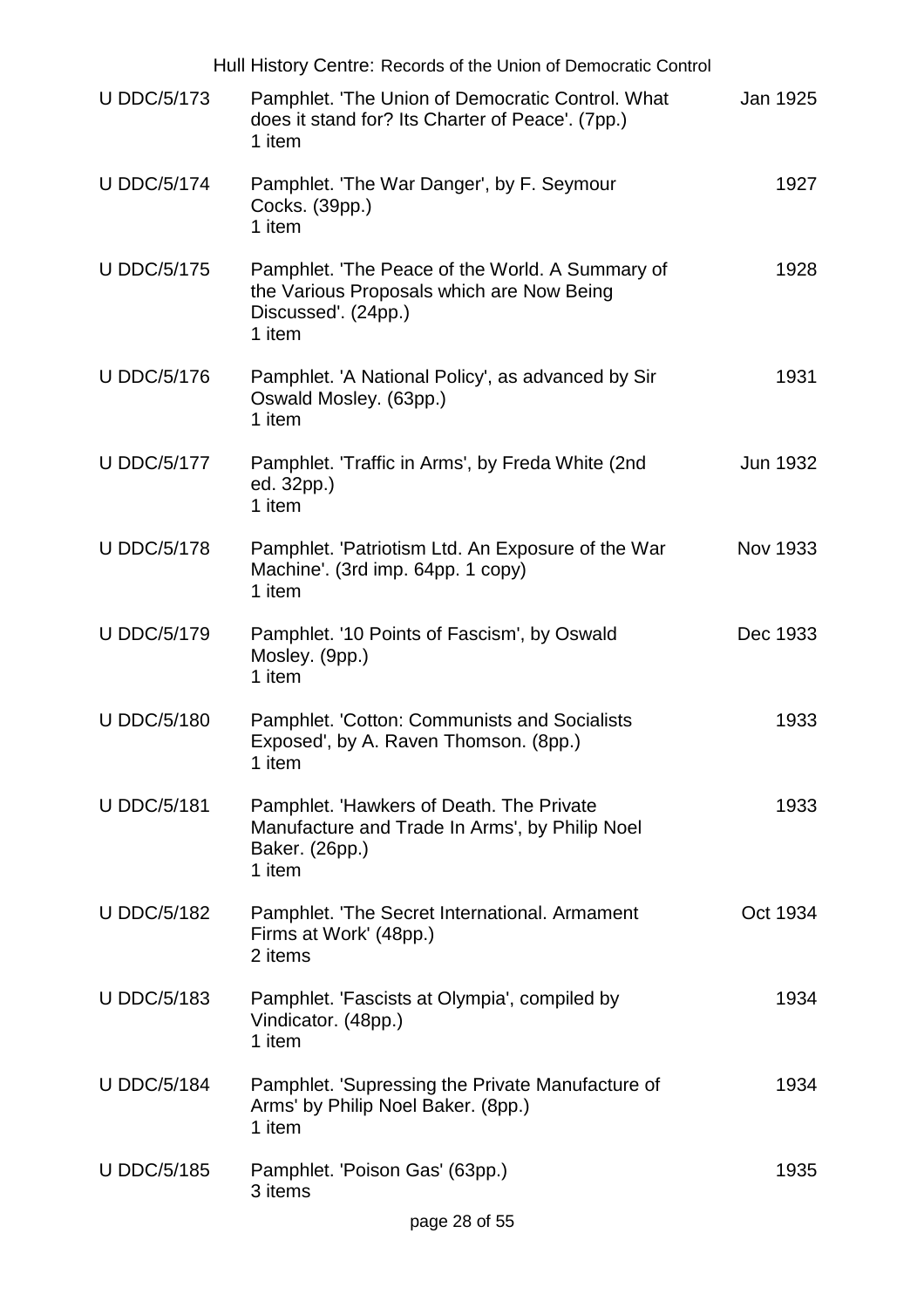|                     | Hull History Centre: Records of the Union of Democratic Control                                                                        |                 |
|---------------------|----------------------------------------------------------------------------------------------------------------------------------------|-----------------|
| <b>U DDC/5/186</b>  | Pamphlet. 'Profits from Blood. The War-Makers<br>Exposed'. (14pp.)<br>1 item                                                           | 1935            |
| <b>U DDC/5/187A</b> | Pamphlet. 'Why they join the Fascists', by Lionel<br>Birch. (48pp.)<br>1 item                                                          | 1935            |
| <b>U DDC/5/187B</b> | Pamphlet. 'Why Spain Fights On', by Louis Fischer.<br>Foreword by C.R. Attlee. (64pp.)<br>1 item                                       | c.1937          |
| <b>U DDC/5/188</b>  | Pamphlet. 'Germany Tells the World. An Account<br>of Four Years of Nazi Foreign Policy, Mar 1933 -<br>Mar 1937'. (61pp.)<br>3 items    | 1937            |
| <b>U DDC/5/189</b>  | Pamphlet. 'Why France Fell. The Lessons for Us'<br>(30pp.)<br>3 items                                                                  | 1940            |
| <b>U DDC/5/190</b>  | Pamphlet. 'Anonymous Allies' (re-titled 'Europe<br>Rises') by Dorothy Woodman. Corrected copy.<br>(Gollancz. London. 154pp.)<br>1 item | 1943            |
| <b>U DDC/5/191</b>  | Pamphlet. 'Support the Resistance Movements in<br>Occupied Europe' (6pp.)<br>2 items                                                   | 1943            |
| <b>U DDC/5/192</b>  | Pamphlet. 'Resistance Movements in Occupied<br>Europe. No. 2. Greece'. (7pp.)<br>3 items                                               | Sep 1943        |
| <b>U DDC/5/193</b>  | Pamphlet. 'Resistance Movements in Occupied<br>and Satellite Europe. No. 3. Hungary'. (7pp.)<br>2 items                                | Dec 1943        |
| <b>U DDC/5/194</b>  | Pamphlet. 'Resistance Movements in Occupied<br>and Satellite Europe. No 4. Bulgaria'. (7pp.)<br>4 items                                | Mar 1944        |
| <b>U DDC/5/195</b>  | Pamphlet. 'Franco's Neutrality and British Policy'.<br>(16pp. 3 copies)<br>3 items                                                     | <b>Jul 1944</b> |
| <b>U DDC/5/196</b>  | Pamphlet. 'The War and Peace in Germany'. (4pp.)<br>1 item                                                                             | Sep 1944        |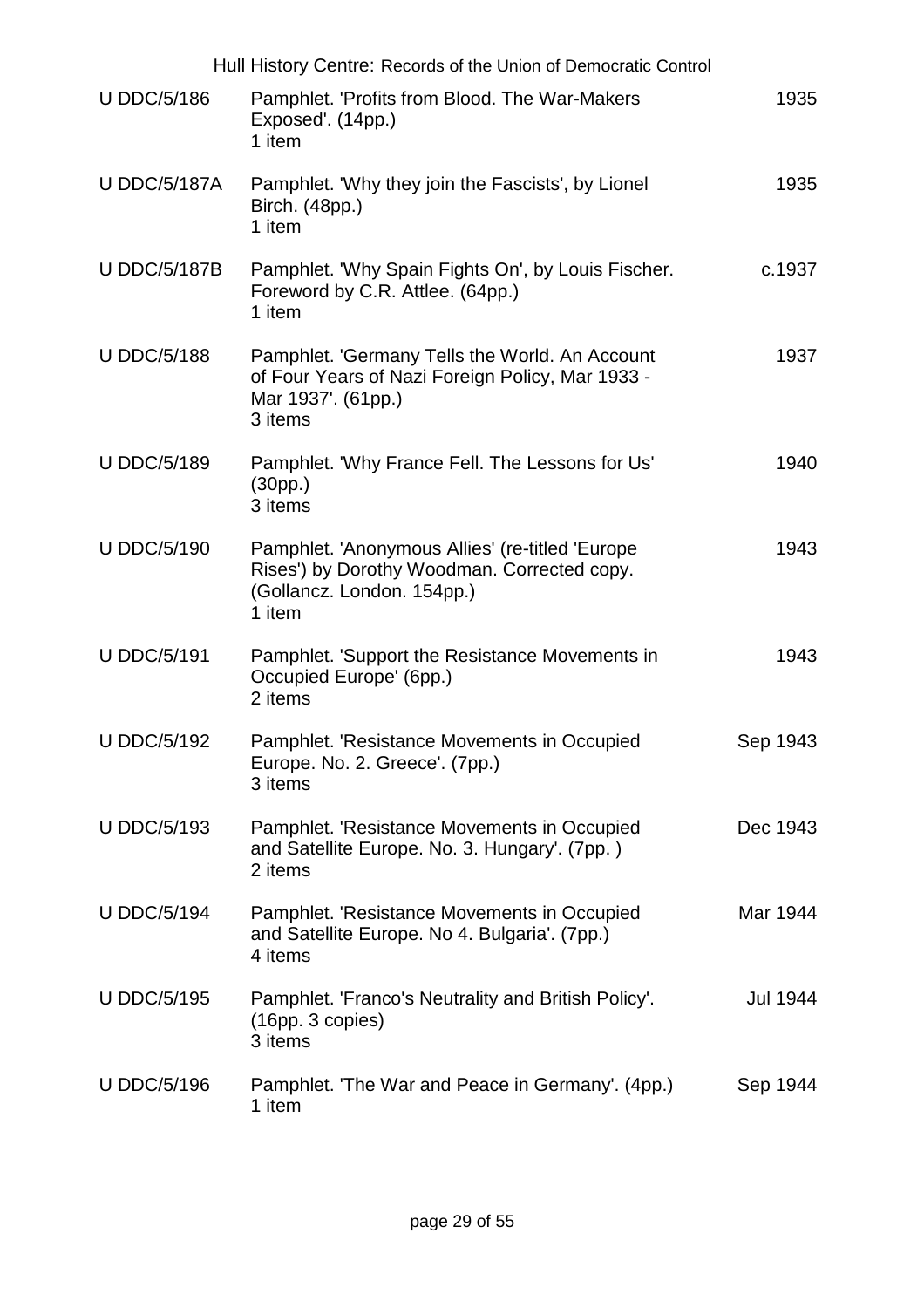|                    | Hull History Centre: Records of the Union of Democratic Control                                                                                              |                 |
|--------------------|--------------------------------------------------------------------------------------------------------------------------------------------------------------|-----------------|
| <b>U DDC/5/197</b> | Pamphlet. 'British Policy in Eastern Ethiopia, the<br>Ogaden and the Reserved Area', by Sylvia<br>Pankhurst. (32pp.)<br>1 item                               | 1945            |
| <b>U DDC/5/198</b> | Pamphlet. 'Japan' (24pp.)<br>3 items                                                                                                                         | 1947            |
| <b>U DDC/5/199</b> | Pamphlet. 'Dismantling in the Ruhr Valley. A<br>Menace to European Recovery', by Wilhelm<br>Hasenack (Westdeutscher Verlag, Cologne.<br>100pp.)<br>1 item    | 1949            |
| <b>U DDC/5/200</b> | Pamphlet. 'Can We Face German Competition?',<br>by Basil Davidson. (9pp.)<br>1 item                                                                          | circa 1949      |
| <b>U DDC/5/201</b> | Pamphlet. 'Hungarian Christianity in the New<br>Hungarian State', by Bishop Bereczky. Intro. by<br>Rev. Stanley G. Evans. (16pp.)<br>1 item                  | circa 1950      |
| <b>U DDC/5/202</b> | Pamphlet. Tragedy in Africa. A Warning and a<br>Challenge' (8pp.)<br>15 items                                                                                | Jun 1950        |
| <b>U DDC/5/203</b> | Pamphlet. 'Shadow over Africa', by Rev. Michael<br>Scott. Intro. by Tom Driberg. (24pp. + appendix.)<br>8 items                                              | <b>Jul 1950</b> |
| <b>U DDC/5/204</b> | Pamphlet. 'Once Again? A Report on certain<br>aspects of Reviving Nationalism in Germany', by<br>Basil Davidson. Foreword F. Elwyn Jones (25pp.)<br>10 items | Oct 1950        |
| <b>U DDC/5/205</b> | Pamphlet. 'Crisis in Japan'. (24pp.)<br>10 items                                                                                                             | 1950            |
| <b>U DDC/5/206</b> | Pamphlet. 'Report on Spain', by Basil Davidson.<br>Drawings by Paul Hogarth. (15pp.)<br>11 items                                                             | 1951            |
| <b>U DDC/5/207</b> | Pamphlet. 'Guns for the Germans. The Arguments<br>for and Against German Rearmament' (14pp.)<br>10 items                                                     | Feb 1951        |
| <b>U DDC/5/208</b> | Pamphlet. 'Facing Facts in Formosa. A Challenge<br>to Peace', by Dorothy Woodman. (2nd ed. 12pp.)<br>11 items                                                | May 1951        |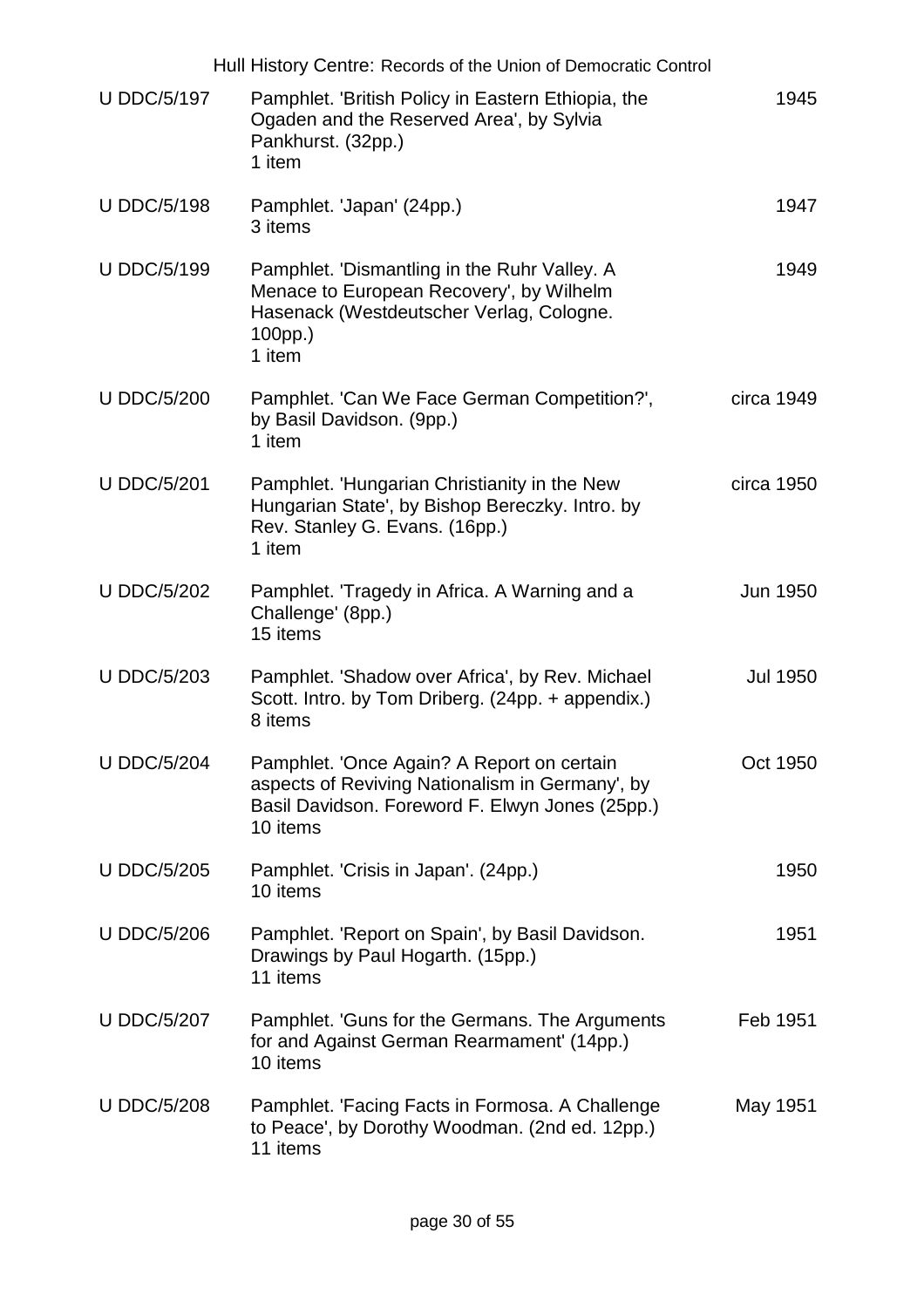|                     | Hull History Centre: Records of the Union of Democratic Control                                                                                                                   |                 |
|---------------------|-----------------------------------------------------------------------------------------------------------------------------------------------------------------------------------|-----------------|
| <b>U DDC/5/209</b>  | Pamphlet. 'Africa and the Future. Should South<br>Africa Expand?', by Rev. George Norton. (25pp).<br>1 item                                                                       | May 1951        |
| <b>U DDC/5/210</b>  | Pamphlet. 'Weakness through Strength. The<br>Economics of Rearmament', by G.D.H. Cole.<br>(15pp. )<br>11 items                                                                    | <b>Jul 1951</b> |
| <b>U DDC/5/211</b>  | Pamphlet. 'Africa and the Future. Freedom for the<br>Gold Coast?. by Thomas Hodgkin. (14pp.)<br>11 items                                                                          | Aug 1951        |
| <b>U DDC/5/212</b>  | Pamphlet. 'Japanese Ally. The Facade- and the<br>Facts', by Basil Davidson. (11pp.)<br>13 items                                                                                   | 1951            |
| <b>U DDC/5/213</b>  | Pamphlet. 'Oil is Inflammable. The Persian Crisis',<br>by Harold Davis (15pp.)<br>11 items                                                                                        | 1951            |
| <b>U DDC/5/214</b>  | Pamphlet. 'Africa and the Future. Land Hunger in<br>Kenya', by Mbiyu Koinange in collaboration with<br>Achieng Oneka. (12pp.)<br>1 item                                           | Jan 1952        |
| <b>U DDC/5/215A</b> | Pamphlet. 'The Road to Hell', by Basil Davidson.<br>Intro. by F. Elwyn Jones. (18pp.)<br>12 items                                                                                 | May 1952        |
| <b>U DDC/5/215B</b> | Pamphlet. 'Facing Facts in Malaya', by Gerald de<br>Cruz. (11pp.)<br>5 items                                                                                                      | Jul 1952        |
| <b>U DDC/5/216A</b> | Pamphlet. 'Far Eastern Time Fuse. The Japanese<br>Peace Treaty' (8pp.)<br>11 items                                                                                                | Sep 1952        |
| <b>U DDC/5/216B</b> | Pamphlet. Conspiracy for War. A Study of the<br>China Lobby and its Plot against Peace and<br>against Democracy in the United States', by<br>Norman Mackenzie (16pp.)<br>12 items | Oct 1952        |
| <b>U DDC/5/217</b>  | Pamphlet. 'East-West Trade and our Economic<br>Crisis', by David Wightman. Pref. by Harold Davies<br>(17pp.)<br>13 items                                                          | 1952            |
| <b>U DDC/5/218</b>  | Pamphlet. 'Britain's Colour Bar in Africa', by Julius<br>Lewin (14pp.)<br>7 items                                                                                                 | 1952            |
|                     | page 31 of 55                                                                                                                                                                     |                 |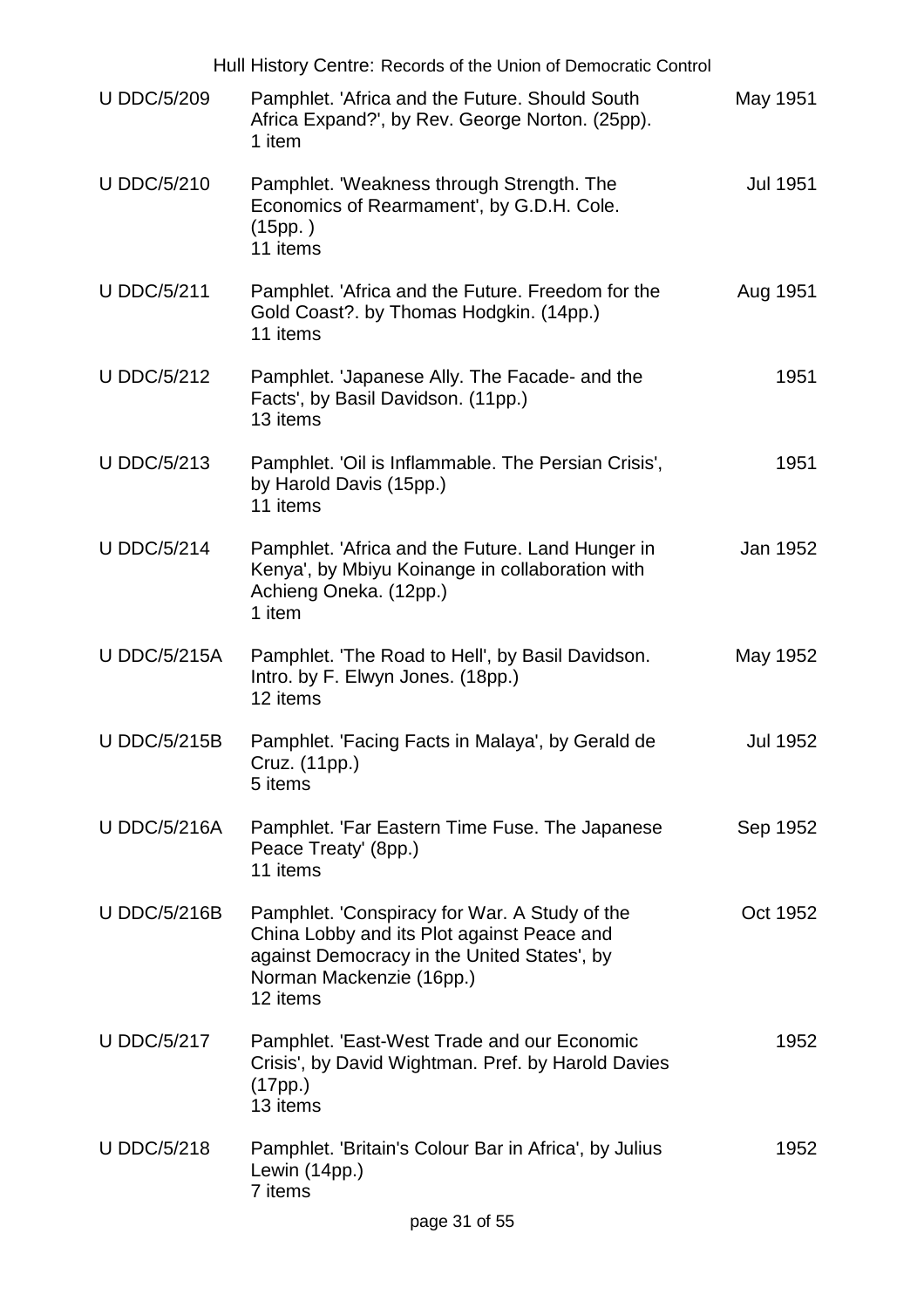|                    | Hull History Centre: Records of the Union of Democratic Control                                                 |          |
|--------------------|-----------------------------------------------------------------------------------------------------------------|----------|
| <b>U DDC/5/219</b> | Pamphlet. 'In China Now', by Peter Townsend.<br>Intro. by Basil Davidson (31pp.)<br>12 items                    | Apr 1953 |
| <b>U DDC/5/220</b> | Pamphlet. 'Inside South Korea', by J. Jenkins<br>(16pp.)<br>4 items                                             | May 1953 |
| <b>U DDC/5/221</b> | Pamphlet. 'The Darkening Shadow over Africa', by<br>Basil Davidson (11pp.)<br>6 items                           | 1953     |
| <b>U DDC/5/222</b> | Pamphlet. 'Report on the War in Indo-China', by<br>Nicholas Read- Collins. (21pp.)<br>4 items                   | Oct 1953 |
| <b>U DDC/5/223</b> | Pamphlet. 'E.D.C.- The Shadow of a Gunman', by<br>Basil Davidson (11pp.)<br>11 items                            | Jan 1954 |
| <b>U DDC/5/224</b> | Pamphlet. 'Our Nazi Ally? What German<br>Rearmament Means', by Ben Parkin. (8pp.)<br>11 items                   | Mar 1954 |
| <b>U DDC/5/225</b> | Pamphlet. 'In Defence of European Peace and<br>Against German Rearmament', by Ben Parkin.<br>(8pp.)<br>11 items | 1954     |
| <b>U DDC/5/226</b> | Pamphlet. 'The Hydrogen Bomb and You', by<br>William Warbey (8pp.)<br>15 items                                  | May 1954 |
| <b>U DDC/5/227</b> | Pamphlet. 'What Happened in British Guiana', by<br>Cheddi Jagan. Foreword by Jennie Lee. (16pp.).<br>4 items    | 1954     |
| <b>U DDC/5/228</b> | Pamphlet. 'What Happened in British Guiana', by<br>Cheddi Jagan. Foreword by Jennie Lee. (16pp.).<br>4 items    | Oct 1954 |
| <b>U DDC/5/229</b> | Pamphlet. 'Indo-China and World Peace', by<br>Dorothy Woodman. (12pp.)<br>3 items                               | Oct 1954 |
| <b>U DDC/5/230</b> | Pamphlet. 'An Analysis of Britain- China Trade'.<br>Foreword by Harold Wilson. (26pp.)<br>15 items              | Oct 1954 |
| <b>U DDC/5/231</b> | Pamphlet. 'Two Sides in Germany- Which is<br>Yours?', by Basil Davidson. (9pp.)<br>5 items                      | Jan 1955 |
|                    | page 32 of 55                                                                                                   |          |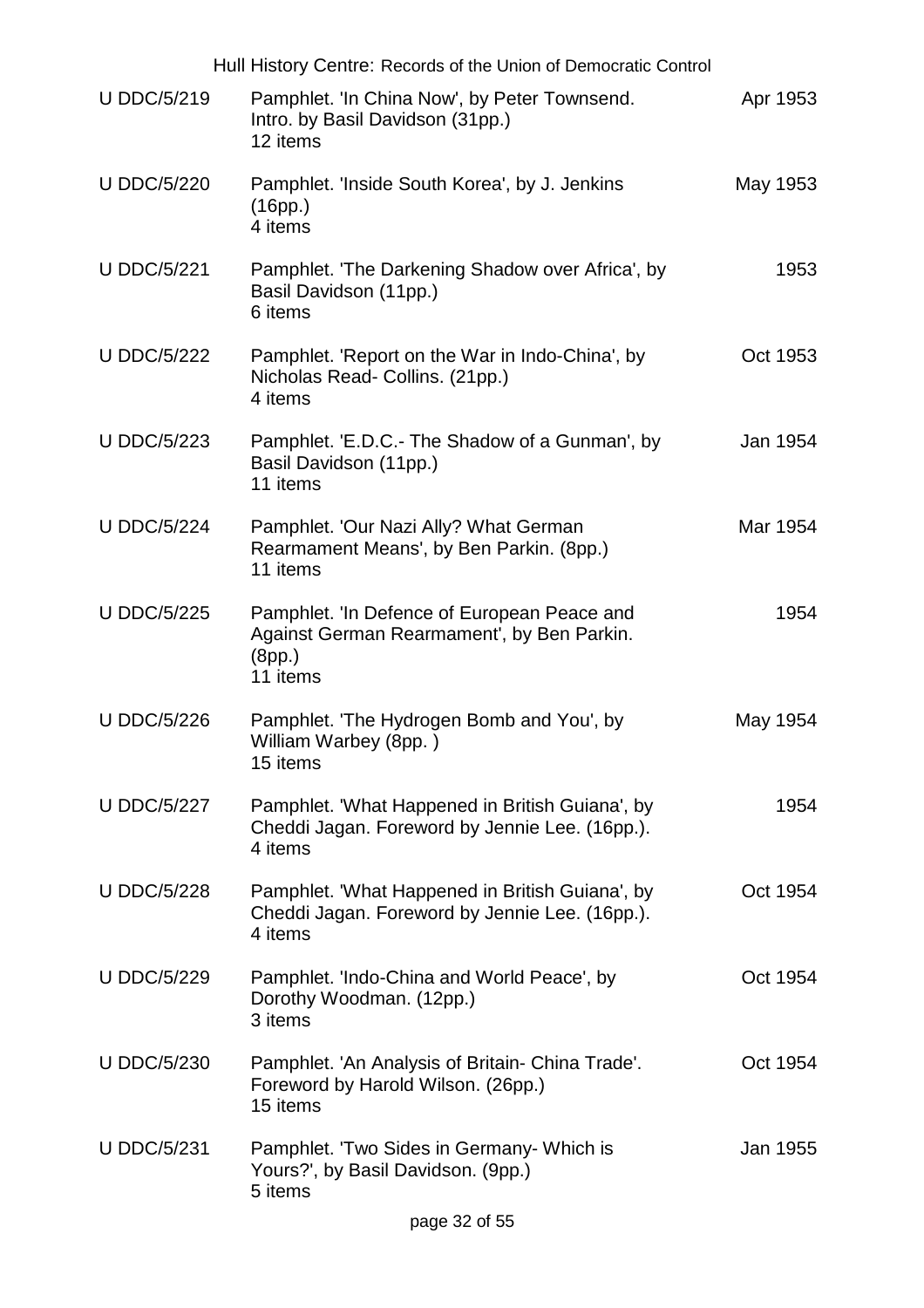|                    | Hull History Centre: Records of the Union of Democratic Control                                     |          |
|--------------------|-----------------------------------------------------------------------------------------------------|----------|
| <b>U DDC/5/232</b> | Pamphlet. 'Adventure or Eclipse. (Man and the<br>Atom)', by Doctor Barnett Stross. (6pp)<br>6 items | Mar 1955 |
| <b>U DDC/5/233</b> | Pamphlet. 'The Prospects for World Disarmament',<br>by William Warbey. (16pp.)<br>16 items          | Apr 1955 |
| <b>U DDC/5/234</b> | Pamphlet. 'Four Power Talks. For Peace or War?',<br>by Konni Zilliacus. (12pp.)<br>11 items         | May 1955 |
| <b>U DDC/5/235</b> | Pamphlet. 'Hiroshima. It Must Not Happen Again'.<br>(18pp.)<br>1 item                               | 1955     |
| <b>U DDC/5/236</b> | Pamphlet. 'Our Freedom Is Not For Them', by<br>Denys C. Holland. (12pp.)<br>7 items                 | Jun 1955 |
| <b>U DDC/5/237</b> | Pamphlet. 'China and the United Nations', by Ben<br>Parkin. (7pp.)<br>5 items                       | Oct 1955 |
| <b>U DDC/5/238</b> | Pamphlet. 'What is Happening in Vietnam', by John<br>Chinnery. (12pp.)<br>18 items                  | 1956     |
| <b>U DDC/5/239</b> | Pamphlet. 'What Really Happened in Hungary?',<br>by Basil Davidson. (24pp.)<br>10 items             | 1956     |
| <b>U DDC/5/240</b> | Booklet. 'The Cost of Suez', by Frank Allaun (6pp.)<br>8 items                                      | 1956     |
| <b>U DDC/5/241</b> | Pamphlet. 'The Seychelles Story', by Rev. Charles<br>A. Roach. (13pp.).<br>10 items                 | 1956     |
| <b>U DDC/5/242</b> | Pamphlet. 'What the Arab World Really Wants', by<br>Basil Davidson. (12pp.)<br>12 items             | Mar 1956 |
| <b>U DDC/5/243</b> | Pamphlet. 'South Africa. The Facts', by Guy Routh.<br>(15pp.)<br>1 item                             | 1956     |
| <b>U DDC/5/244</b> | Pamphlet. 'Goa. Goan Point of View' (36pp.)<br>3 items                                              | Aug 1956 |
| <b>U DDC/5/245</b> | Pamphlet. 'Facts About Goa' (4pp.)<br>11 items                                                      | 1956     |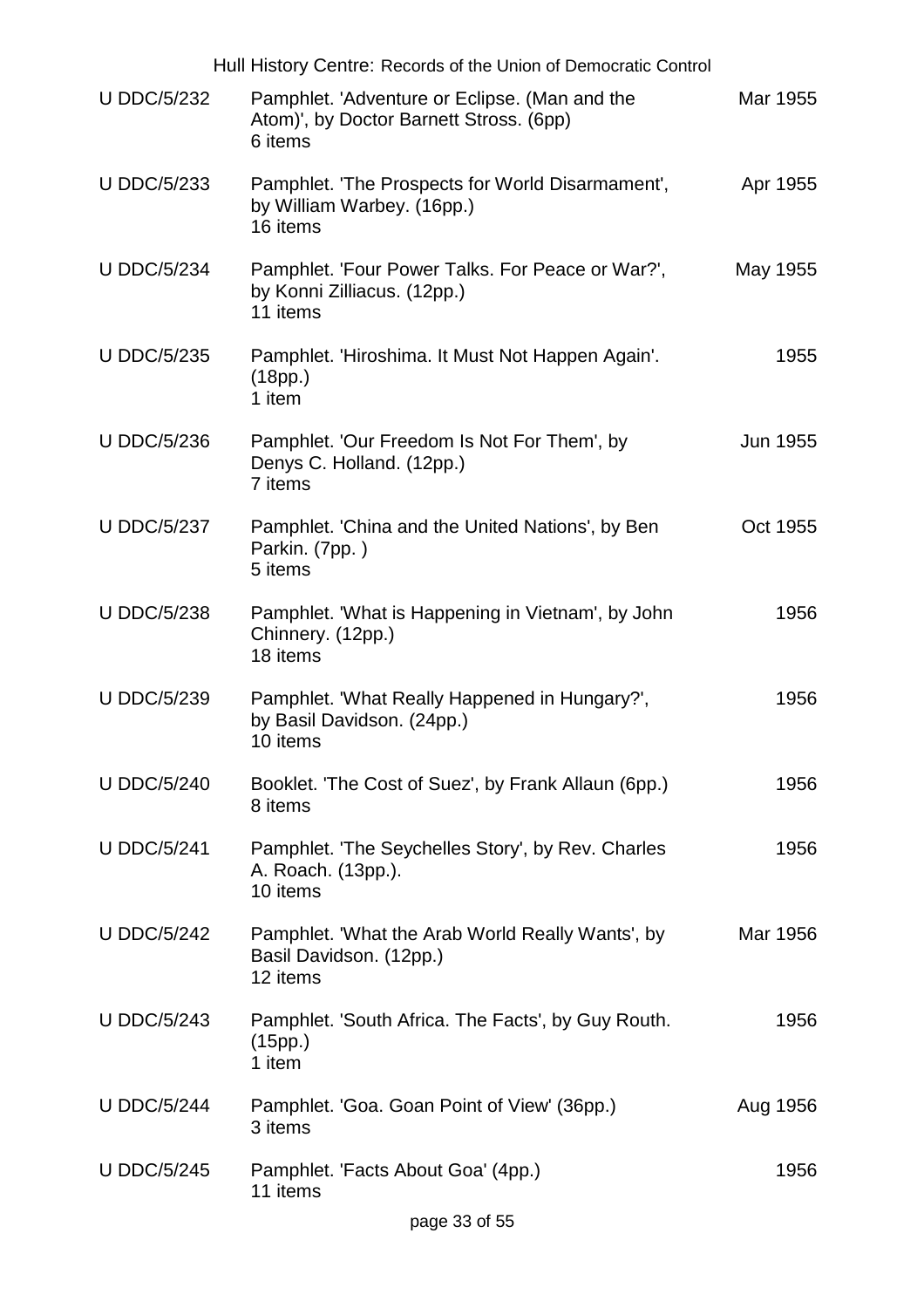|                    | Hull History Centre: Records of the Union of Democratic Control                                                                      |          |
|--------------------|--------------------------------------------------------------------------------------------------------------------------------------|----------|
| <b>U DDC/5/246</b> | Pamphlet. 'Ordeal. The Trial of Djamila Bouhired,<br>condemned to death, Algiers July 15th 1957'.<br>(16pp.)<br>1 item               | 1957     |
| <b>U DDC/5/247</b> | Pamphlet. 'The Future of Oil', by Ian Campbell.<br>Intro. by Anthony Wedgwood Benn. (16pp.).<br>6 items                              | Nov 1957 |
| <b>U DDC/5/248</b> | Pamphlet. 'Greek Tragedy in Seven Acts', by E.M.<br>Horn. Preface by Stephen Swingler. (20pp.).<br>11 items                          | Nov 1957 |
| <b>U DDC/5/249</b> | Pamphlet. 'Facing Facts in British Guiana', by<br>Audrey Jupp. (13pp.).<br>10 items                                                  | 1957     |
| <b>U DDC/5/250</b> | Pamphlet. 'British Protectorates- Key to South<br>African Freedom', by Fenner Brockway. (8pp.)<br>7 items                            | 1957     |
| <b>U DDC/5/251</b> | Pamphlet. 'The Soviet Seven-Year Plan. A<br>Summary and Prospect', by Isaac Deutscher.<br>(8pp.)<br>15 items                         | 1957     |
| <b>U DDC/5/252</b> | Pamphlet. 'Look Back Again in Anger. After Nine<br>Years of Adenauer: What Kind of Peace?', by Basil<br>Davidson. (17pp.)<br>4 items | 1958     |
| <b>U DDC/5/253</b> | Pamphlet. 'Death Stands at Attention. A Protest<br>Against the H. Bomb Tests', by Harold Davies.<br>(15pp.)<br>2 items               | 1958     |
| <b>U DDC/5/254</b> | Pamphlet. 'Nuclear Nightmare'. (8pp.)<br>1 item                                                                                      | 1958     |
| <b>U DDC/5/255</b> | Pamphlet. 'New Light on Iraq', by Harvey<br>O'Connor. (11pp.)<br>6 copies                                                            | 1958     |
| <b>U DDC/5/256</b> | Pamphlet. 'Stop the H-Bomb Race', by Frank<br>Allaun. With a message from Earl Russell. (15pp.).<br>1 item                           | 1958     |
| <b>U DDC/5/257</b> | Pamphlet. 'Dominion Status for Central Africa?', by<br>Kenneth Kaunda (17pp.).<br>5 items                                            | Mar 1958 |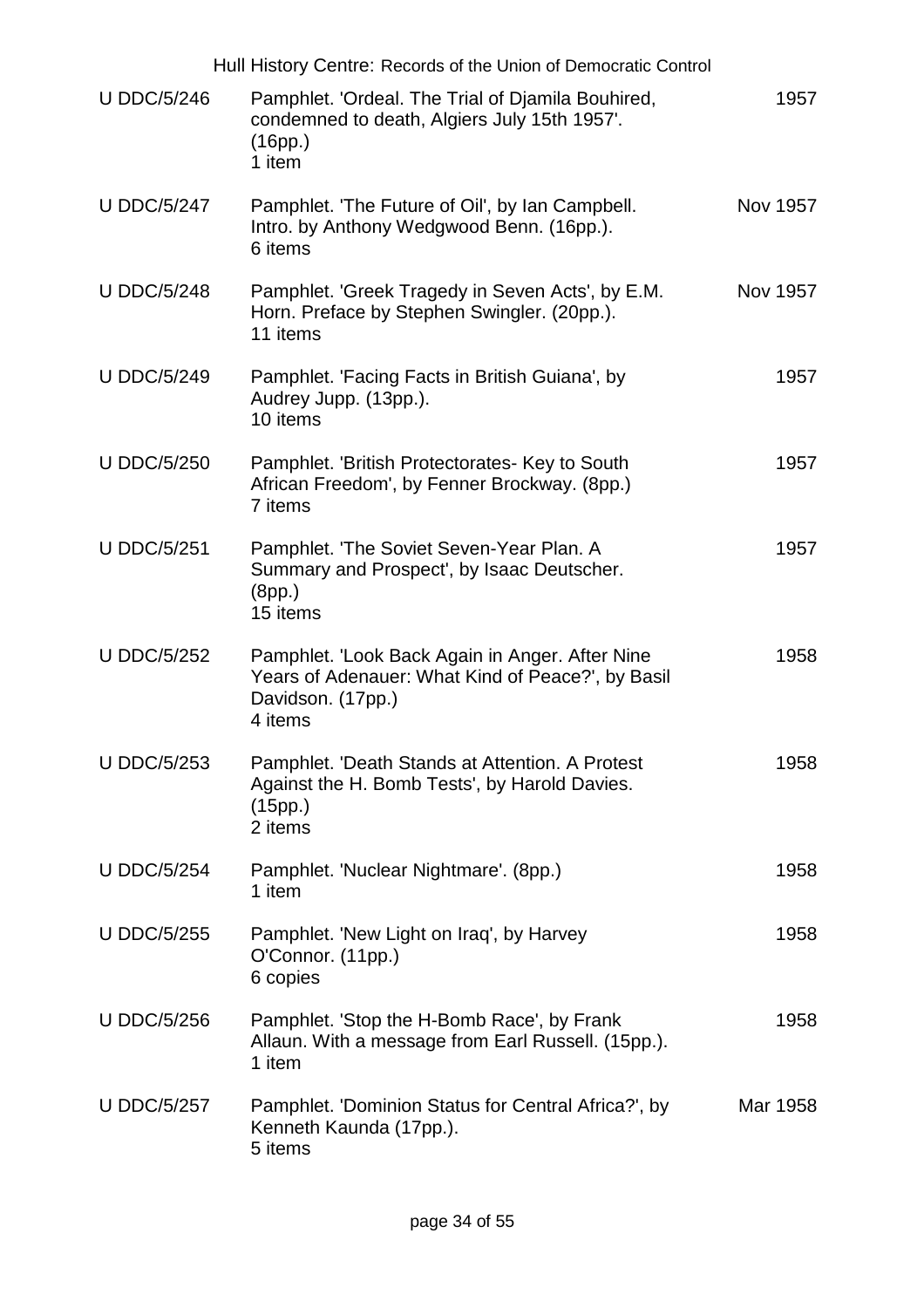| Hull History Centre: Records of the Union of Democratic Control |                                                                                                                        |          |
|-----------------------------------------------------------------|------------------------------------------------------------------------------------------------------------------------|----------|
| <b>U DDC/5/258</b>                                              | Pamphlet. 'Civil Liberties in the U.S.A.', by Harvey<br>O'Connor. (14pp.)<br>6 items                                   | 1958     |
| <b>U DDC/5/259</b>                                              | Pamphlet. 'Multilateral Disarmament. What are we<br>doing about it?', by Ben Parkin. (17pp.)<br>3 items                | 1958     |
| <b>U DDC/5/260</b>                                              | Pamphlet. 'Nyasaland Speaks', by M.W. Kanyama<br>Chiume. (12pp.)<br>3 items                                            | Mar 1959 |
| <b>U DDC/5/261</b>                                              | Pamphlet. 'Mexico', by Harvey O'Connor. (10pp.)<br>8 items                                                             | 1960     |
| <b>U DDC/5/262</b>                                              | Pamphlet. 'Who Wants Peace', by Basil Davidson.<br>(13pp.)<br>9 items                                                  | Apr 1960 |
| <b>U DDC/5/263</b>                                              | Pamphlet. 'New Moves in the H-Bomb Struggle', by<br>Frank Allaun. Foreword by Bertrand Russell.<br>(15pp.)<br>15 items | 1960     |
| <b>U DDC/5/264</b>                                              | Pamphlet. 'The Tragedy of Present Day Spain', by<br>Bob Edwards. (12pp.)<br>16 items                                   | 1960     |
| <b>U DDC/5/265</b>                                              | Pamphlet. '1960. Africa's Year of Destiny', by<br>Fenner Brockway. (16pp.)<br>10 items                                 | 1960     |
| <b>U DDC/5/266</b>                                              | Pamphlet. 'McCarthy Goes Marching On', by<br>Harvey O'Connor. (11pp.)<br>9 items                                       | 1960     |
| <b>U DDC/5/267</b>                                              | Pamphlet. 'Jets and Jobs. Disarmament and the<br>Workers', by Clive Jenkins. (16pp.)<br>9 items                        | 1960     |
| <b>U DDC/5/268</b>                                              | Pamphlet. 'America- Ally or Master?', by Bob<br>Edwards. (20pp.).<br>10 items                                          | 1960     |
| <b>U DDC/5/269</b>                                              | Pamphlet. 'Disengagement and Peace', by Frank<br>Allaun. (8pp. 1 copy)<br>1 item                                       | 1960     |
| <b>U DDC/5/270</b>                                              | Pamphlet. 'Military Thinking and Unilateralism. The<br>Technical Argument', by Raymond Fletcher.<br>(15pp.)<br>3 items | 1961     |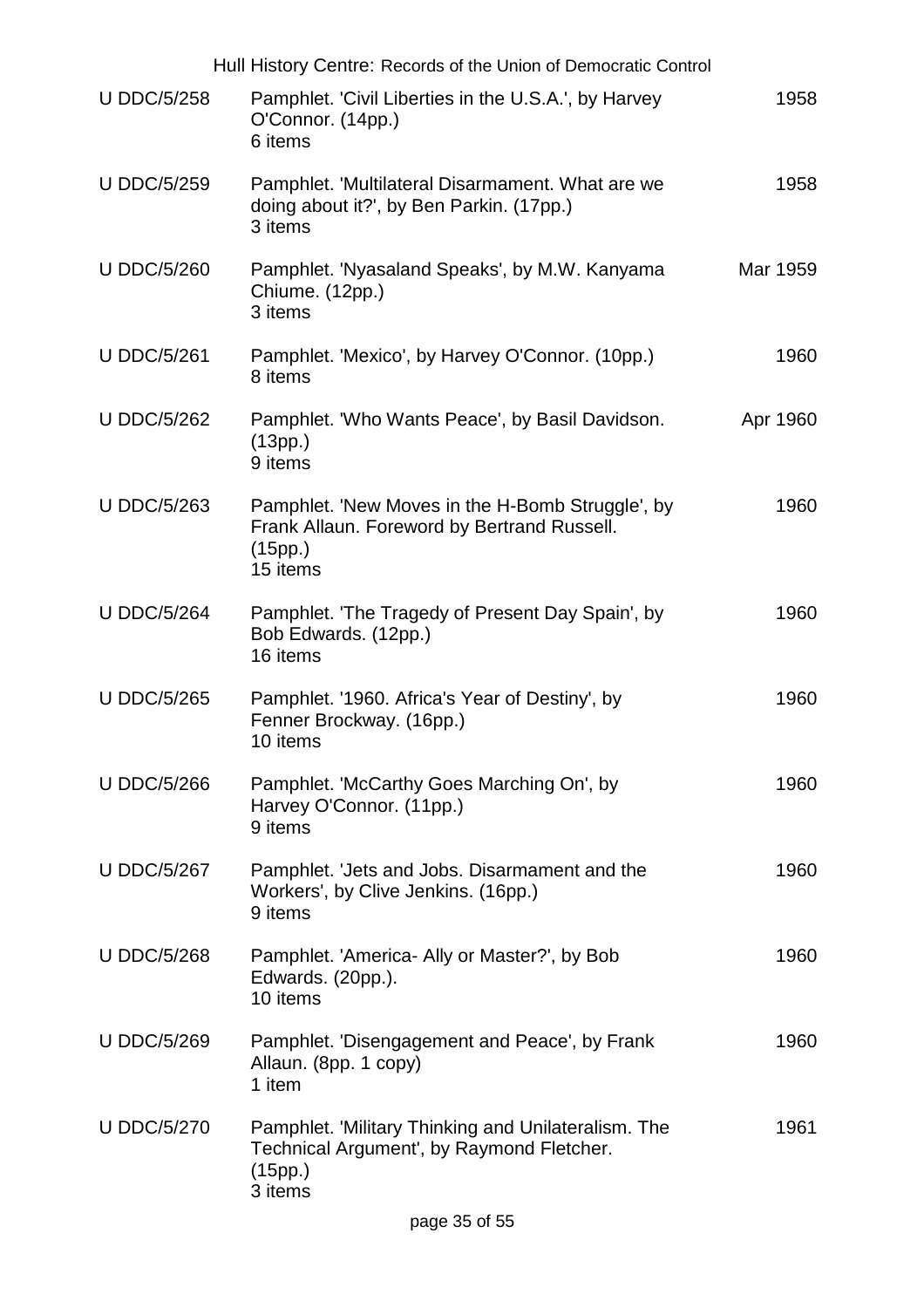|                    | Hull History Centre: Records of the Union of Democratic Control                                                                                                                                                                                                         |                 |
|--------------------|-------------------------------------------------------------------------------------------------------------------------------------------------------------------------------------------------------------------------------------------------------------------------|-----------------|
| <b>U DDC/5/271</b> | Pamphlet. 'Bull's Eye Island', by Harold Davies.<br>(9pp.)<br>10 items                                                                                                                                                                                                  | 1961            |
| <b>U DDC/5/272</b> | Pamphlet. 'Central Africa. After Monckton- What<br>Next?', by John Stonehouse. Preface by Fenner<br>Brockway. (12pp.)<br>4 items                                                                                                                                        | 1961            |
| <b>U DDC/5/273</b> | Pamphlet. 'Angola, 1961. The Factual Record', by<br>Basil Davidson. (18pp.).<br>3 items                                                                                                                                                                                 | 1961            |
| <b>U DDC/5/274</b> | Pamphlet. 'The Fight for Trade Union Rights in<br>South Africa', by J. Letsoaba. (14pp.)<br>4 items                                                                                                                                                                     | 1961            |
| <b>U DDC/5/275</b> | Pamphlet. 'Cuba and Fidel', by Norman Lewis.<br>Foreword by Clive Jenkins. (12pp)<br>8 items                                                                                                                                                                            | 1961            |
| <b>U DDC/5/276</b> | Pamphlet. 'The Facts About Portugal's African<br>Colonies', by Abel Djassi. (20pp. 1 copy).<br>1 item                                                                                                                                                                   | 1961            |
| <b>U DDC/5/277</b> | Pamphlet. 'After Berlin?', by Basil Davidson.<br>(14pp.)<br>14 items                                                                                                                                                                                                    | <b>Nov 1961</b> |
| <b>U DDC/5/278</b> | Pamphlet. 'Tooling for Inhumanity', by Ella Winter.<br>(15pp.).<br>7 items                                                                                                                                                                                              | 1961            |
| <b>U DDC/5/279</b> | Pamphlet. 'Eichmann. Globke. Adenauer', by Bob<br>Edwards and Kenneth Dunne. (30pp.)<br>7 items                                                                                                                                                                         | 1961            |
| <b>U DDC/5/280</b> | Pamphlet. 'Tomorrow's Africa? A Report on some<br>New Trends', by Basil Davidson. (14pp.)<br>3 items                                                                                                                                                                    | 1962            |
| <b>U DDC/5/281</b> | Pamphlet. 'Nato or Neutralism- which way to<br>Peace?' Report of Labour Peace Fellowship<br>Conference. Speakers Bob Willis, Leslie Hale,<br>Anthony Greenwood, Dr. Donald Soper, Fenner<br>Brockway, John Horner. Introduction by Frank<br>Allaun. (16pp.)<br>10 items | Apr 1962        |
| <b>U DDC/5/282</b> | Pamphlet. 'Why Tolerate Slavery?', by Commander<br>T. Fox Pitt. (15pp.).<br>3 items                                                                                                                                                                                     | 1963            |
|                    | page 36 of 55                                                                                                                                                                                                                                                           |                 |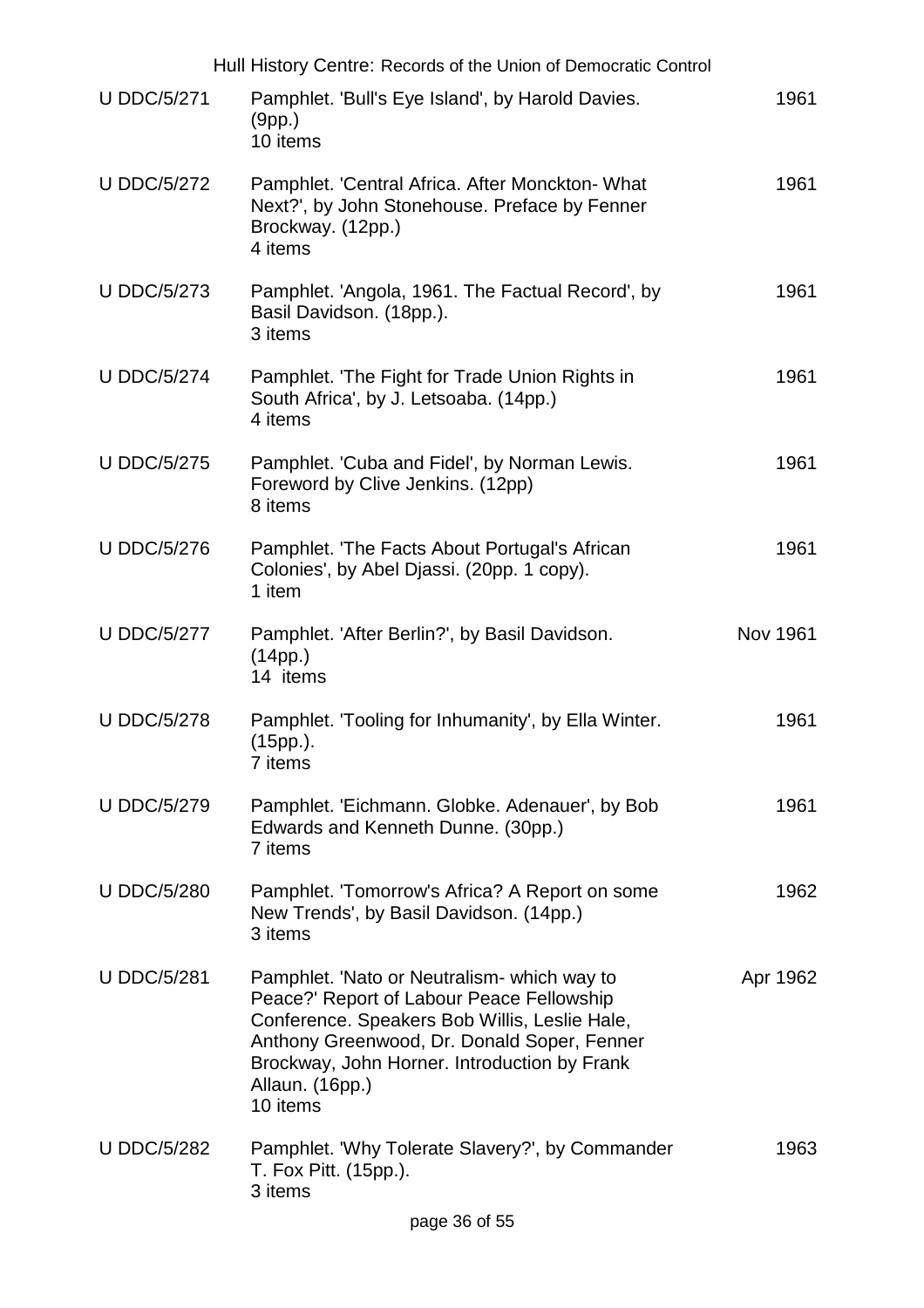|                    | Hull History Centre: Records of the Union of Democratic Control                                                                                                             |          |
|--------------------|-----------------------------------------------------------------------------------------------------------------------------------------------------------------------------|----------|
| <b>U DDC/5/283</b> | Pamphlet. 'The Numbers Game', by Preston<br>Benson. (12pp.)<br>3 items                                                                                                      | 1963     |
| <b>U DDC/5/284</b> | Pamphlet. 'The Way to World Disarmament -<br>Now!', by Philip Noel-Baker. Foreword by Harold<br>Wilson. (48pp.).<br>8 items                                                 | 1963     |
| <b>U DDC/5/285</b> | Pamphlet. 'Der Weg zur Welt abrustung - jetzt!'.<br>German translation of U DDC/5/284, with foreword<br>by Max Born.<br>3 items                                             | 1963     |
| <b>U DDC/5/286</b> | Pamphlet. 'The Spanish Conspirators - after<br>Franco who?', by Bob Edwards and Augustin Roa<br>(67pp. 1 copy)<br>1 item                                                    | Sep 1963 |
| <b>U DDC/5/287</b> | Pamphlet. 'Statistics showing the trade in arms and<br>ammunition between the armament firms of Great<br>Britain and the Far East. Aug 1931 - Sep 1932'<br>(8pp.)<br>1 item | 1932     |
| <b>U DDC/5/288</b> | Pamphlet. 'The Work of the Union of Democratic<br>Control'. (2pp.)<br>1 item                                                                                                | 1932     |
| <b>U DDC/5/289</b> | Pamphlet. 'Statistics showing the Trade in Arms<br>and Ammunition'. (7pp.)<br>1 item                                                                                        | 1932     |
| <b>U DDC/5/290</b> | Pamphlet. 'The Anglo-Persian Oil Dispute'. (31pp.)<br>Incomplete<br>1 item                                                                                                  | 1933     |
| <b>U DDC/5/291</b> | Pamphlet. 'The Gold Rush in Kenya'. (6pp.)<br>1 item                                                                                                                        | 1933     |
| <b>U DDC/5/292</b> | Pamphlet. 'Anglo-Soviet Relations from the<br>Revolution to the Embargo'.<br>1 item                                                                                         | 1933     |
| <b>U DDC/5/293</b> | Pamphlet. 'The Nazi Revolution in Germany and<br>the Events which led up to it' (34pp.)<br>2 copies incomplete<br>3 items                                                   | 1933     |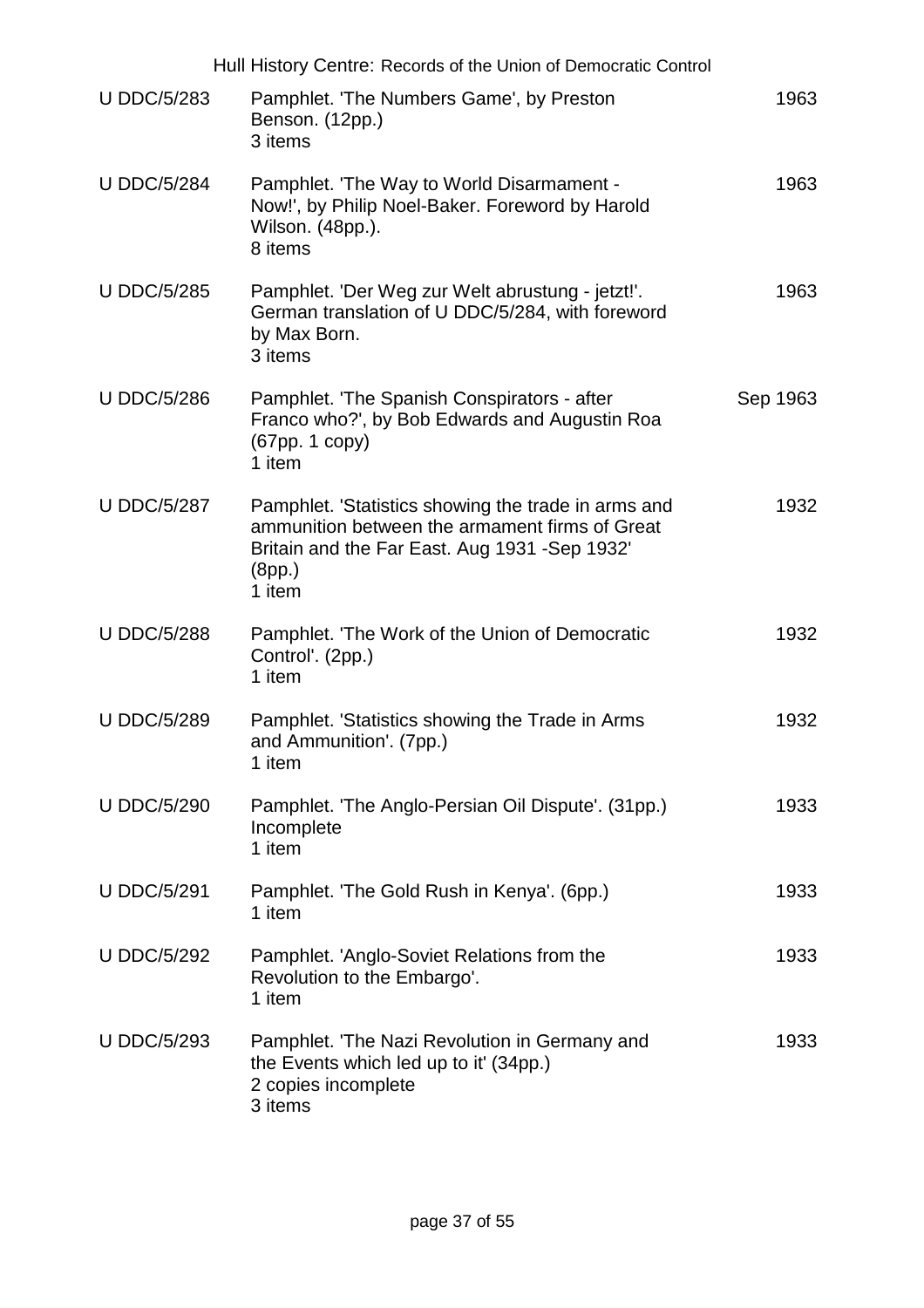| Hull History Centre: Records of the Union of Democratic Control |                                                                                                                                                                                        |                     |  |
|-----------------------------------------------------------------|----------------------------------------------------------------------------------------------------------------------------------------------------------------------------------------|---------------------|--|
| <b>U DDC/5/294</b>                                              | Pamphlet. 'The Jingoes' Chorus. A Summary of<br>Speeches in the Campaign for Bigger Fighting<br>Forces'. (14pp.)<br>1 item                                                             | 1934                |  |
| <b>U DDC/5/295</b>                                              | Pamphlet. 'The U.S.S.R. and the Far East'. (31pp.)<br>1 item incomplete<br>2 items                                                                                                     | 28 Feb 1934         |  |
| <b>U DDC/5/296</b>                                              | Pamphlet. 'The Story of the Daily Mail Campaign<br>for a Bigger Air Force', 1933 - 1934 (8pp.)<br>2 items                                                                              | 1934                |  |
| <b>U DDC/5/297</b>                                              | Pamphlet. 'The Story of the U.S.A. Arms Enquiry.<br>First Session, Sept. 4th - Sept. 21st' (56pp.)<br>2 items                                                                          | 1934                |  |
| <b>U DDC/5/298</b>                                              | Pamphlet. 'Verbatim Summary of the Evidence<br>presented by the Union of Democratic Control to<br>the Royal Commission on the Private Manufacture<br>of and Trading in Arms'<br>1 item | 17 - 18 Jul<br>1935 |  |
| <b>U DDC/5/299</b>                                              | Pamphlet. 'The Danzig Crisis. The Truth about<br>Danzig before and during the Nazi regime'. (34pp.)<br>3 items                                                                         | 1936                |  |
| <b>U DDC/5/300</b>                                              | Pamphlet. 'Notes on Spain' (8pp.)<br>2 items                                                                                                                                           | 18 Aug 1937         |  |
| <b>U DDC/5/301</b>                                              | Pamphlet. 'Japan's War on China' (26pp.)<br>1 item                                                                                                                                     | 21 Sep 1937         |  |
| <b>U DDC/5/302</b>                                              | Pamphlet. 'The Anti-Fascist Movement in Italy'<br>(20pp.)<br>1 item                                                                                                                    | 1930s               |  |
| <b>U DDC/5/303</b>                                              | Pamphlet. 'Who Arms Japan?' (14pp.)<br>4 items                                                                                                                                         | 1938                |  |
| <b>U DDC/5/304</b>                                              | Pamphlet. 'Abyssinia Unconquered' (18pp.)<br>2 items                                                                                                                                   | 1938                |  |
| <b>U DDC/5/305</b>                                              | Pamphlet. 'Henlein and Hitler' (18pp.)<br>2 items                                                                                                                                      | 1938                |  |
| <b>U DDC/5/306</b>                                              | Pamphlet. 'Austria (1918 - 1938)' (18pp.)<br>3 items                                                                                                                                   | 1938                |  |
| <b>U DDC/5/307</b>                                              | Pamphlet. 'Sanctions Junction, Change Here for<br>Peace', by Ruth Fry. (15pp. 1936). Reprinted 1939<br>1 item                                                                          | 1939                |  |
|                                                                 |                                                                                                                                                                                        |                     |  |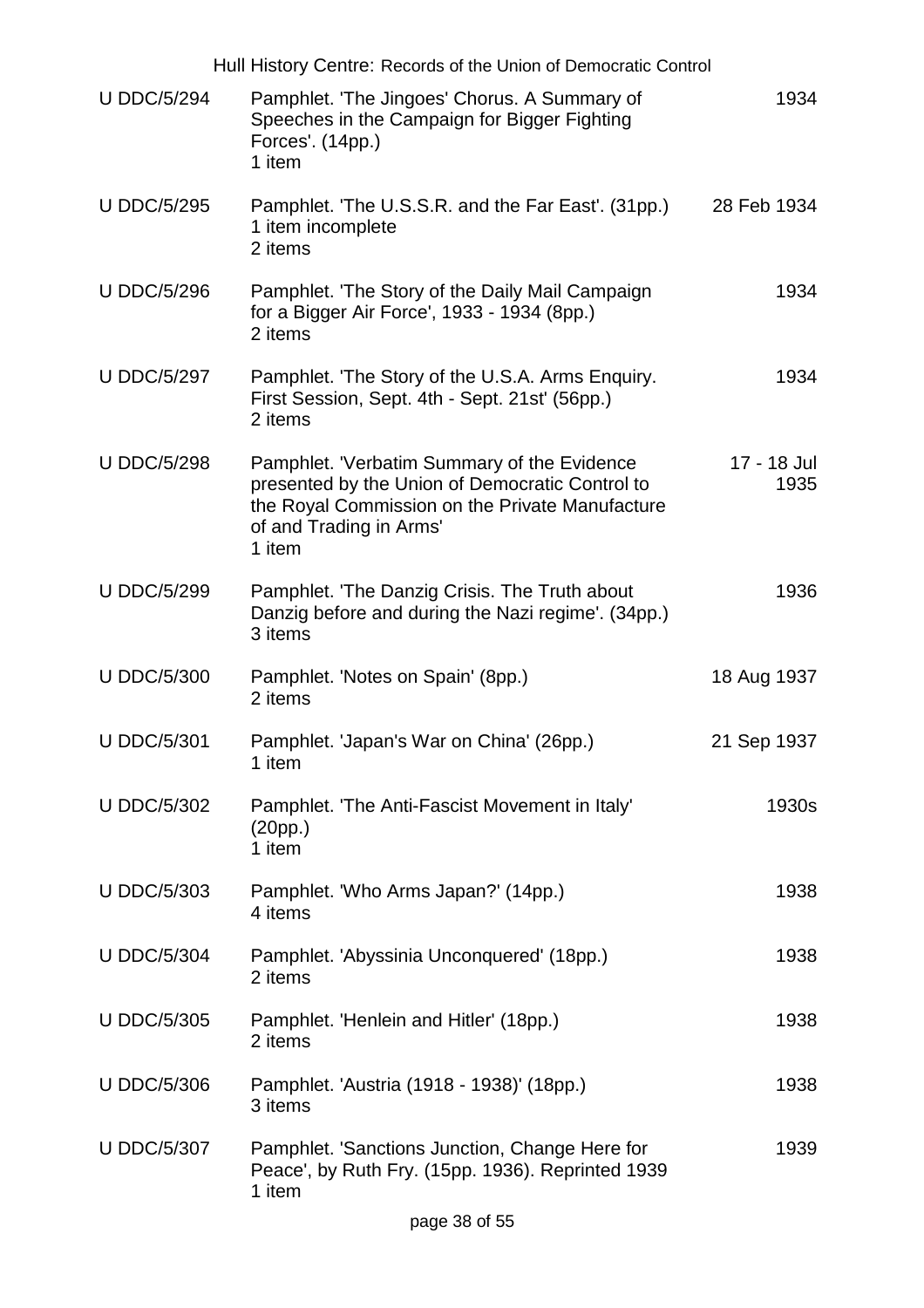| Hull History Centre: Records of the Union of Democratic Control |                                                                                                                                |                         |  |
|-----------------------------------------------------------------|--------------------------------------------------------------------------------------------------------------------------------|-------------------------|--|
| <b>U DDC/5/308</b>                                              | Pamphlet. 'The Rome-Berlin Axis'. (25pp.)<br>2 items                                                                           | 1939                    |  |
| <b>U DDC/5/309</b>                                              | Pamphlet. 'Finland' (30pp.)<br>3 items                                                                                         | 1939                    |  |
| <b>U DDC/5/310</b>                                              | Pamphlet. 'Report of UDC Conference on War<br>Aims and Peace Terms' (12pp.)<br>1 item                                          | 9 - 10 Dec<br>1939      |  |
| <b>U DDC/5/311</b>                                              | Pamphlet. Summary of chief articles on the Far<br>East, from the American press (7pp.)<br>2 items                              | 16 Apr - 25<br>Jun 1941 |  |
| <b>U DDC/5/312</b>                                              | Pamphlet. 'Near and Middle East' (36pp.)<br>2 items                                                                            | 1941                    |  |
| <b>U DDC/5/313</b>                                              | Pamphlet. 'India and the War'. (40pp.)<br>4 items                                                                              | 1941                    |  |
| <b>U DDC/5/314</b>                                              | Pamphlet. 'Anglo-Soviet Co-operation in War and<br>in Peace'. (16pp.)<br>3 items                                               | 30 Sep 1941             |  |
| <b>U DDC/5/315</b>                                              | Pamphlet. 'Towards a Settlement in India' (22pp.)<br>5 items                                                                   | 30 Mar 1942             |  |
| <b>U DDC/5/316</b>                                              | Pamphlet. 'India' (31pp.)<br>2 items                                                                                           | 13 Apr - 23<br>Aug 1942 |  |
| <b>U DDC/5/317</b>                                              | Pamphlet. 'Two Articles on the Small Political<br>Parties in China' (16pp.) (China Campaign<br>Committee)<br>1 item            | 1944                    |  |
| <b>U DDC/5/318</b>                                              | Pamphlet. 'Trade Unions in China' (11pp.) (China<br>Campaign Committee)<br>5 items                                             | 1944                    |  |
| <b>U DDC/5/319</b>                                              | Pamphlet. 'Report of the First Conference in<br>Liberated Europe, held in Bari. 28 - 29 January<br>1944'. (7pp.)<br>1 item     | 1944                    |  |
| <b>U DDC/5/320</b>                                              | Pamphlet. 'Note on the Work of the Union of<br>Democratic Control' (4pp.)<br>1 item                                            | 1940s                   |  |
| <b>U DDC/5/321</b>                                              | Pamphlet. Draft of proposed letter to 'The Times'<br>for publication before Foreign Ministers'<br>Conference. (3pp.)<br>1 item | 1940s                   |  |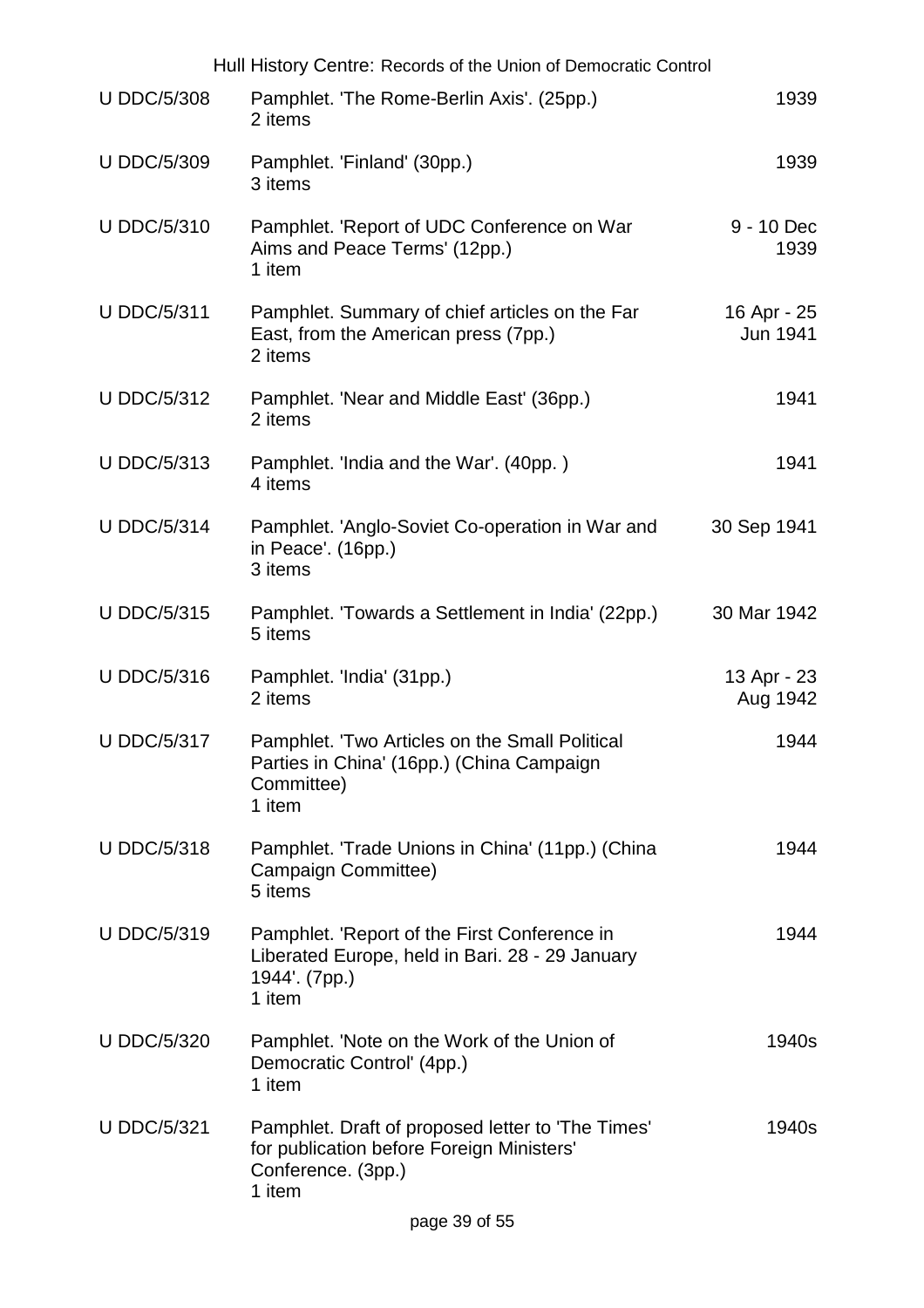| Hull History Centre: Records of the Union of Democratic Control |                                                                                                                                                                   |                   |
|-----------------------------------------------------------------|-------------------------------------------------------------------------------------------------------------------------------------------------------------------|-------------------|
| <b>U DDC/5/322</b>                                              | Pamphlet. 'Report on Germany. No. 1.' (14pp.)<br>1 item                                                                                                           | 5 Apr 1945        |
| <b>U DDC/5/323</b>                                              | Pamphlet. 'The Latin-American Conference in<br>Mexico City, February 21 - March 9, 1945, and San<br>Francisco'. (14pp. 2 copies, one being incomplete).<br>1 item | 12 Apr 1945       |
| <b>U DDC/5/324</b>                                              | Pamphlet. 'Poland and the Allies'. (24pp.)<br>1 item                                                                                                              | 31 May 1945       |
| <b>U DDC/5/325</b>                                              | Pamphlet. 'Kuomintang and Communist in China'<br>(32pp.) (China Campaign Committee)<br>1 item                                                                     | 5 Sep 1945        |
| <b>U DDC/5/326</b>                                              | Pamphlet. 'Report on Germany. No. 3.' (9pp.)<br>7 items                                                                                                           | 2 Oct 1945        |
| <b>U DDC/5/327</b>                                              | Pamphlet. 'Indonesia's Fight', by Soetan Sjahrir<br>(13pp.)<br>1 item                                                                                             | Oct 1945          |
| <b>U DDC/5/328</b>                                              | Pamphlet. 'Report on Austria. No. 2.' (24pp.)<br>3 items                                                                                                          | 26 Jul 1946       |
| <b>U DDC/5/329</b>                                              | Pamphlet. 'UDC Documents. (New Series)' (16pp.)<br>1 item                                                                                                         | Aug 1949          |
| <b>U DDC/5/330</b>                                              | 'Africa Newsletter'. Vol.4. Nos. 5 & 6. (Africa<br>Committee of Communist Party)<br>1 item                                                                        | May - Jun<br>1951 |
| <b>U DDC/5/331</b>                                              | Pamphlet. 'Whither', by E. D. Morel<br>1 item                                                                                                                     | 1914              |
| <b>U DDC/5/332</b>                                              | Pamphlet. 'War and the Workers', by J. Ramsay<br>Macdonald<br>1 item                                                                                              | 1915              |
| <b>U DDC/5/333</b>                                              | Pamphlet. 'The Prussian in our Midst', by Norman<br>Angell.<br>1 item                                                                                             | 1915              |
| <b>U DDC/5/334</b>                                              | Pamphlet. 'A League of Nations', by J.A. Hobson.<br>1 item                                                                                                        | 1915              |
| <b>U DDC/5/335</b>                                              | Pamphlet. 'The Union of Democratic Control. Notes<br>on Careers of the Members of the Executive<br>Committee'. (15pp.)<br>1 item                                  | 1915              |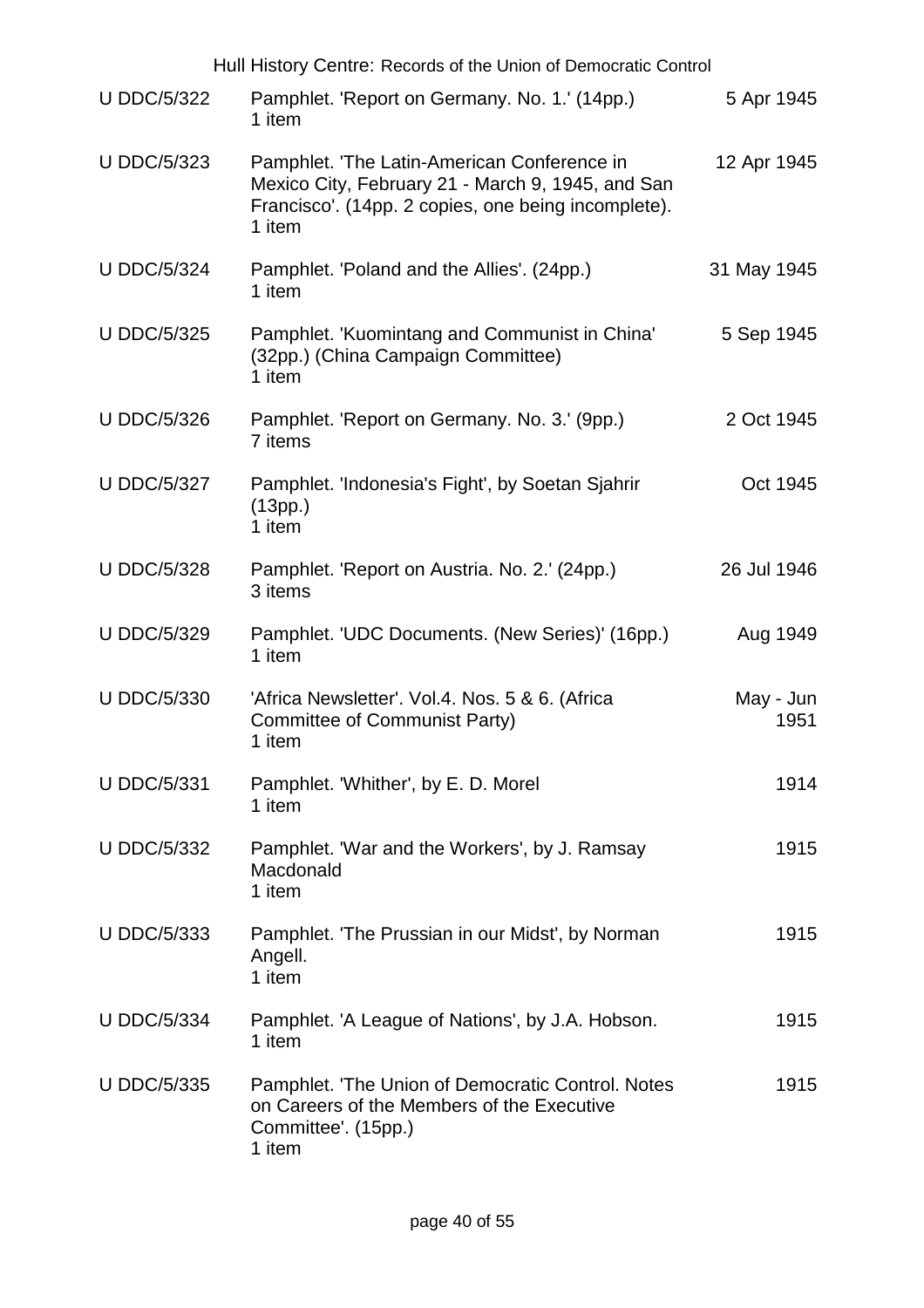|                    | Hull History Centre: Records of the Union of Democratic Control                                                                       |      |
|--------------------|---------------------------------------------------------------------------------------------------------------------------------------|------|
| <b>U DDC/5/336</b> | UDC Pamphlet No. 19A. 'Economic War after the<br>War', by Lowes Dickinson. (20pp.)<br>1 item                                          | 1916 |
| <b>U DDC/5/337</b> | Pamphlet. 'Rex v. E D Morel'.<br>1 item                                                                                               | 1917 |
| <b>U DDC/5/338</b> | UDC Pamphlet No. 22A. 'The African Problem and<br>the Peace Settlement', by E.D. Morel. (31pp.<br>Reprinted 1918)<br>1 item           | 1917 |
| <b>U DDC/5/339</b> | UDC Pamphlet No. 26A. 'The Russian Revolution:<br>The First Year', by Joseph King. (32pp.)<br>1 item                                  | 1918 |
| <b>U DDC/5/340</b> | UDC Pamphlet No. 37A. The Betrayal of the<br>Peoples'. (15pp. & map)<br>1 item                                                        | 1919 |
| <b>U DDC/5/341</b> | UDC Pamphlet No. 41A. The Covenant of the<br>League of Nations. An Analysis with Full Text', by<br>Arthur Ponsonby. (19pp.)<br>1 item | 1920 |
| <b>U DDC/5/342</b> | Pamphlet. 'The Peace that Failed', by J.W.<br>Kneeshaw. (13pp.)<br>1 item                                                             | 1920 |
| <b>U DDC/5/343</b> | UDC Pamphlet No. 42A. 'Patriotism, Truth and War<br>Guilt', by M. Georges Demartial. Intro. by R.C.<br>Lambert. (30pp.)<br>1 item     | 1921 |
| <b>U DDC/5/344</b> | UDC Pamphlet No. 45A. 'France, Ourselves and<br>the Future', by W. Arnold-Forster. (20pp.)<br>1 item                                  | 1922 |
| <b>U DDC/5/345</b> | Pamphlet. 'General Smuts' Proposal: A<br>Conference of the Powers', by W. Arnold-Forster.<br>(4pp.)<br>1 item                         | 1924 |
| <b>U DDC/5/346</b> | Pamphlet. 'The Extraordinary Assembly', by H.M.<br>Swanwick. (19pp.)<br>1 item                                                        | 1926 |
| <b>U DDC/5/347</b> | Pamphlet. 'The Peace of the World'.<br>1 item                                                                                         | 1928 |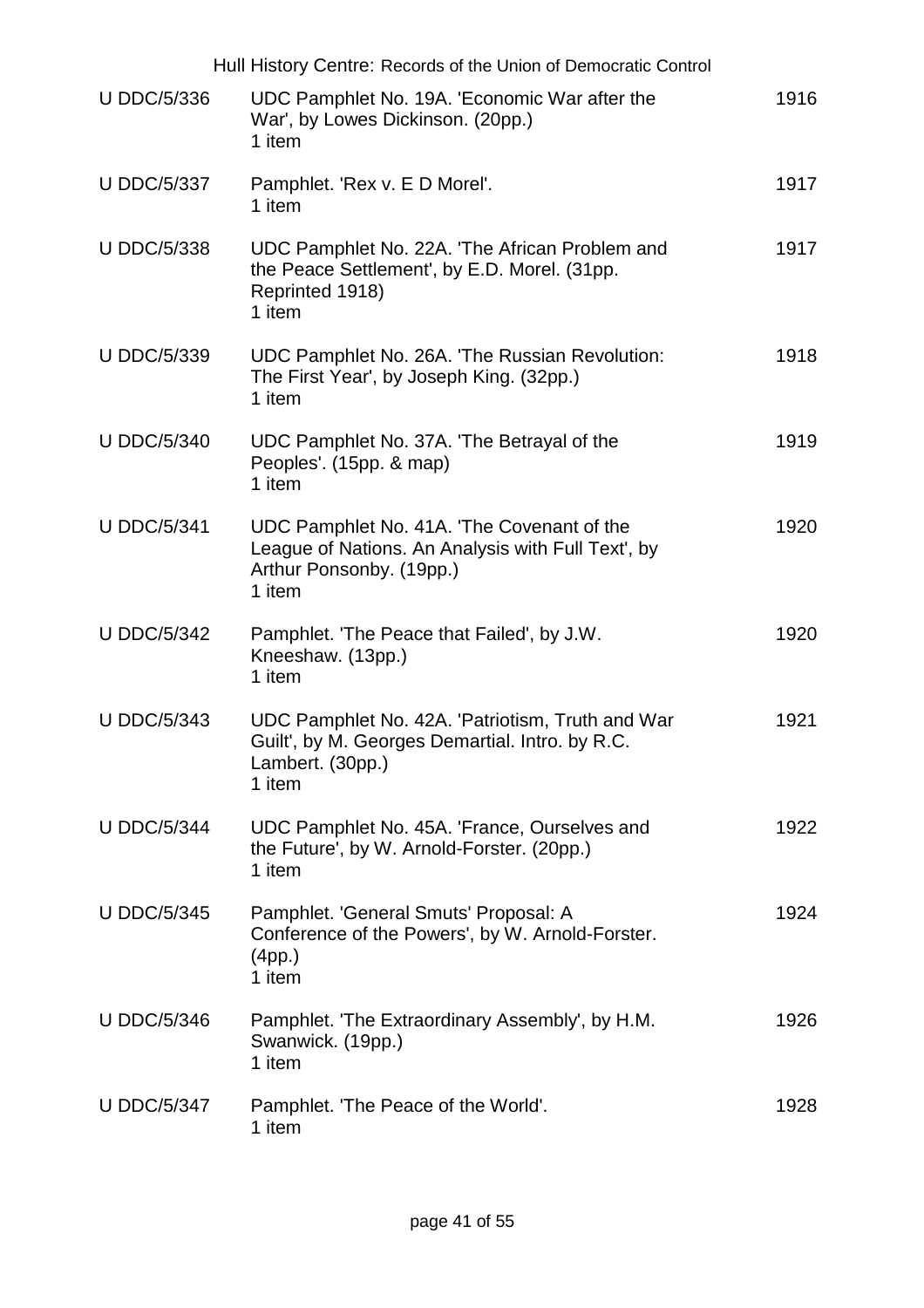|                    | Hull History Centre: Records of the Union of Democratic Control                                               |      |
|--------------------|---------------------------------------------------------------------------------------------------------------|------|
| <b>U DDC/5/348</b> | Pamphlet. 'A Record of Misgovernment in Foreign<br>Policy. Dec 2nd, 1924 to May 30th, 1929'. (4pp.)<br>1 item | 1929 |
| <b>U DDC/5/349</b> | Pamphlet. 'Tsardom's Part in the War', by E.D.<br>Morel<br>1 item                                             | 1917 |
| <b>U DDC/5/350</b> | Pamphlet. 'Anglo-Soviet Relations'.<br>1 item                                                                 | 1933 |
| <b>U DDC/5/351</b> | Pamphlet. 'The U.S.S.R. and the Far East'.<br>1 item                                                          | 1934 |
| <b>U DDC/5/352</b> | Pamphlet. 'Finland'.<br>1 item                                                                                | 1939 |
| <b>U DDC/5/353</b> | Pamphlet. 'Anglo Soviet Co-operation'.<br>1 item                                                              | 1941 |
| <b>U DDC/5/354</b> | Portion (pp. 40 - 48) of a duplicated pamphlet on<br>the arms industry.<br>1 item                             | 1933 |
| <b>U DDC/5/355</b> | Pamphlet. 'Patriotism Ltd.'<br>1 item                                                                         | 1933 |
| <b>U DDC/5/356</b> | Pamphlet. 'The Secret International'.<br>1 item                                                               | 1934 |
| <b>U DDC/5/357</b> | Pamphlet. 'The Story of the U.S.A. Arms Enquiry'.<br>1 item                                                   | 1934 |
| <b>U DDC/5/358</b> | Pamphlet. 'Poison Gas'.<br>1 item                                                                             | 1935 |
| <b>U DDC/5/359</b> | Pamphlet. 'The Nazi Revolution'. (34pp.)<br>1 item                                                            | 1933 |
| <b>U DDC/5/360</b> | Pamphlet. 'The Danzig Crisis'<br>1 item                                                                       | 1936 |
| <b>U DDC/5/361</b> | Pamphlet. 'Germany Tells the World'.<br>1 item                                                                | 1937 |
| <b>U DDC/5/362</b> | Pamphlet. 'Henlein and Hitler'<br>1 item                                                                      | 1938 |
| U DDC/5/363        | Pamphlet. 'Austria (1918 - 1938)'.<br>1 item                                                                  | 1938 |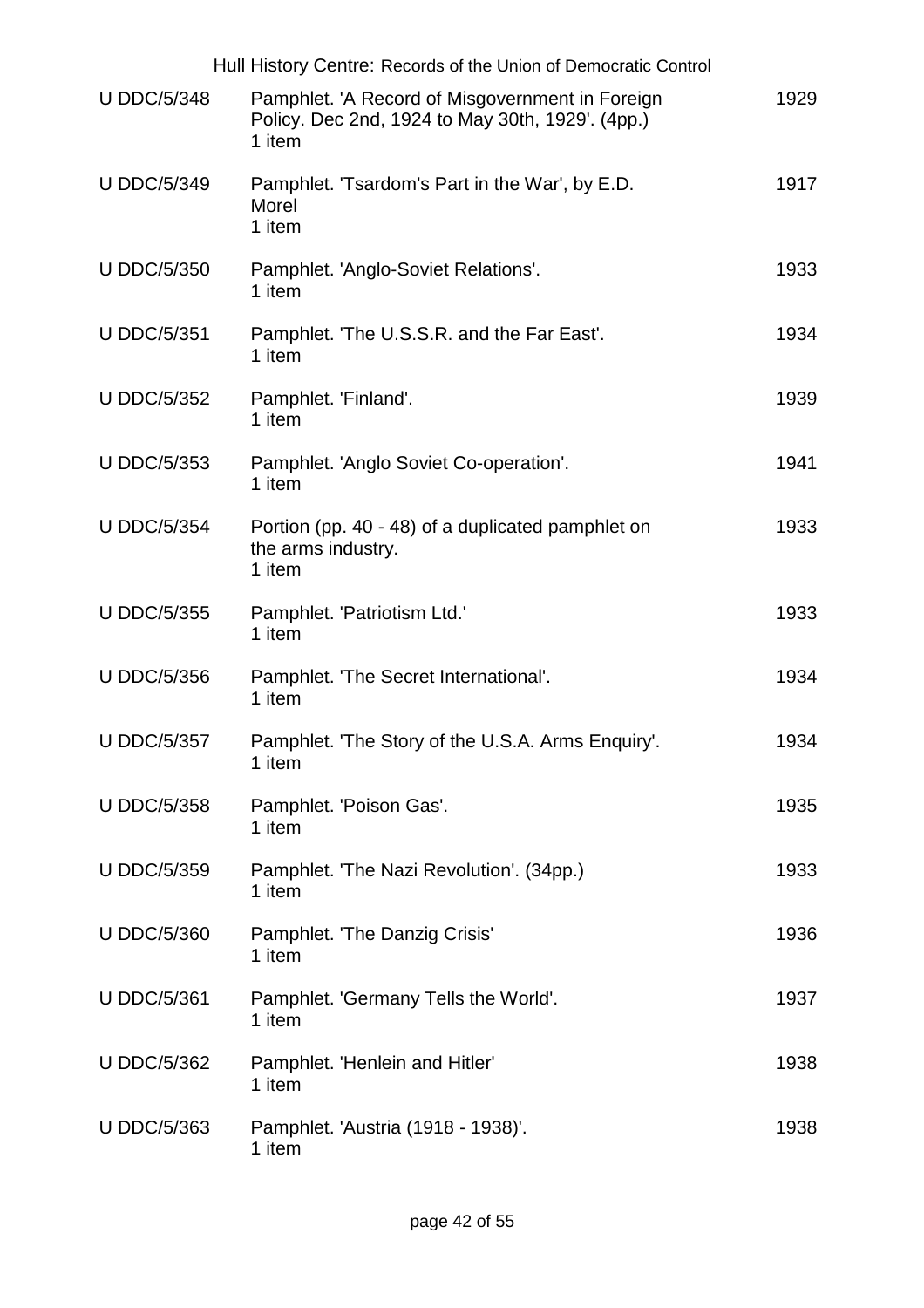|                    | Hull History Centre: Records of the Union of Democratic Control                                                                                                    |            |
|--------------------|--------------------------------------------------------------------------------------------------------------------------------------------------------------------|------------|
| <b>U DDC/5/364</b> | Pamphlet. 'Eye Witnesses at Olympia' (13pp.)<br>1 item                                                                                                             | 1934       |
| <b>U DDC/5/365</b> | Olympia Dossier. (Newspaper cuttings; list of<br>injured; statements)<br>1 file                                                                                    | 1934       |
| <b>U DDC/5/366</b> | Pamphlet. 'Fascism and India', by William Joyce<br>['Lord Haw-Haw']. $(19pp.)$<br>1 item                                                                           | circa 1934 |
| <b>U DDC/5/367</b> | Pamphlet. 'Women and Fascism', by Anne Brock<br>Griggs. (8pp.)<br>1 item                                                                                           | circa 1934 |
| <b>U DDC/5/368</b> | Pamphlet. 'The Red Menace to British Children', by<br>Rotha Lintorn-Orman (12pp.)<br>1 item                                                                        | circa 1934 |
| <b>U DDC/5/369</b> | Pamphlet. 'Fascism Explained. Ten Points of<br>Fascist Policy', by Oswald Mosley.<br>1 item                                                                        | c.1934     |
| <b>U DDC/5/370</b> | Pamphlet. 'Sir Oswald Mosley and the Jews'.<br>(4pp.)<br>1 item                                                                                                    | [1935]     |
| <b>U DDC/5/371</b> | Pamphlet. 'Fascism in Relation to British History<br>and Character', by W.E.D. Allen. (16pp.)<br>1 item                                                            | 1934       |
| <b>U DDC/5/372</b> | Pamphlet. 'Spotlight on Fascism', by J.L. Douglas.<br>(23pp.)<br>1 item                                                                                            | 1930s      |
| <b>U DDC/5/373</b> | British Union of Fascists Speakers' Notes No. 19.<br>'Spain'.<br>1 item                                                                                            | Sep 1936   |
| <b>U DDC/5/374</b> | Pamphlet. 'The Spirit of Fascism', by Capt. R.<br>Gordon-Canning. (12pp.)<br>1 item                                                                                | 1937       |
| <b>U DDC/5/375</b> | Pamphlet. 'Factual Survey No. 1. Fascism in<br>Britain'. Compiled by Lionel S. Rose. (15pp.)<br>1 item                                                             | 1948       |
| <b>U DDC/5/376</b> | Pamphlet. 'Factual Survey No. 2. Survey of Open-<br>Air Meetings held by Pro-Fascist Organizations,<br>Apr-Oct 1947'. Compiled by Lionel S. Rose (29pp.)<br>1 item | 1948       |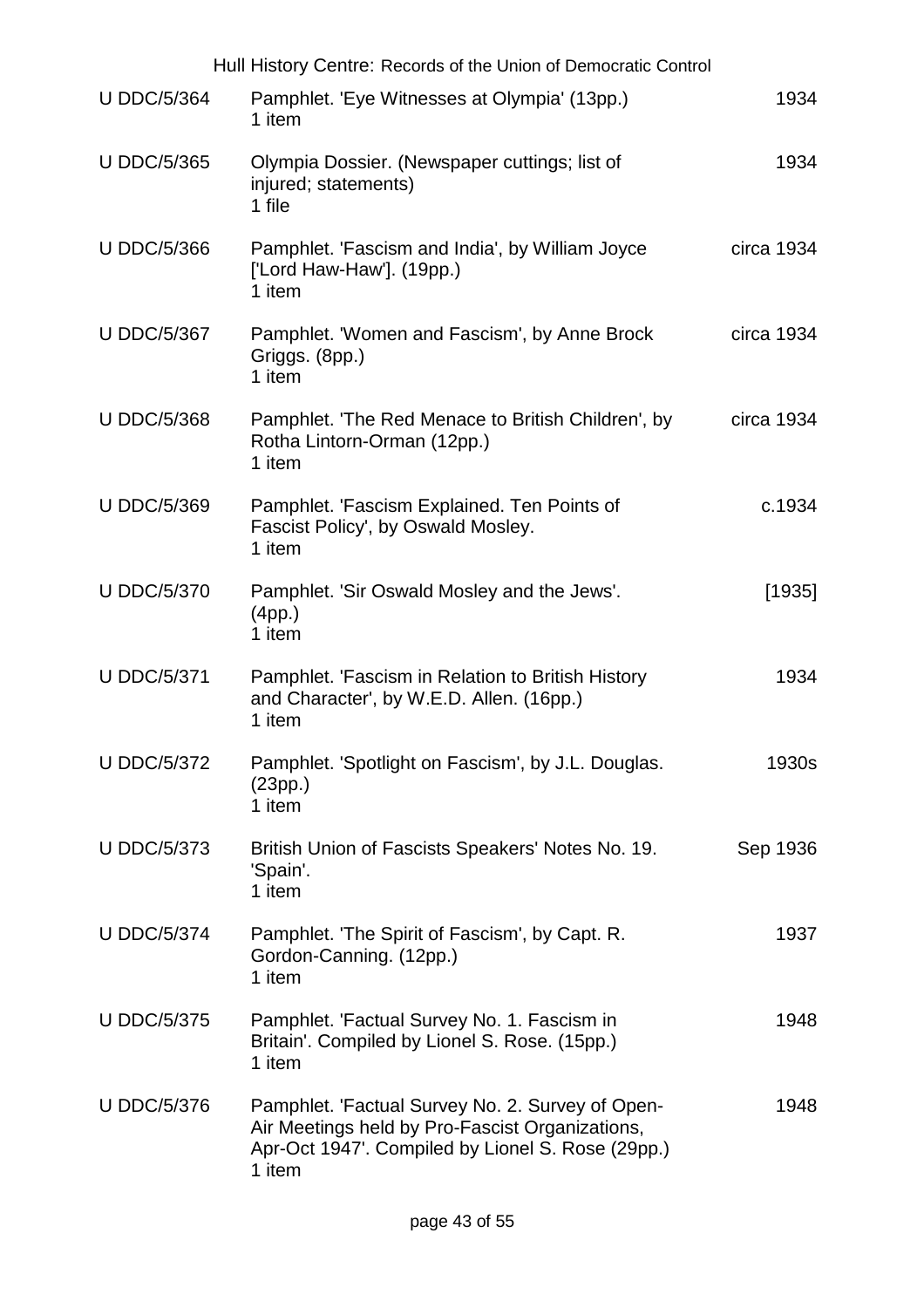|                    | Hull History Centre: Records of the Union of Democratic Control                                                                         |          |
|--------------------|-----------------------------------------------------------------------------------------------------------------------------------------|----------|
| <b>U DDC/5/377</b> | Pamphlet. 'Factual Survey No. 3. Fascist and Anti-<br>Semitic Activities and the Law'. Compiled by Lionel<br>S. Rose. (14pp.)<br>1 item | 1948     |
| <b>U DDC/5/378</b> | Pamphlet. 'Mosley? No!', by Tom Driberg. (20pp.)<br>1 item                                                                              | 1948     |
| <b>U DDC/5/379</b> | Pamphlet. 'Notes on Spain'.<br>1 item                                                                                                   | 1937     |
| <b>U DDC/5/380</b> | Pamphlet. 'The Rome-Berlin Axis'.<br>1 item                                                                                             | 1938     |
| <b>U DDC/5/381</b> | Pamphlet. 'Abyssinia Unconquered'. (18pp.)<br>1 item                                                                                    | 1938     |
| <b>U DDC/5/382</b> | Pamphlet. 'Speech of Senor Alvarez de Vayo, at<br>the Council of the League of Nations'. (24pp.)<br>1 item                              | May 1938 |
| <b>U DDC/5/383</b> | Pamphlet. 'Eastern Menace. The Story of<br>Japanese Imperialism'. (96pp.)<br>1 item                                                     | 1936     |
| <b>U DDC/5/384</b> | Pamphlet. 'Japan's War on China'<br>1 item                                                                                              | 1937     |
| <b>U DDC/5/385</b> | Pamphlet. 'Who Arms Japan?'<br>1 item                                                                                                   | 1939     |
| <b>U DDC/5/386</b> | Pamphlet. 'Why France Fell'<br>1 item                                                                                                   | 1940     |
| <b>U DDC/5/387</b> | Pamphlet. 'Near and Middle East'<br>1 item                                                                                              | 1941     |
| <b>U DDC/5/388</b> | Pamphlet. 'Support the Resistance Movements'<br>1 item                                                                                  | 1943     |
| <b>U DDC/5/389</b> | Pamphlet. 'Resistance Movements. Greece'<br>1 item                                                                                      | 1943     |
| <b>U DDC/5/390</b> | Pamphlet. 'Resistance Movements. Hungary'<br>1 item                                                                                     | 1943     |
| <b>U DDC/5/391</b> | Pamphlet. 'Resistance Movements. Bulgaria'<br>1 item                                                                                    | 1943     |
| <b>U DDC/5/392</b> | Pamphlet. 'France's Neutrality'.<br>1 item                                                                                              | 1944     |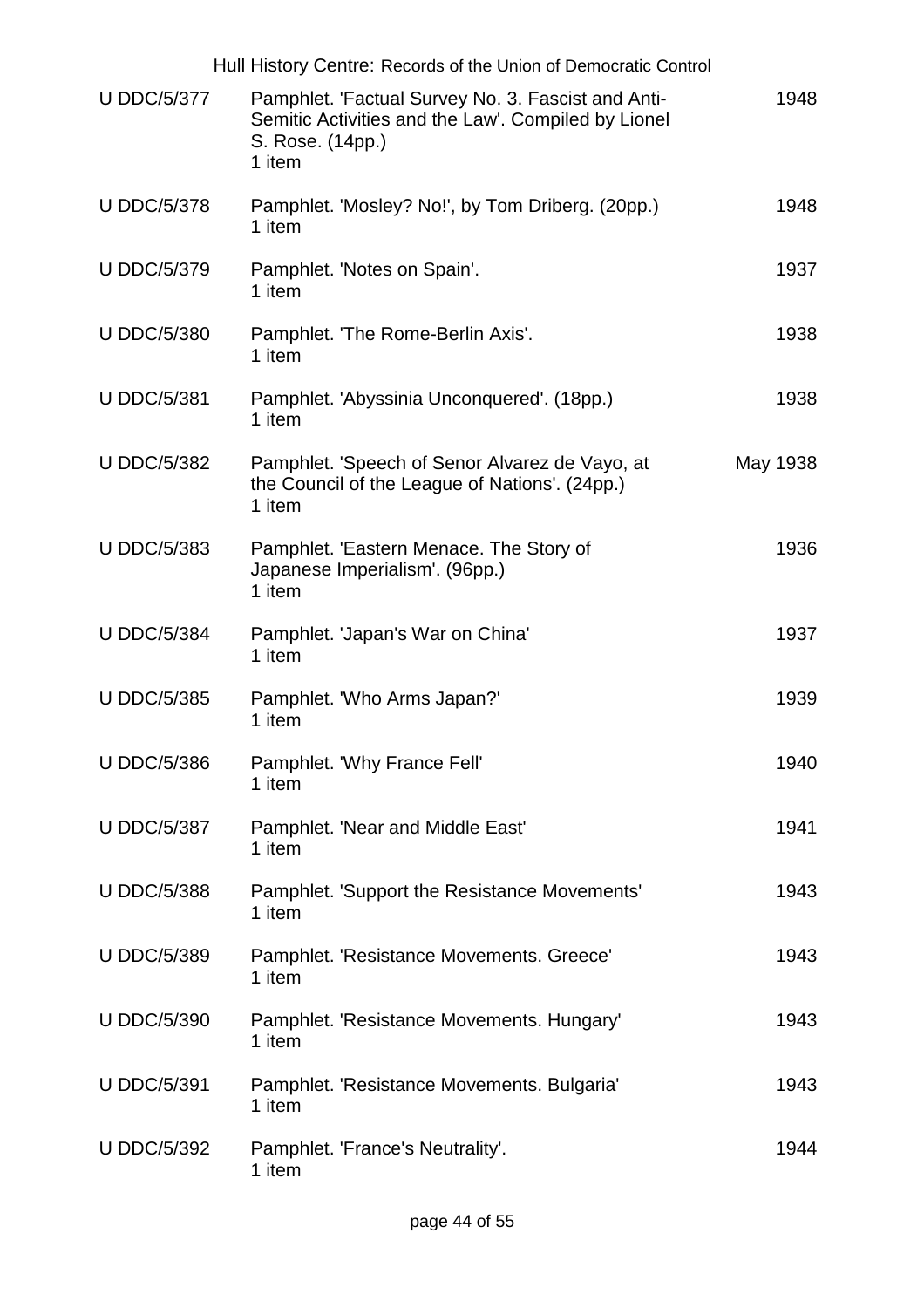|                    | Hull History Centre: Records of the Union of Democratic Control                                                                               |                            |
|--------------------|-----------------------------------------------------------------------------------------------------------------------------------------------|----------------------------|
| <b>U DDC/5/393</b> | Pamphlet. 'India and the War'.<br>1 item                                                                                                      | 1941                       |
| <b>U DDC/5/394</b> | Pamphlet. 'Efforts made by Indian Leaders to end<br>the present deadlock and the response of the<br>British Government'. (7pp.)<br>1 item     | 1942                       |
| <b>U DDC/5/395</b> | Pamphlet. 'Towards a Settlement in India'.<br>1 item                                                                                          | 1942                       |
| <b>U DDC/5/396</b> | Pamphlet. 'India Since the Cripps' Mission'. (12pp.)<br>1 item                                                                                | 1942                       |
| <b>U DDC/5/397</b> | Pamphlet. 'India'.<br>1 item                                                                                                                  | 1942                       |
| <b>U DDC/5/398</b> | Pamphlet. 'Resistance Movements. Greece'.<br>1 item                                                                                           | 1943                       |
| <b>U DDC/5/399</b> | Pamphlet. 'A Reply to the Speeches of the Prime<br>Minister and the Foreign Secretary on British<br>Intervention in Greece'. (7pp.)<br>1 item | 1944                       |
| <b>U DDC/5/400</b> | Pamphlet. 'Greece and the General Election.<br>Speakers' Notes for Progressive Candidates'.<br>(4pp.)<br>1 item                               | 1945                       |
| <b>U DDC/5/401</b> | Pamphlet. Statement on Greece and list of<br>signatures<br>1 item                                                                             | <b>Nov 1948</b>            |
| <b>U DDC/5/402</b> | Pamphlet. 'Indonesia'. (20pp.)<br>1 item                                                                                                      | Dec 1945                   |
| <b>U DDC/5/403</b> | Pamphlet. 'Indonesia'. (24pp.)<br>1 item                                                                                                      | 30 Sep 1946                |
| <b>U DDC/5/404</b> | Pamphlet. 'Bulletin No. 1. Indonesia'. (15pp.)<br>1 item                                                                                      | 11 Aug 1947                |
| <b>U DDC/5/405</b> | Pamphlet. 'The Latest Developments in the<br>Indonesia Situation'. (6pp.)<br>1 item                                                           | 9 Feb 1949                 |
| <b>U DDC/5/406</b> | Pamphlet. 'Diary of Relations between the Viet-<br>Nam and France' (6pp.)<br>1 item                                                           | 6 Mar 1946 -<br>7 Feb 1947 |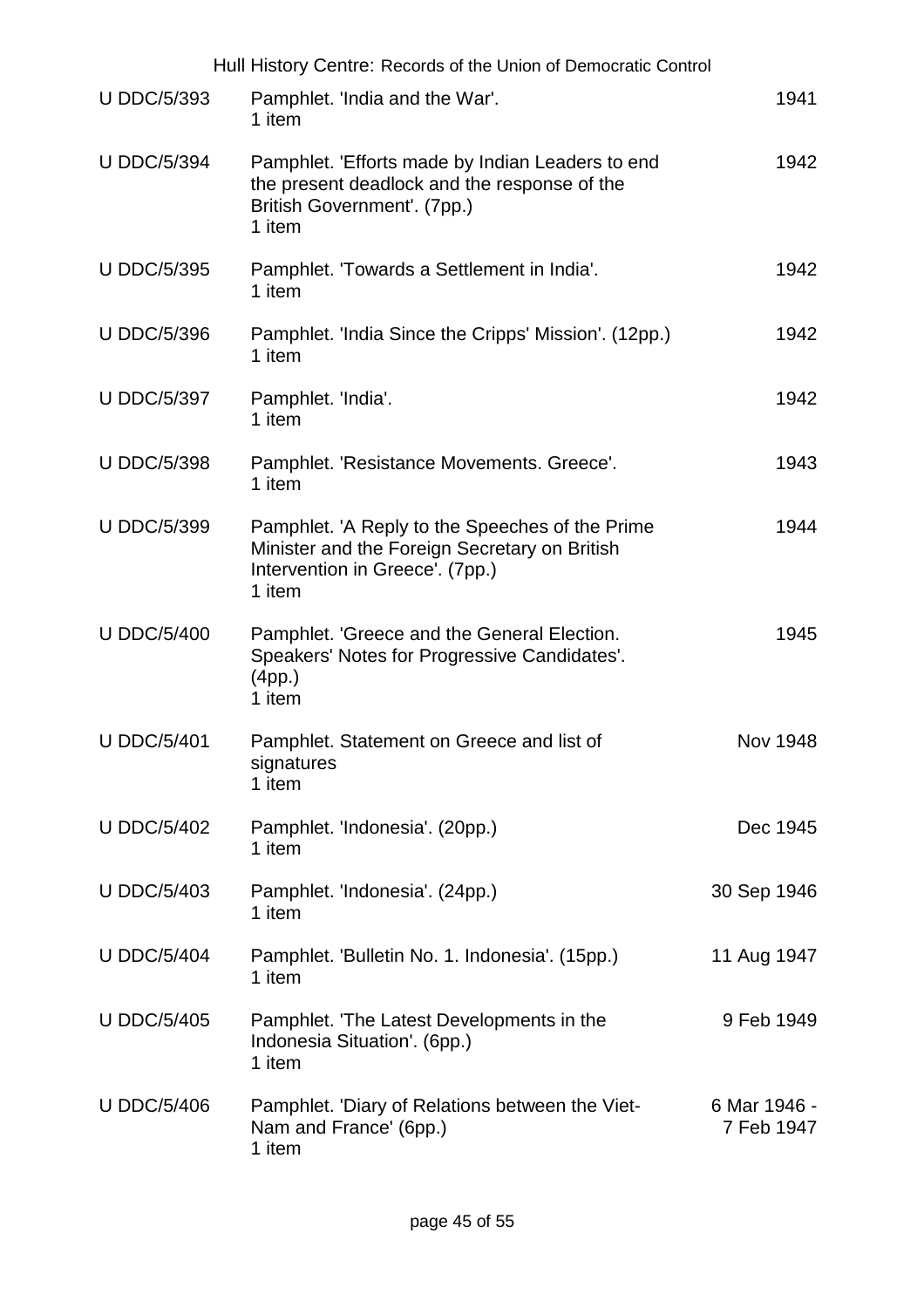| Hull History Centre: Records of the Union of Democratic Control |                                                                                                                                                                                             |             |  |
|-----------------------------------------------------------------|---------------------------------------------------------------------------------------------------------------------------------------------------------------------------------------------|-------------|--|
| <b>U DDC/5/407</b>                                              | Pamphlet. 'Modus Vivendi signed in Paris between<br>France and the Viet-Nam'. (3pp.)<br>1 item                                                                                              | 14 Sep 1946 |  |
| <b>U DDC/5/408</b>                                              | Pamphlet. 'Indo-China' (19pp.)<br>1 item                                                                                                                                                    | 1946        |  |
| <b>U DDC/5/409</b>                                              | Pamphlet. 'Recent Developments in Relations<br>between the Viet-Nam and France'. (5pp.)<br>1 item                                                                                           | 1947        |  |
| <b>U DDC/5/410</b>                                              | Pamphlet. 'Report on Germany. No. 3'.<br>1 item                                                                                                                                             | 2 Oct 1945  |  |
| <b>U DDC/5/411</b>                                              | Portion (pp. 2 - 18) of a duplicated pamphlet on<br>Germany.<br>1 item                                                                                                                      | circa 1946  |  |
| <b>U DDC/5/412</b>                                              | Pamphlet. 'Report on Germany. No. 4.' (21pp.)<br>1 item                                                                                                                                     | 26 Mar 1946 |  |
| <b>U DDC/5/413</b>                                              | Pamphlet on Germany. Title sheet missing. (21pp.)<br>1 item                                                                                                                                 | c.1947      |  |
| <b>U DDC/5/414</b>                                              | Pamphlet. 'Japan'.<br>1 item                                                                                                                                                                | 1947        |  |
| <b>U DDC/5/415</b>                                              | Pamphlet. 'Observations made by Mr. W.<br>MacMahon Ball, representing jointly the United<br>Kingdom, Australia, New Zealand and India on the<br>Allied Council for Japan'. (8pp.)<br>1 item | 7 Jan 1947  |  |
| <b>U DDC/5/416</b>                                              | Pamphlet. 'Korea'. (12pp.)<br>1 item                                                                                                                                                        | Jan 1947    |  |
| <b>U DDC/5/417</b>                                              | UDC Leaflet No. 15b. 'Mr. Ponsonby and Mr.<br>Trevelyan in the House of Commons.'.<br>1 item                                                                                                | Nov 1915    |  |
| <b>U DDC/5/418</b>                                              | Pamphlet. 'Pre-War Diplomacy'.<br>1 item                                                                                                                                                    | circa 1918  |  |
| <b>U DDC/5/419</b>                                              | 'Souvenir Pamphlet Presented with the<br>Compliments of the Editor of 'Foreign Affairs' to the<br>British Labour Party Conference'. (9pp.)<br>1 item                                        | 1922        |  |
| <b>U DDC/5/420</b>                                              | Pamphlet. 'The Poison that Destroys'.<br>1 item                                                                                                                                             | Aug 1923    |  |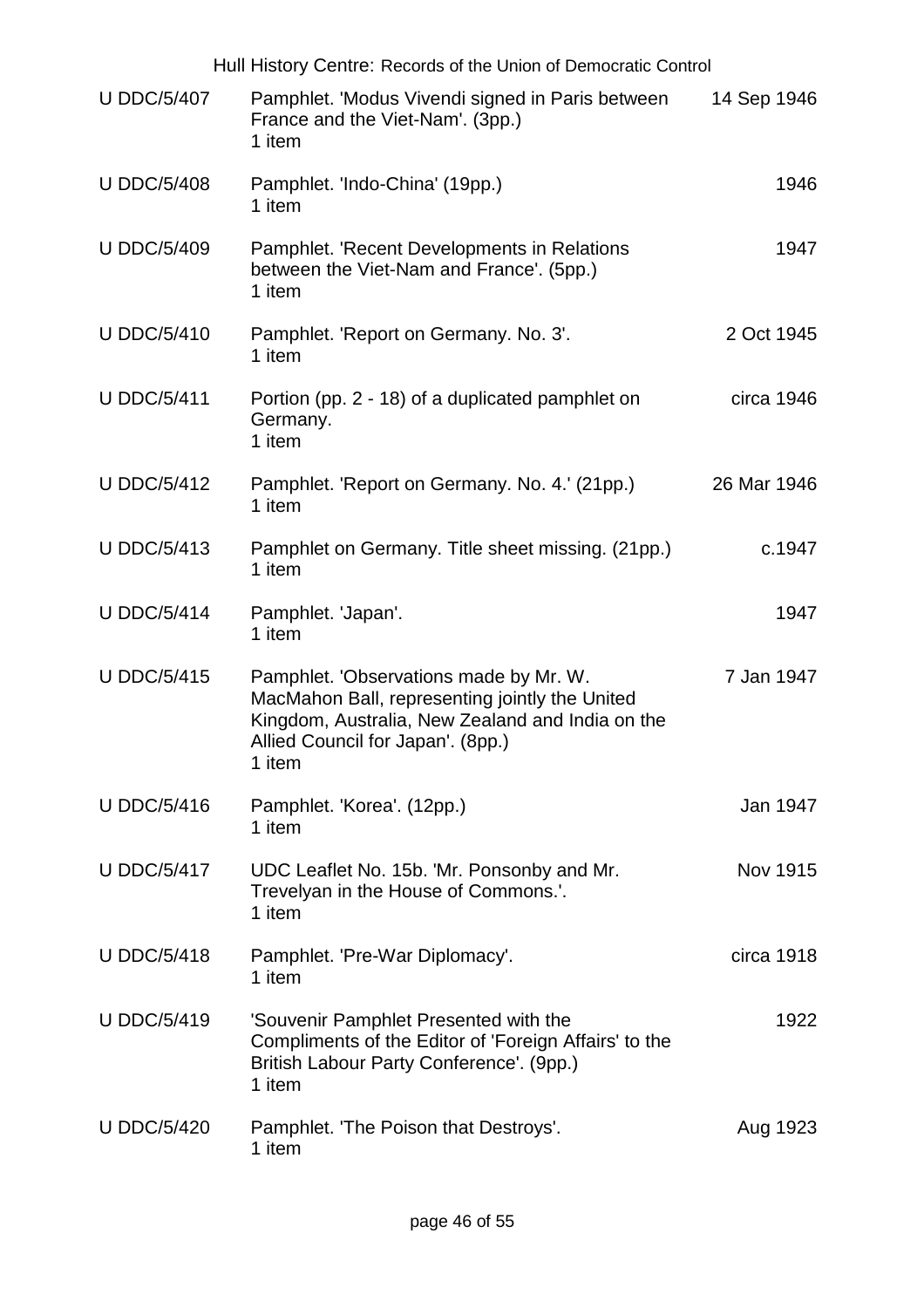| Hull History Centre: Records of the Union of Democratic Control |                                                                                                                                                                            |             |  |
|-----------------------------------------------------------------|----------------------------------------------------------------------------------------------------------------------------------------------------------------------------|-------------|--|
| <b>U DDC/5/421</b>                                              | Pamphlet. 'The Union of Democratic Control. Its<br>Charter of Peace'. (7pp.)<br>1 item                                                                                     | Jan 1925    |  |
| <b>U DDC/5/422</b>                                              | <b>UDC Tenth Annual Report</b><br>1 item                                                                                                                                   | 13 Mar 1925 |  |
| <b>U DDC/5/423</b>                                              | UDC Notes for Speakers 'The Chinese Situation'.<br>1 item                                                                                                                  | circa 1927  |  |
| <b>U DDC/5/424</b>                                              | <b>UDC Twelfth Annual Report</b><br>1 item                                                                                                                                 | 1927 - 1928 |  |
| <b>U DDC/5/425</b>                                              | <b>UDC Thirteenth Annual Report</b><br>1 item                                                                                                                              | 1928 - 1929 |  |
| <b>U DDC/5/426</b>                                              | <b>UDC Rules and Constitution</b><br>1 item                                                                                                                                | 1928 - 1929 |  |
| <b>U DDC/5/427</b>                                              | Pamphlet. 'The Union of Democratic Control'<br>1 item                                                                                                                      | 1930 - 1931 |  |
| <b>U DDC/5/428</b>                                              | Pamphlet. 'Statistics showing the trade in arms<br>between  Great Britain and the Far East. Aug<br>1931-Sep 1932'.<br>1 item                                               | 1932        |  |
| <b>U DDC/5/429</b>                                              | Pamphlet. 'Statistics showing the Trade in Arms<br>and Ammunition between the Armament Firms of<br>Great Britain and the Far East. Aug 1931-Jan<br>1933'. (7pp.)<br>1 item | 1933        |  |
| <b>U DDC/5/430</b>                                              | Pamphlet. 'The Anglo-Persian Oil Dispute'.<br>1 item                                                                                                                       | 1933        |  |
| <b>U DDC/5/431</b>                                              | Pamphlet. 'The Jingoes' Chorus'.<br>1 item                                                                                                                                 | 1934        |  |
| <b>U DDC/5/432</b>                                              | Pamphlet. 'UDC'<br>1 item                                                                                                                                                  | 1933 - 1934 |  |
| <b>U DDC/5/433</b>                                              | Pamphlet. 'Extracts from Reviews of 'The Secret<br>International'<br>1 item                                                                                                | 1934        |  |
| <b>U DDC/5/434</b>                                              | Pamphlet. 'The Work of the UDC' (2pp.)<br>1 item                                                                                                                           | [1934]      |  |
| <b>U DDC/5/435</b>                                              | Pamphlet. 'Vickers Limited'. (Report of speeches at<br>the Company's Annual General Meeting) (16pp.)<br>1 item                                                             | 2 Apr 1935  |  |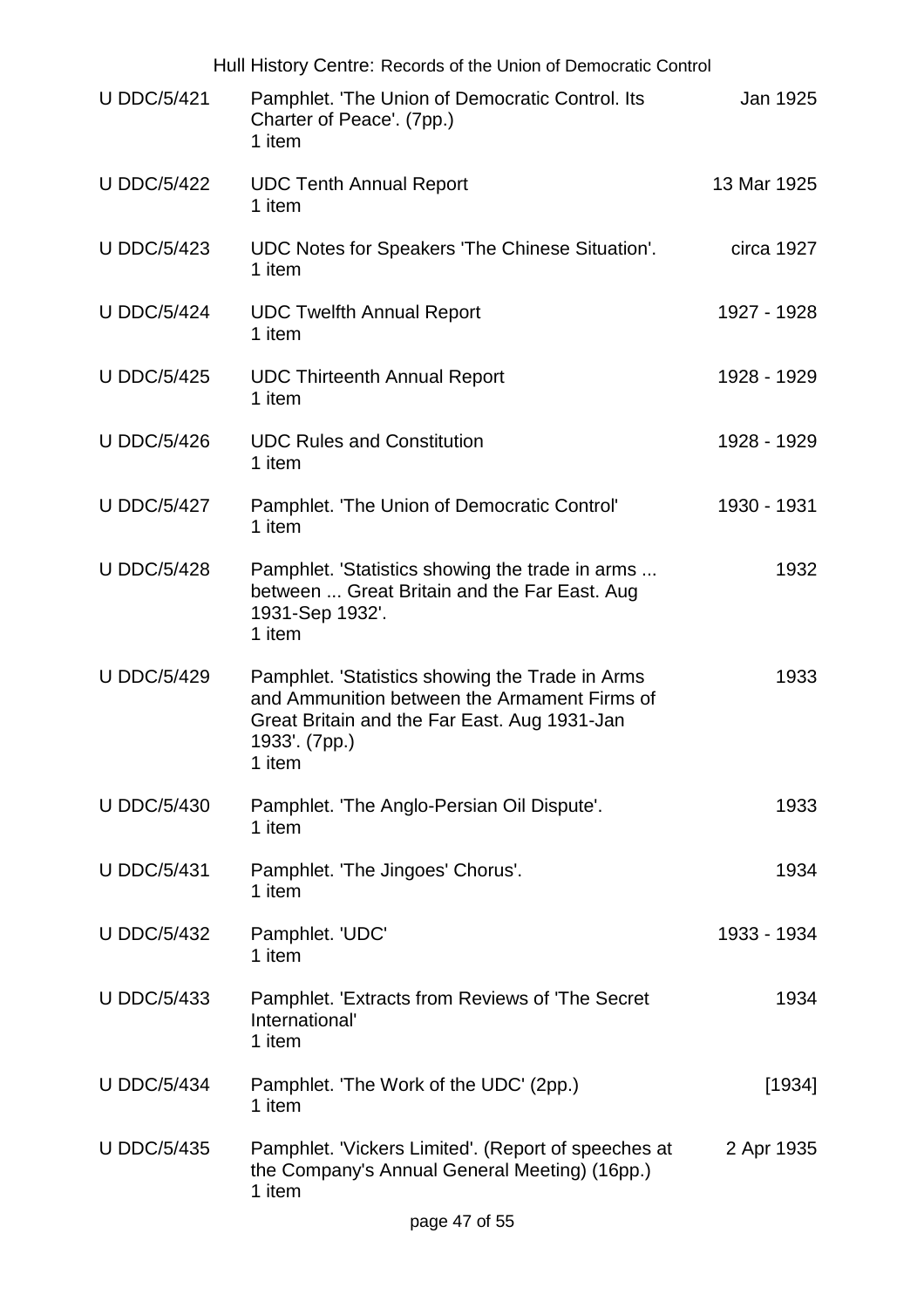| Hull History Centre: Records of the Union of Democratic Control |                                                                                                                          |                    |  |
|-----------------------------------------------------------------|--------------------------------------------------------------------------------------------------------------------------|--------------------|--|
| <b>U DDC/5/436</b>                                              | Dossier for Extraordinary General Meeting of UDC<br>1 item                                                               | 5 Jun 1936         |  |
| <b>U DDC/5/437</b>                                              | 'The Realities of the Mediterranean Situation'.<br>Report of lecture by Capt. Liddell Hart. (12pp.)<br>1 item            | 14 Apr 1937        |  |
| <b>U DDC/5/438</b>                                              | Pamphlet. 'Notes on Spain'.<br>1 item                                                                                    | 18 Aug 1937        |  |
| <b>U DDC/5/439</b>                                              | Pamphlet. 'Austria'.<br>1 item                                                                                           | 1938               |  |
| <b>U DDC/5/440</b>                                              | Pamphlet. 'The British Government's Share in the<br>Destruction of Czecho- Slovakia'. (30pp.)<br>1 item                  | 1938               |  |
| <b>U DDC/5/441</b>                                              | Pamphlet. 'A Peace Front and the Axis Powers. A<br>Study of their Military and Economic Resources'.<br>(17pp.)<br>1 item | 1938               |  |
| <b>U DDC/5/442</b>                                              | Pamphlet. 'Report of the UDC Conference on War<br>Aims and Peace Terms'. (12pp.)<br>1 item                               | 9 - 10 Dec<br>1939 |  |
| <b>U DDC/5/443</b>                                              | Pamphlet. 'The UDC and the War'. (6pp.)<br>1 item                                                                        | c.1940             |  |
| <b>U DDC/5/444</b>                                              | UDC Newsletter. No. 15.<br>1 item                                                                                        | 12 Jun 1940        |  |
| <b>U DDC/5/445</b>                                              | Pamphlet. 'The Burma Campaign'. (14pp.)<br>1 item                                                                        | 1942               |  |
| <b>U DDC/5/446</b>                                              | Pamphlet. 'Towards a Settlement in India'.<br>1 item                                                                     | 1942               |  |
| <b>U DDC/5/447</b>                                              | Pamphlet. 'Report of the First Conference in<br>Liberated Europe'.<br>1 item                                             | 1944               |  |
| <b>U DDC/5/448</b>                                              | Pamphlet. 'The War, the Peace and Germany'.<br>(4pp.)<br>1 item                                                          | 1944               |  |
| <b>U DDC/5/449</b>                                              | Pamphlet. 'The Latin American Conference in<br>Mexico City'.<br>1 item                                                   | 1945               |  |
| <b>U DDC/5/450</b>                                              | Pamphlet. 'Austria Since Liberation'. (16pp.)<br>1 item                                                                  | 10 Oct 1945        |  |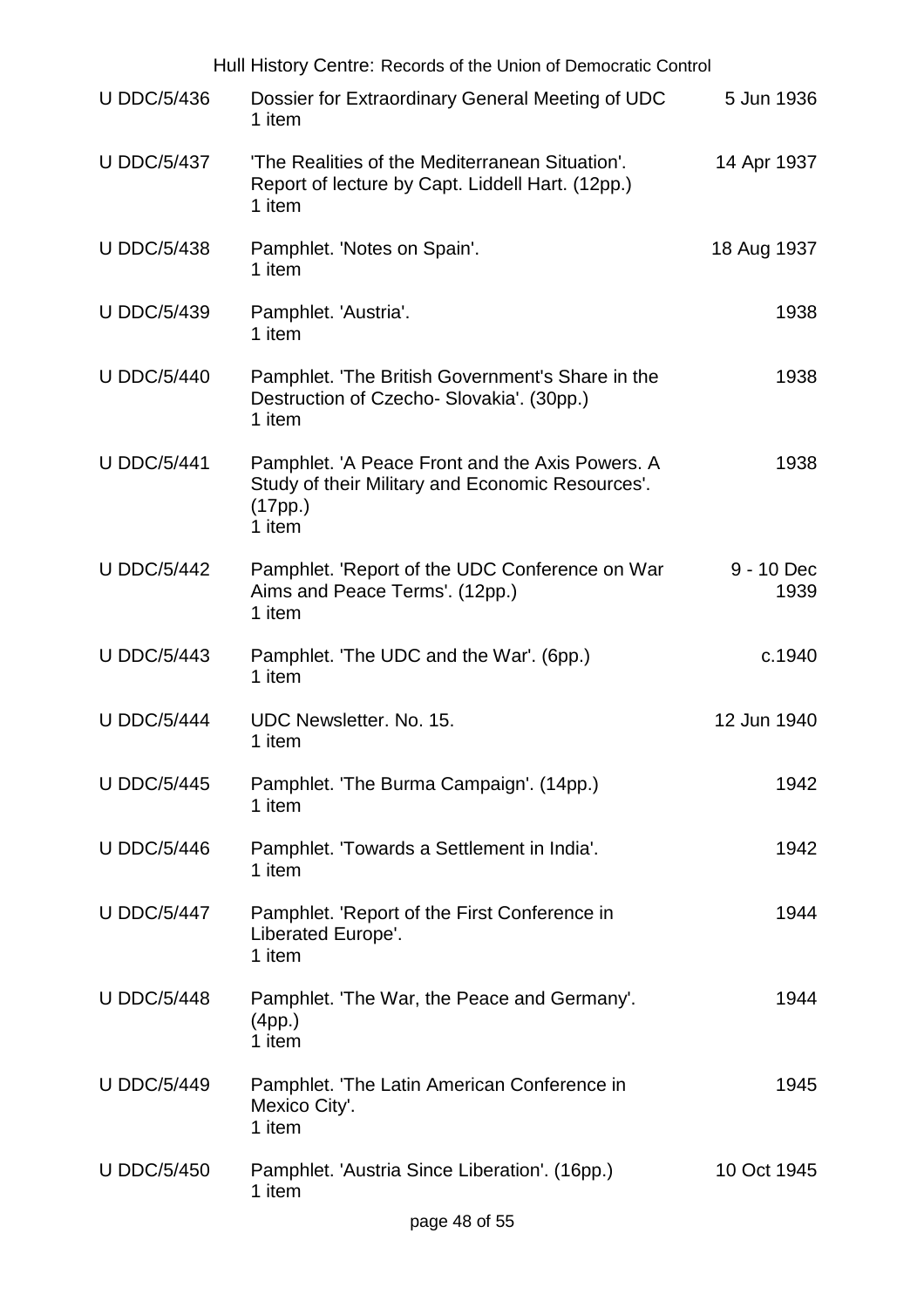|                    | Hull History Centre: Records of the Union of Democratic Control                                                                            |                     |
|--------------------|--------------------------------------------------------------------------------------------------------------------------------------------|---------------------|
| <b>U DDC/5/451</b> | Pamphlet. 'Memorandum on the Middle East', by<br>M. Philips Price. (8pp.)<br>1 item                                                        | 3 Apr 1946          |
| <b>U DDC/5/452</b> | Pamphlet. 'Report on Austria. No. 2'. (24pp.)<br>1 item                                                                                    | 26 Jul 1946         |
| <b>U DDC/5/453</b> | Pamphlet. 'Report of the Conference on Asia held<br>in the School of Oriental and African Studies,<br>London'.<br>1 item                   | 27 - 28 Sep<br>1947 |
| <b>U DDC/5/454</b> | Programme for World Truce Conference, at Beaver<br>Hall, London, E.C.4.<br>1 item                                                          | 12 - 13 Mar<br>1949 |
| <b>U DDC/5/455</b> | UDC Documents. New Series. No. 7. 'Some Facts<br>about the War in Greece' (10pp.)<br>2 items                                               | Jun 1949            |
| <b>U DDC/5/456</b> | Pamphlet. 'A Preliminary Outline on the Problems<br>of British Policy in Africa'. (6pp.)<br>1 item                                         | 6 Dec 1949          |
| <b>U DDC/5/457</b> | Pamphlet. 'Crisis in Japan'.<br>1 item                                                                                                     | 1950                |
| U DDC/6            | <b>Miscellaneous</b><br>113 items, files or bundles                                                                                        | 1914 - 1966         |
| $U$ DDC/6/1        | Book of press cuttings<br>1 item                                                                                                           | 1948 - 1951         |
| $U$ DDC/6/2        | Stock Book for Union of Democratic Control<br>pamphlets<br>1 item                                                                          | 1951 - 1958         |
| $U$ DDC/6/3        | Memorandum and Articles of Association of Union<br>of Democratic Control Publications Ltd. with<br>Balance Sheets, 31 Aug 1958<br>11 items | 29 Nov 1954         |
| $U$ DDC/6/4        | <b>Papers for Annual General Meeting</b><br>1 bundle                                                                                       | 30 Nov 1957         |
| $U$ DDC/6/5        | Scrap book of press cuttings (Mainly relating to<br>Nyasaland)<br>1 volume                                                                 | 1958 - 1959         |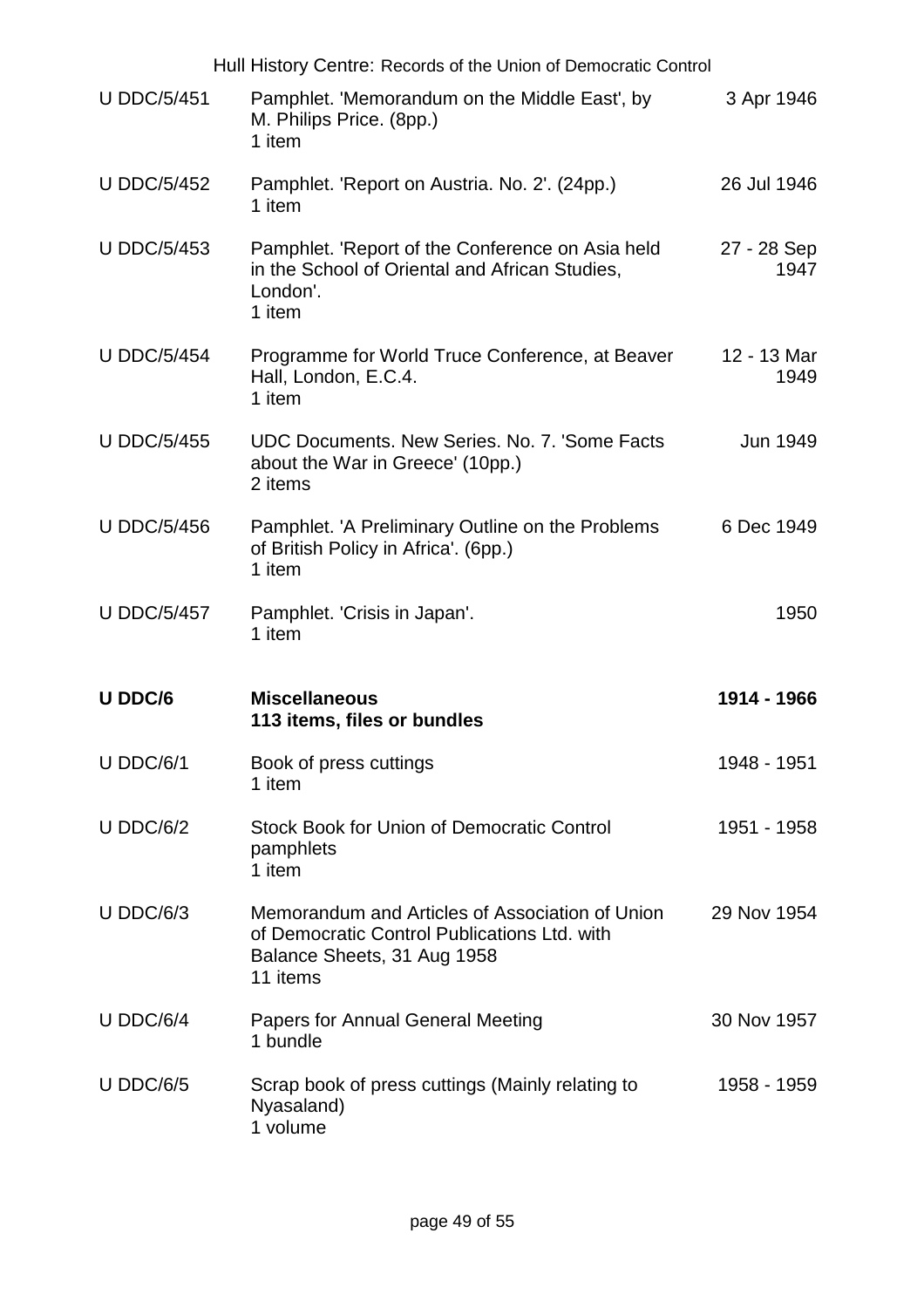|                   | Hull History Centre: Records of the Union of Democratic Control                                                                      |                      |
|-------------------|--------------------------------------------------------------------------------------------------------------------------------------|----------------------|
| $U$ DDC/6/6       | Scrap book of press cuttings (Mainly relating to<br>Nyasaland)<br>1 volume                                                           | 1959                 |
| $U$ DDC/6/7       | File. Visit to London of Dr. Hastings Kamuzu<br>Banda.<br>1 file                                                                     | Jul - Aug 1960       |
| $U$ DDC/6/8       | Film. 'Civilisation on Trial in South Africa'<br>1 item                                                                              | late 20th<br>century |
| <b>U DDC/6/9</b>  | Papers relating to the establishment of the Union<br>of Democratic Control.<br>7 items                                               | 1914                 |
| <b>U DDC/6/10</b> | Resolutions passed at a private International<br>Conference at the Hague.<br>1 bundle                                                | 7 - 10 Apr<br>1915   |
| <b>U DDC/6/11</b> | Memorandum by the UDC on consultation of<br>Dominions on terms of peace settlement.<br>1 item                                        | <b>Jun 1915</b>      |
| <b>U DDC/6/12</b> | Insurance policy against aircraft and bombardment<br>risks on UDC offices, 37 Norfolk St., Strand,<br>London W.C.<br>1 item          | 1915                 |
| <b>U DDC/6/13</b> | Memorandum by Finance Committee on growth of<br><b>UDC</b><br>1 item                                                                 | 1915                 |
| <b>U DDC/6/14</b> | Report on First, Second and Sixth Annual General<br>Meetings of UDC. Specifically 29 Oct 1915; 10 Oct<br>1916; 12 Nov 1920<br>1 item | 1915 - 1920          |
| <b>U DDC/6/15</b> | Printed Statement on UDC (First page missing)<br>1 item                                                                              | 1915                 |
| <b>U DDC/6/16</b> | Memorandum from E.D. Morel to Executive<br>Committee on development of UDC<br>1 bundle                                               | Nov 1915             |
| <b>U DDC/6/17</b> | Memorandum and documents on outbreak of<br>Great War.<br>1 bundle                                                                    | 1915                 |
| <b>U DDC/6/18</b> | UDC Pamphlet. 'The Basis for a Peoples' Peace'.<br>1 item                                                                            | 1917                 |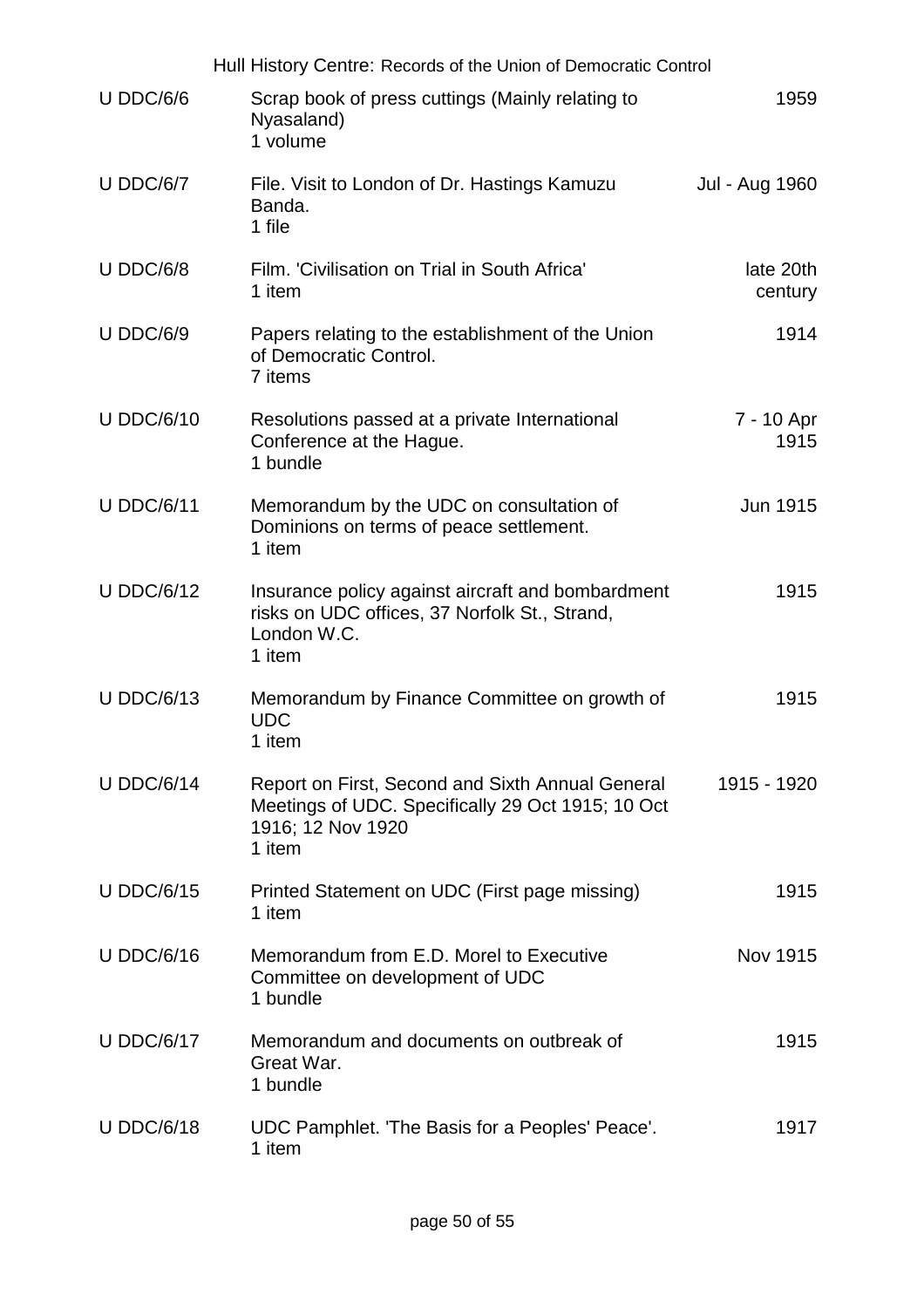|                   | Hull History Centre: Records of the Union of Democratic Control                                                                                                                 |                |
|-------------------|---------------------------------------------------------------------------------------------------------------------------------------------------------------------------------|----------------|
| <b>U DDC/6/19</b> | UDC suggestions for peace terms.<br>1 bundle                                                                                                                                    | [1918]         |
| <b>U DDC/6/20</b> | Texts of messages from Executive and General<br>Committees to Kerensky, Minister of Justice, and<br>Miliukoff, Minister of Foreign Affairs, Petrograd<br>1 bundle               | [1917]         |
| <b>U DDC/6/21</b> | Leaflet. 'Mr. E.D. Morel's Powerful Poem against<br>War'.<br>1 item                                                                                                             | 1918           |
| <b>U DDC/6/22</b> | UDC Statement on French military occupation of<br>Germany.<br>1 item                                                                                                            | [1919]         |
| <b>U DDC/6/23</b> | Open letters to the press, statements and<br>memoranda for publication on peace settlement;<br>Silesia; Near Eastern crisis; international affairs;<br>and Russia<br>10 items   | 1919 - 1923    |
| <b>U DDC/6/24</b> | Typescript. 'The Gleam in the Abyss', by Henri<br>Barbusse. (Paris. 114pp.)<br>1 item                                                                                           | 1920           |
| <b>U DDC/6/25</b> | Draft. 'The Union of Democratic Control. Its Charter<br>of Peace.'<br>1 item                                                                                                    | 1924           |
| <b>U DDC/6/26</b> | Copies of letters between E.D. Morel and Walter<br>Runciman on statement made by the latter about<br>E.D.M. and secret diplomacy in British-Russian<br>negotiations.<br>3 items | 3 - 6 Sep 1924 |
| <b>U DDC/6/27</b> | Pamphlet. 'To be read after the Two Minutes<br>Silence'.<br>1 item                                                                                                              | 1920s          |
| <b>U DDC/6/28</b> | UDC Notes for Speakers on Italy, Albania and the<br>Balkans.<br>1 bundle                                                                                                        | 1927           |
| <b>U DDC/6/29</b> | Periodical. 'Foreign Affairs'<br>1 item                                                                                                                                         | Oct 1928       |
| <b>U DDC/6/30</b> | Periodical. 'Foreign Affairs'<br>1 item                                                                                                                                         | May 1929       |
| <b>U DDC/6/31</b> | Periodical. 'Foreign Affairs'<br>1 item                                                                                                                                         | Jun 1929       |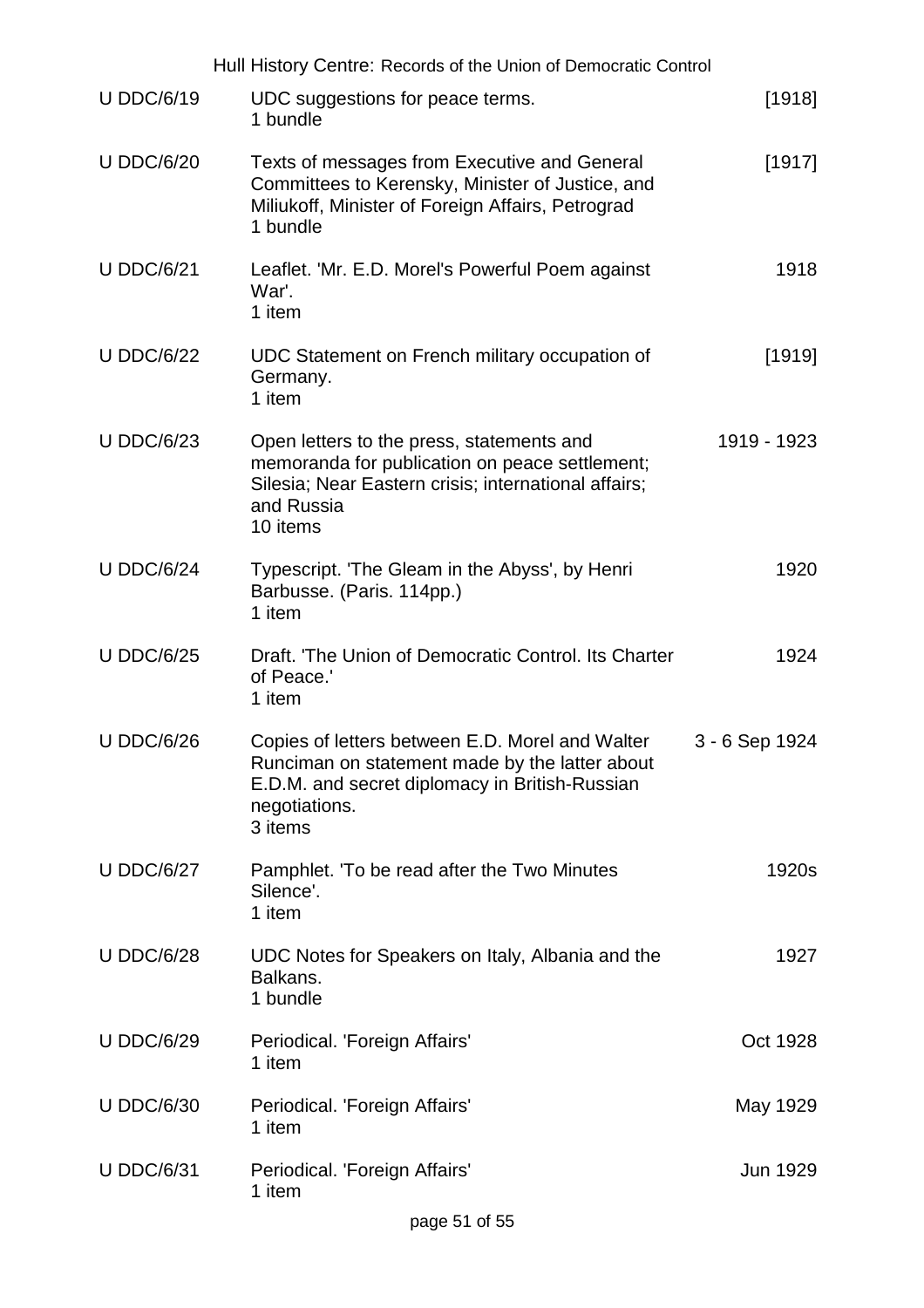|                   | Hull History Centre: Records of the Union of Democratic Control                                                                                                                                                                                                                                                                                                                                                                              |                |
|-------------------|----------------------------------------------------------------------------------------------------------------------------------------------------------------------------------------------------------------------------------------------------------------------------------------------------------------------------------------------------------------------------------------------------------------------------------------------|----------------|
| <b>U DDC/6/32</b> | Bundle of enclosures (for UDC Annual General<br>Meeting?)<br>(a) List of organisations addressed by U.D.C.<br>speakers, 1928 - 1929<br>(b) Report of U.D.C., 1928 - 1929<br>(c) List of monthly meetings in London, 1928-1929<br>(d) 'Foreign Affairs in Parliament'. Series 3. Nos. 2,<br>6, 27. Jan-July 1929<br>(e) Summary of memorandum on Parliamentary<br>control of Foreign Relations, by Prof. S.P. Turin,<br>not dated<br>1 bundle | 1928 - 1929    |
| <b>U DDC/6/33</b> | <b>UDC Balance Sheet and Statement of Accounts.</b><br>1 bundle                                                                                                                                                                                                                                                                                                                                                                              | 1935 - 1936    |
| <b>U DDC/6/34</b> | Report on UDC to Finance Committee.<br>1 item                                                                                                                                                                                                                                                                                                                                                                                                | 20th century   |
| <b>U DDC/6/35</b> | Draft statement on Russo-Finnish War.<br>1 item                                                                                                                                                                                                                                                                                                                                                                                              | circa 1940     |
| <b>U DDC/6/36</b> | Periodical. 'Labour Research'.<br>1 item                                                                                                                                                                                                                                                                                                                                                                                                     | Jun 1942       |
| <b>U DDC/6/37</b> | Statements on Indian situation.<br>1 bundle                                                                                                                                                                                                                                                                                                                                                                                                  | Oct - Nov 1942 |
| <b>U DDC/6/38</b> | Invitation to the Conference.<br>1 item                                                                                                                                                                                                                                                                                                                                                                                                      | circa 1950     |
| <b>U DDC/6/39</b> | Paper by Aya Ogunsheye, 'The Crisis in Political<br>Relations'. (Ms. and fair copy)<br>2 items                                                                                                                                                                                                                                                                                                                                               | circa 1950     |
| <b>U DDC/6/40</b> | Paper by Henry Collins, 'The Crisis in Economic<br>Relations'.<br>3 items                                                                                                                                                                                                                                                                                                                                                                    | c.1950         |
| <b>U DDC/6/41</b> | Report on the Conference. (15) Also summary of<br>proceedings.<br>1 item                                                                                                                                                                                                                                                                                                                                                                     | circa 1950     |
| <b>U DDC/6/42</b> | Leaflet. 'A Declaration by the Methodist Church of<br>Great Britain on Racial Policy in the Territories of<br>South Africa'.<br>1 item                                                                                                                                                                                                                                                                                                       | circa 1950     |
| <b>U DDC/6/43</b> | Speaker's Notes on African affairs<br>1 bundle                                                                                                                                                                                                                                                                                                                                                                                               | Aug 1951       |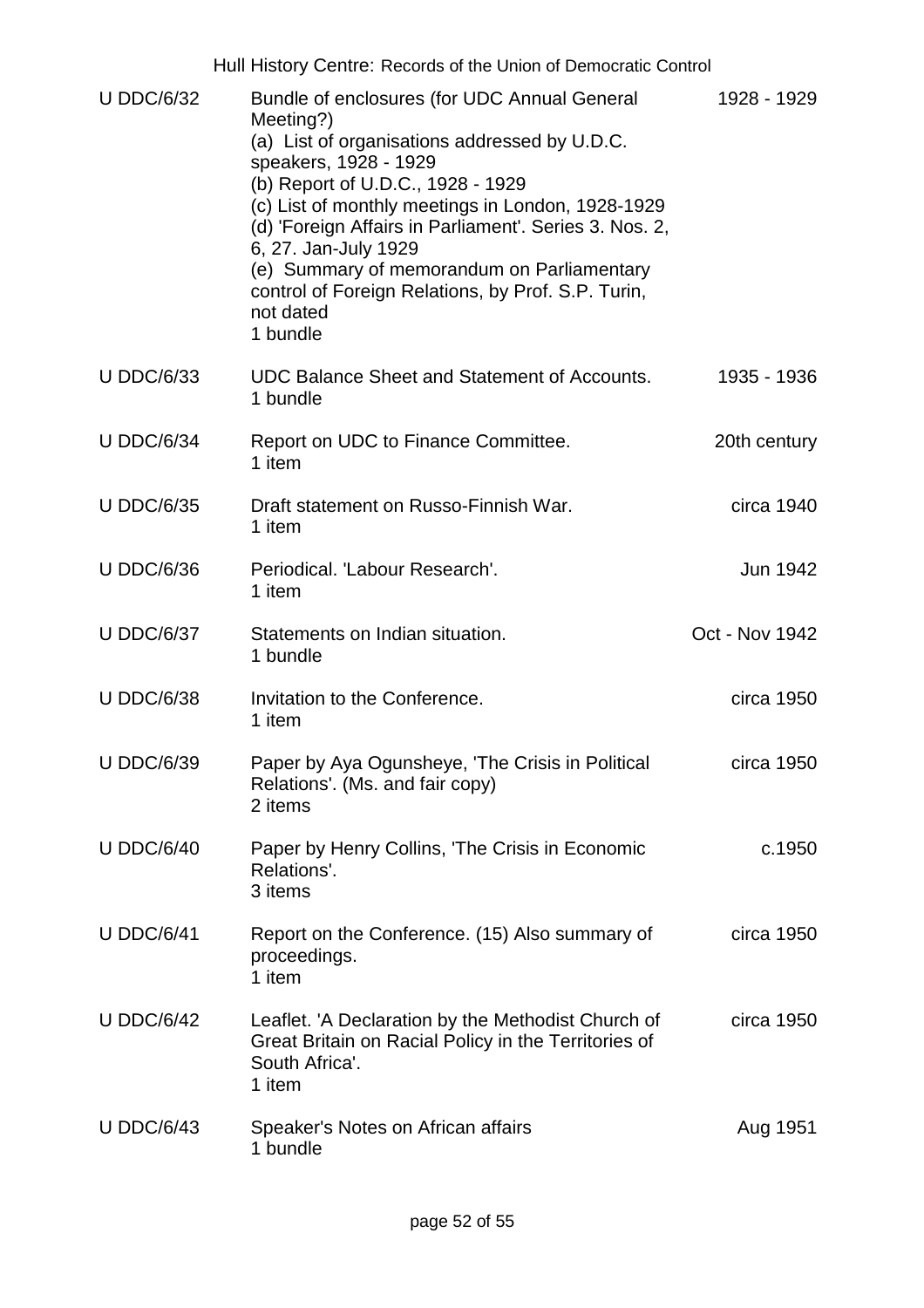|                   | Hull History Centre: Records of the Union of Democratic Control                                                                                                                                                                           |                   |
|-------------------|-------------------------------------------------------------------------------------------------------------------------------------------------------------------------------------------------------------------------------------------|-------------------|
| <b>U DDC/6/44</b> | Memorandum on a conference of members of the<br>African Urban Advisory Councils of the Copperbelt<br>and other African leaders.<br>1 item                                                                                                 | <b>Nov 1951</b>   |
| <b>U DDC/6/45</b> | Address to the Working Committee of the Northern<br>Rhodesia African Congress by the General<br>President, H.M. Nkumbula.<br>1 item                                                                                                       | 25 Dec 1951       |
| <b>U DDC/6/46</b> | Statement from Nyasaland Africans to the British<br>Government. Members of Parliament and People,<br>on 'Why we oppose Federation'.<br>1 item                                                                                             | 1 Jan 1952        |
| <b>U DDC/6/47</b> | Extract of resolutions passed at an emergency<br>General Conference of the Nyasaland African<br>Congress.<br>1 item                                                                                                                       | 26-27 Jan<br>1952 |
| <b>U DDC/6/48</b> | Correspondence<br>circa 400 items                                                                                                                                                                                                         | 1954-1958         |
| <b>U DDC/6/49</b> | Notes (for speech?) on House of Commons<br>notepaper.<br>1 bundle                                                                                                                                                                         | 1950s             |
| <b>U DDC/6/50</b> | Newspapers and cuttings, mainly 'Le Seychellois'<br>1 bundle                                                                                                                                                                              | 1950 - 1957       |
| <b>U DDC/6/51</b> | Hansard (Parliamentary Debates) containing<br>references to the Seychelles<br>Vol. 557, Nos. 199 and 202<br>Vol. 569, Nos. 99 and 104<br>Vol. 571, No. 119<br>Vol. 578, Nos. 13 and 18<br>Vol. 579, No. 21<br>Vol. 580, No. 35<br>9 items | 1956 - 1958       |
| <b>U DDC/6/52</b> | 'The Seychelles Story', by Rev. Charles A. Roach.<br>Correspondence, drafts and proofs<br>1 file                                                                                                                                          | 1950s             |
| <b>U DDC/6/53</b> | 'The History of Our Union' (Northern Rhodesian<br>African Mineworkers' Union)<br>Correspondence, drafts and proofs<br>1 file                                                                                                              | 1953              |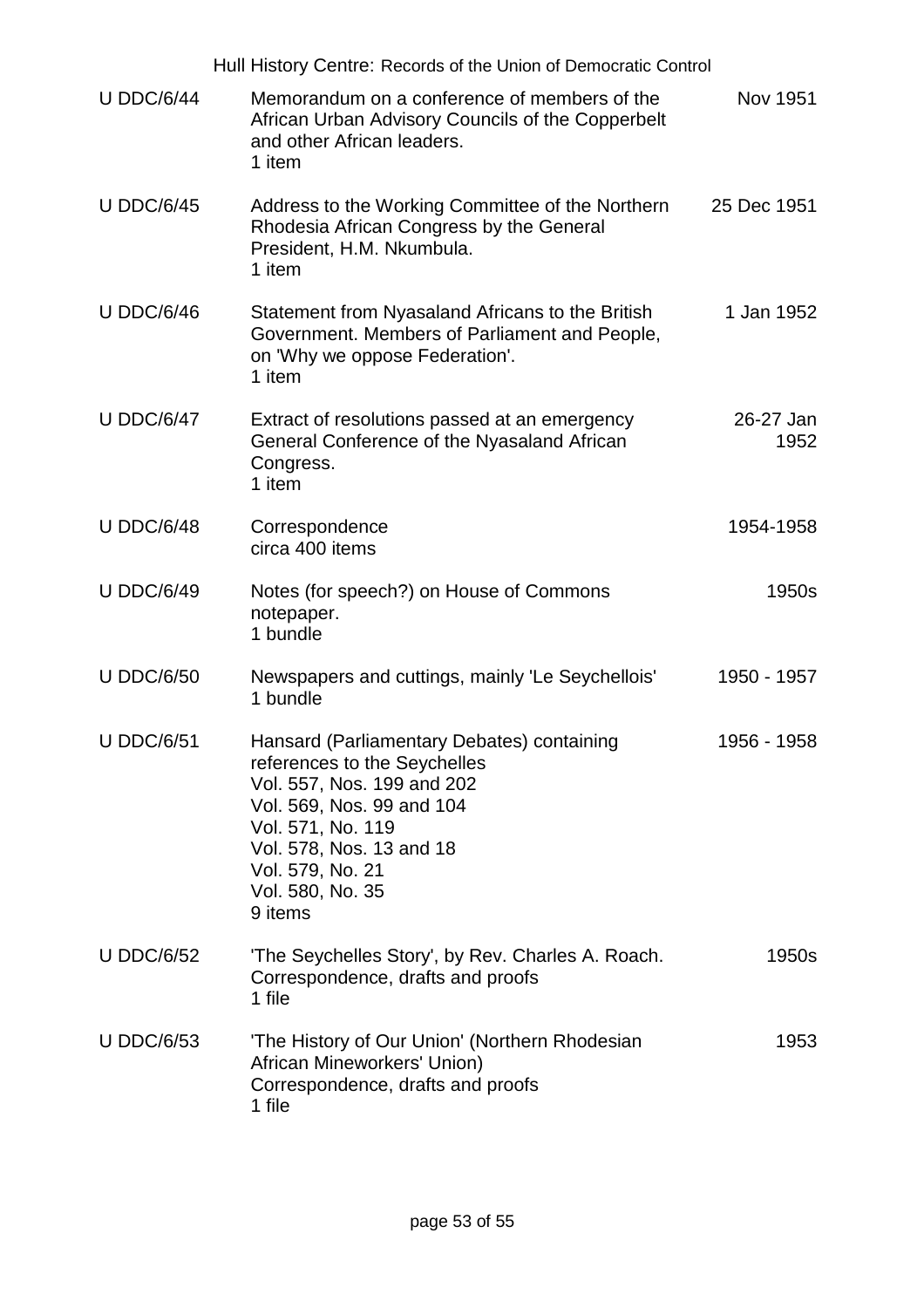|                   | Hull History Centre: Records of the Union of Democratic Control                                                                                                                      |                              |
|-------------------|--------------------------------------------------------------------------------------------------------------------------------------------------------------------------------------|------------------------------|
| <b>U DDC/6/54</b> | 'What Happened in British Guiana' by Cheddi<br>Jagan and 'Facing Facts in British Guiana', by<br>Audrey Jupp. Correspondence, drafts and proofs<br>1 file                            | 1954 - 1957                  |
| <b>U DDC/6/55</b> | 'Ordeal. The Trial of Djamila Bouhired'<br>Correspondence, drafts and proofs<br>1 file                                                                                               | 1957                         |
| <b>U DDC/6/56</b> | 'The Future of Oil', by lan Campbell<br>Correspondence, drafts and proofs<br>1 file                                                                                                  | 1957                         |
| <b>U DDC/6/57</b> | 'Greek Tragedy in Seven Acts', by E.M. Horn<br>Correspondence, drafts and proofs<br>1 file                                                                                           | 1957                         |
| <b>U DDC/6/58</b> | 'Stop the H-Bomb Race', by Frank Allaun<br>Correspondence, drafts and proofs<br>1 file                                                                                               | 1958                         |
| <b>U DDC/6/59</b> | 'Dominion Status for Central Africa', by Kenneth<br>Kaunda<br>Correspondence, drafts and proofs<br>1 file                                                                            | 1958                         |
| <b>U DDC/6/60</b> | Reports of E.D. Morel to First and Second Annual<br>General Meetings of the General Council of UDC<br>1 bundle                                                                       | 29 Oct 1915 -<br>10 Oct 1916 |
| <b>U DDC/6/61</b> | Recommendations on the Government of Egypt,<br>by a Committee of the International Section of the<br>Labour Research Department. With Notes on<br>Egypt by E.M. Forster.<br>1 bundle | c.1920                       |
| <b>U DDC/6/62</b> | <b>UDC Tenth Annual Report</b><br>1 item                                                                                                                                             | 13 Mar 1925                  |
| <b>U DDC/6/63</b> | Pamphlet. 'Sayings of Sir John Simon'.<br>1 item                                                                                                                                     | 1931 - 1935                  |
| <b>U DDC/6/64</b> | Dossier for Extraordinary General Meeting of UDC<br>1 item                                                                                                                           | 5 Jun 1936                   |
| <b>U DDC/6/65</b> | Pamphlet. The Demands of Indian Leaders for a<br>Settlement'.<br>1 item                                                                                                              | 1942                         |
| <b>U DDC/6/66</b> | Pamphlet. 'Indonesia'.<br>1 item                                                                                                                                                     | 30 Sep 1946                  |